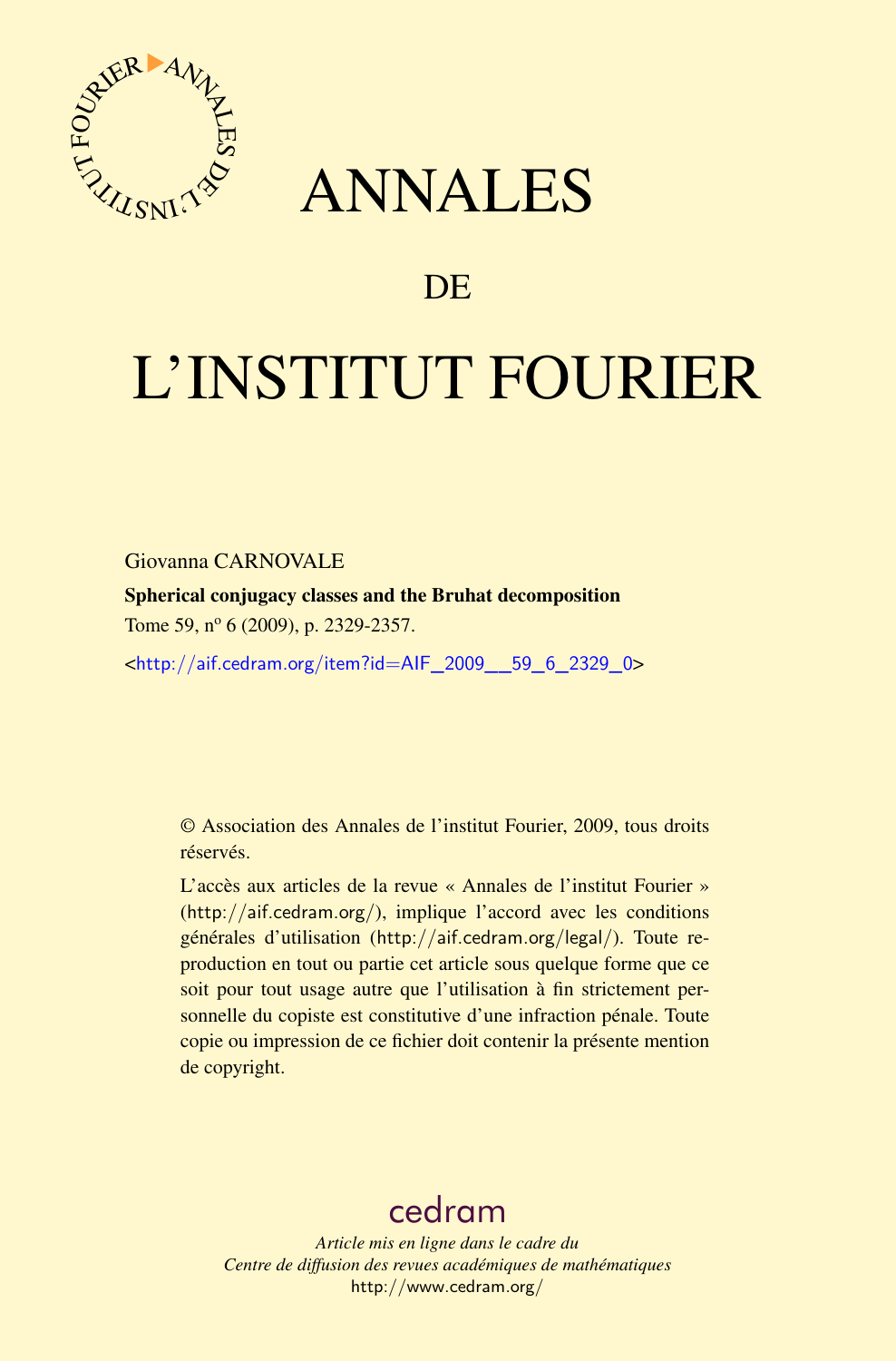Ann. Inst. Fourier, Grenoble **59**, 6 (2009) 2329-2357

#### SPHERICAL CONJUGACY CLASSES AND THE BRUHAT DECOMPOSITION

#### **by Giovanna CARNOVALE (\*)**

ABSTRACT. — Let G be a connected, reductive algebraic group over an algebraically closed field of zero or good and odd characteristic. We characterize spherical conjugacy classes in *G* as those intersecting only Bruhat cells in *G* corresponding to involutions in the Weyl group of *G*.

Résumé. — Soit *G* un groupe algébrique réductif connexe, sur un corps algébriquement clos de caractéristique zéro ou bonne et impaire. Nous caractérisons les classes de conjugaison sphériques de *G* comme celles ayant une intersection seulement avec des cellules de Bruhat de *G* correspondantes à des involutions dans le groupe de Weyl de *G*.

#### **Introduction**

The Bruhat decomposition of a connected reductive algebraic group *G* over an algebraically closed field states that the two-sided cosets of *G* with respect to a Borel subgroup *B* (Bruhat cells) are naturally parametrized by the elements in the Weyl group of *G* and have a well-understood geometrical behaviour. It is a fundamental tool in the theory of algebraic groups, as it is relevant for the comprehension of the geometry of the flag variety  $G/B$ , for instance, in the computation of its cohomology. Besides, intersection of Bruhat cells corresponding to opposite Borel subgroups (double Bruhat cells) play a significant role in the description of the symplectic leaves of a natural Poisson structure on *B* ([\[10\]](#page-28-0)). New interest has been raised by Bruhat cells and double Bruhat cells for their applications to total positivity

Keywords: Conjugacy class, spherical homogeneous space, Bruhat decomposition. Math. classification: 20GXX, 20E45, 20F55, 14M15.

<sup>(\*)</sup> The author is grateful to the referee for suggesting improvements in the presentation of the manuscript and to Mauro Costantini for useful comments on a previous version of this paper.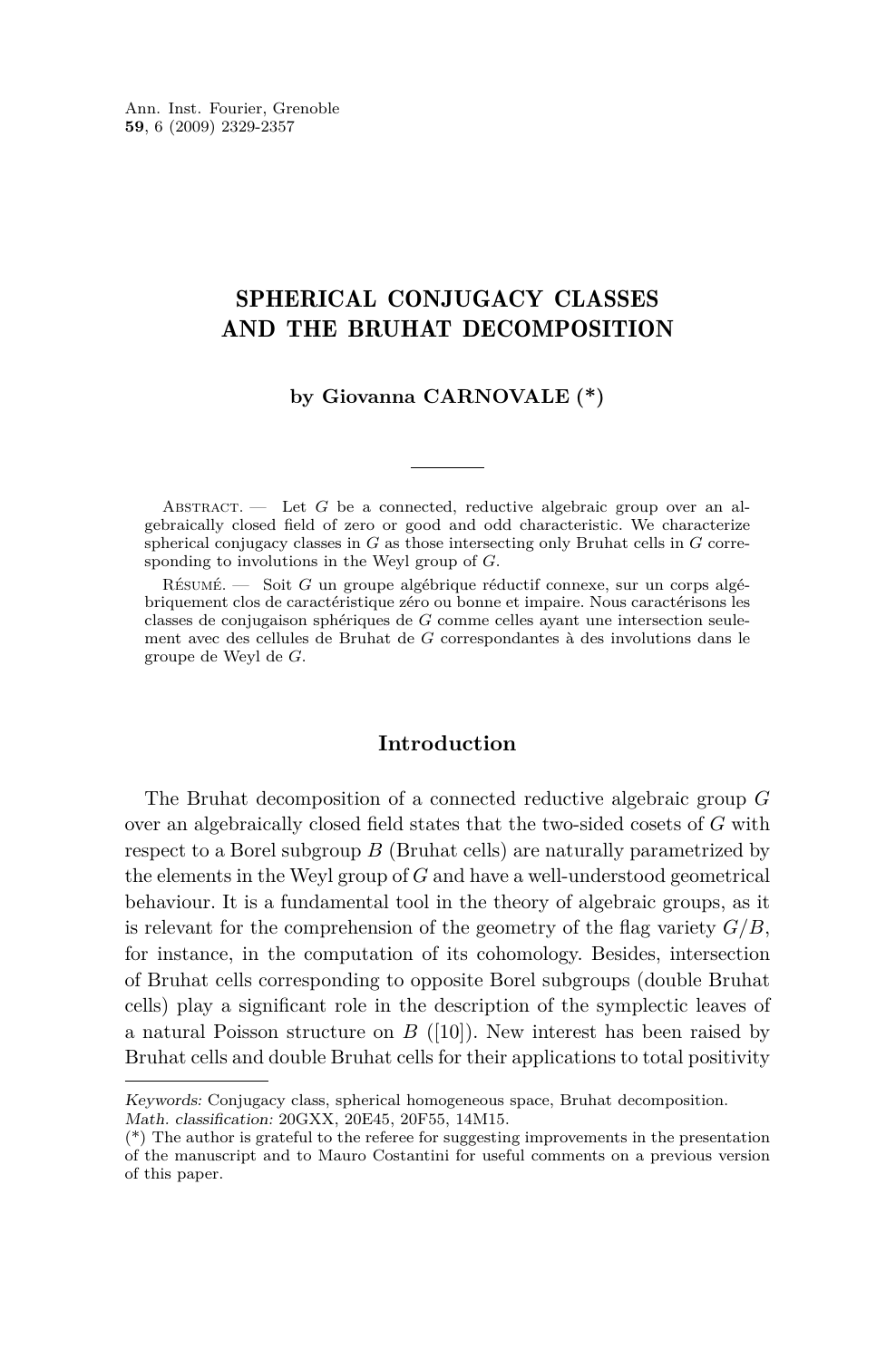$([13])$  $([13])$  $([13])$  and to the theory of cluster algebras. For instance, as it has been very recently shown, double Bruhat cells serve as a geometric model for cluster algebras of finite type, since every cluster algebra of finite type with principal coefficients at an arbitrary acyclic initial cluster can be realized as the coordinate ring of a certain reduced double Bruhat cell ([\[26\]](#page-29-0)).

The interplay between conjugacy classes in an algebraic group and the Bruhat decomposition has been successfully exploited in the past. Probably the first results in this sense are in [\[24\]](#page-29-0) where the Bruhat decomposition of a semisimple algebraic group *G* is used for the construction of a cross-section for the collection of regular conjugacy classes of *G*.

More recently, [\[11\]](#page-28-0) and [\[12\]](#page-28-0) have provided an analysis of the intersection of conjugacy classes in a Chevalley group with Bruhat cells corresponding to generalized Coxeter elements and their conjugates.

If we consider spherical conjugacy classes, that is, those conjugacy classes of a group *G* on which *B* acts with finitely many orbits, it is natural to inquire about their intersection with Bruhat cells. A characterization of spherical conjugacy classes has been given in terms of a formula involving the dimension of the class  $\mathcal O$  and the maximal element  $w$  in the Weyl group *W* of *G* for which  $\mathcal{O} \cap BwB$  is non-empty. This is obtained in [\[5\]](#page-28-0) over the complex numbers and in [\[6\]](#page-28-0) over an arbitrary algebraically closed field of zero or odd good characteristic. The motivation in [\[5\]](#page-28-0) was the proof - in the spherical case - of a conjecture due to De Concini, Kac and Procesi on the dimension of irreducible representations of quantum groups at the roots of unity ([\[9\]](#page-28-0)). The proof relied on the classifications of spherical nilpotent orbits ([\[19\]](#page-28-0)) and of reductive spherical pairs ([\[4\]](#page-28-0)) and on geometric properties of spherical homogeneous spaces in the complex setting  $([4],[18])$  $([4],[18])$  $([4],[18])$  $([4],[18])$  $([4],[18])$ . In [\[6\]](#page-28-0) a different approach was developed and a crucial step in the argument was that every spherical conjugacy class intersects only Bruhat cells *BwB* for *w* an involution in *W*. The aim of the present paper is to show that this property fully characterizes spherical conjugacy classes.

THEOREM.  $\qquad$  Let *G* be a connected reductive algebraic group over an algebraically closed field of zero or good, odd characteristic. A conjugacy class  $\mathcal O$  in  $G$  is spherical if and only if  $\mathcal O$  intersects only Bruhat cells corresponding to involutions in the Weyl group of *G*.

The paper is structured as follows: after fixing notation and recalling basic facts about spherical homogeneous spaces and conjugacy classes in [§1,](#page-3-0) we analyse the case of  $G$  simple of type  $G_2$  in full detail in [§2.](#page-5-0) The reason for doing so is twofold. On the one hand we would like to give an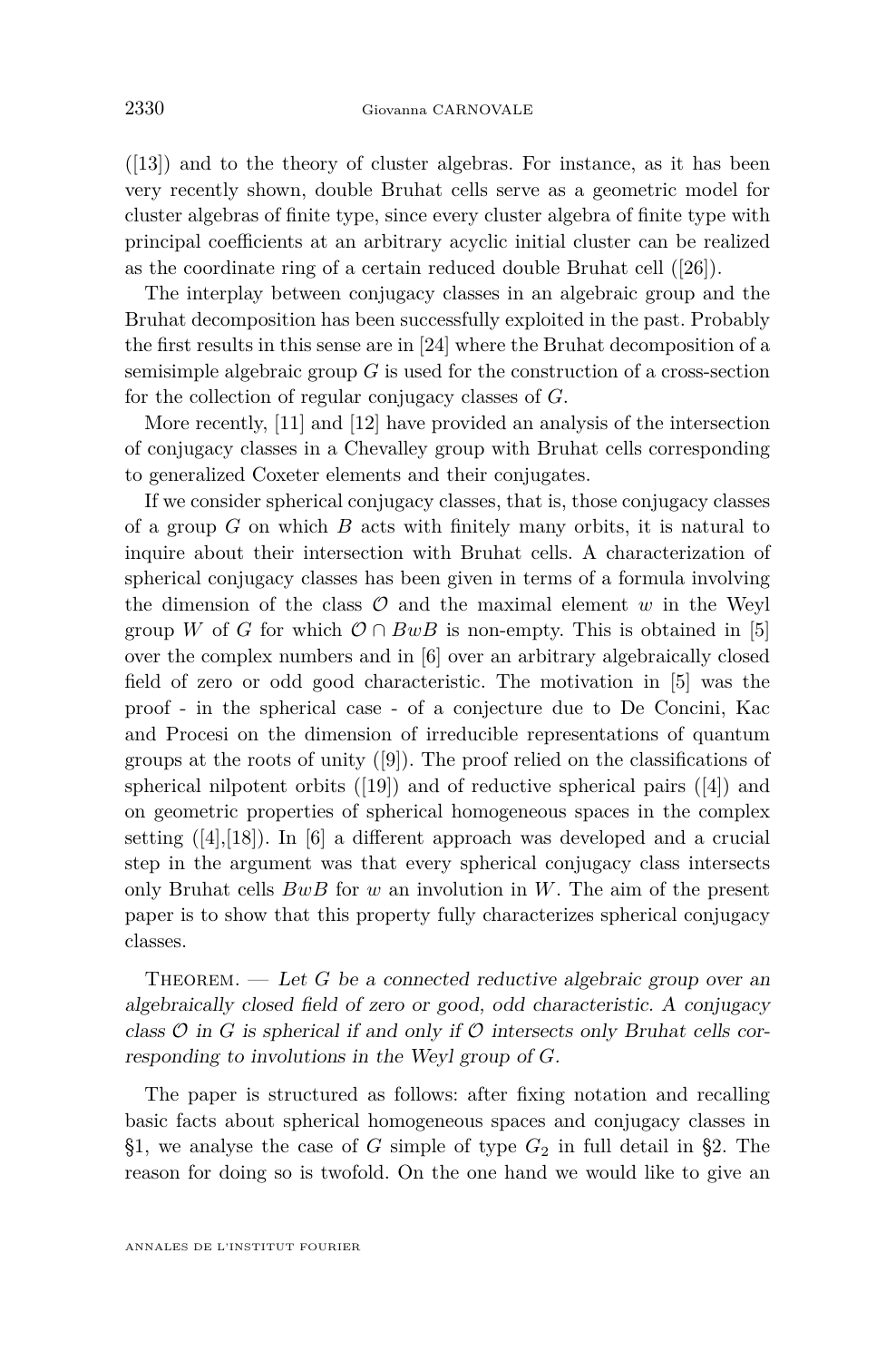<span id="page-3-0"></span>idea of the techniques involved through an example, and on the other hand it would not be more efficient to treat the case of  $G_2$  together with the others because separate descriptions for behaviour of roots with different length ratios are needed.

In [§3](#page-8-0) we restrict our attention to those conjugacy classes intersecting only Bruhat cells corresponding to involutions. For such a class *O* we consider the maximal element  $w \in W$  for which  $\mathcal{O} \cap BwB$  is non-empty and the set of *B*-orbits in  $\mathcal O$  that are contained in  $BwB$ , the so-called maximal *B*-orbits. The properties of a special class of representatives *x* of maximal *B*-orbits are analyzed, allowing a description of the centralizer *B<sup>x</sup>* in *B*. This is achieved by using the same strategy as in [\[6\]](#page-28-0). The proofs therein are rather laborious and need a case-by-case analysis but they apply also to the present situation so we use them referring to [\[6\]](#page-28-0). The hypothesis on the class *O* imposes restrictions on the representatives *x* in maximal *B*-orbits: for instance, if  $x = \dot{w}v \in N(T)U$  then v lies in the subgroup generated by the root subgroups  $X_\alpha$  for which  $w\alpha = -\alpha$ . This condition is powerful for a general *w* but it is empty when *w* is the longest element  $w_0$  in *W* and it acts as *−*1 in the geometric representation. For this reason we deal with this situation separately and an unpleasant case-by-case analysis is needed in the doubly-laced case. This is done in [§4,](#page-11-0) where the theorem in this case is proved by showing the sufficient condition that the maximal *B*-orbits are finitely-many.

The rest of the paper is devoted to an estimate of the centralizer  $G_x$  in  $G$ of a representative  $x$  in a maximal  $B$ -orbit. Indeed, since  $\mathcal O$  is parted into finitely many *B*-orbits if and only if it has a dense *B*-orbit ([\[3,](#page-28-0) [15,](#page-28-0) [17,](#page-28-0) [25\]](#page-29-0)), we may conclude that  $\mathcal O$  is spherical once we prove that the dimension of a maximal *B*-orbit equals the dimension of  $\mathcal{O}$ . In [§5](#page-20-0) we consider the general case and we construct some families of elements contained in  $G_x \cap X_\alpha s_\alpha B$ for different roots  $\alpha$ . We need different strategies according to the behaviour of  $\alpha$  with respect to *w*. In particular, when  $w\alpha = -\alpha$  we apply the results in [§4.](#page-11-0) Once we have constructed enough elements in  $G_x$  we show using the intersections  $G_x \cap B \sigma B$  and induction on the length of  $\sigma$  that the image of  $G_x$  through the projection of *G* on  $G/B$  is dense in the flag variety obtaining the sought equality of dimensions.

#### **1. Preliminaries**

Unless otherwise stated *G* will denote a connected, reductive algebraic group over an algebraically closed field *k* of characteristic 0 or odd and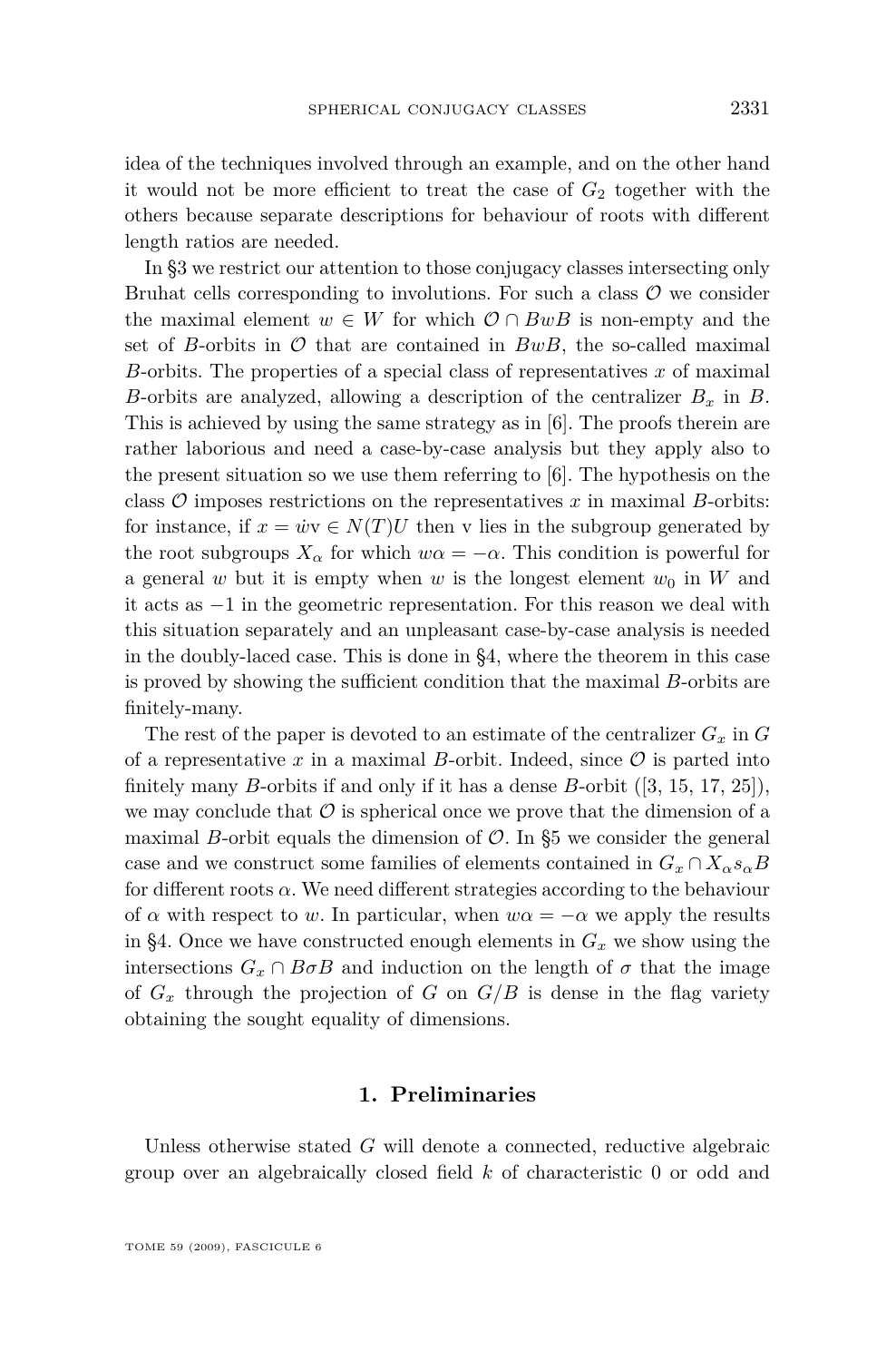good ([\[23,](#page-28-0) §I.4]). When we write an integer as an element in *k* we shall mean the image of that integer in the prime field of *k*.

Let *B* be a Borel subgroup of *G*, let *T* be a maximal torus contained in *B* and let *B<sup>−</sup>* be the Borel subgroup opposite to *B*. Let *U* (respectively *U*<sup>−</sup>) be the unipotent radical of *B* (respectively *B*<sup>−</sup>).

We shall denote by  $\Phi$  the root system relative to  $(B, T)$ ; by  $\Delta = {\alpha_1, \ldots, \alpha_n}$  $\alpha_n$ } the corresponding set of simple roots and by  $\Phi^+$  the corresponding set of positive roots. We shall use the numbering of the simple roots in [\[2,](#page-28-0) Planches I-IX].

We shall denote by *W* the Weyl group associated with *G* and by  $s_\alpha$ the reflection corresponding to the root  $\alpha$ . By  $\ell(w)$  we shall denote the length of the element  $w \in W$  and by  $rk(1-w)$  we shall mean the rank of 1 − *w* in the geometric representation of the Weyl group. By  $w_0$  we shall denote the longest element in *W* and  $\vartheta$  will be the automorphism of Φ given by *−w*0. By Π we shall always denote a subset of ∆ and Φ(Π) will indicate the corresponding root subsystem of Φ. We shall denote by *W*<sub>Π</sub> the parabolic subgroup of *W* generated by the  $s_\alpha$  for  $\alpha$  in Π. Given an element  $w \in W$  we shall denote by  $\dot{w}$  a representative of  $w$  in the normalizer *N*(*T*) of *T*. For any root  $\alpha$  in  $\Phi$  we shall write  $x_{\alpha}(t)$  for the elements in the corresponding root subgroup  $X_\alpha$  of *G*. Moreover, we choose  $x_\alpha(1)$  and  $x_{\alpha}(-1)$  so that  $x_{\alpha}(1)x_{-\alpha}(-1)x_{\alpha}(1) = n_{\alpha} \in s_{\alpha}T$  so that the properties in [\[22,](#page-28-0) Lemma 8.1.4] hold.

If  $\Pi \subset \Delta$  we shall indicate by  $P_{\Pi}$  the standard parabolic subgroup of *G* whose Levi component contains the root subgroups corresponding to roots in  $\Phi(\Pi)$  and by  $P_{\Pi}^u$  its unipotent radical. If  $\Pi = {\alpha}$  we shall simply write  $P_{\alpha}$  and  $P_{\alpha}^{u}$ .

For  $w \in W$ , we will put

(1.1) 
$$
\Phi_w := \{ \alpha \in \Phi^+ \mid w^{-1} \alpha \in -\Phi^+ \}
$$

(1.2) 
$$
U^w = \langle X_\alpha \mid \alpha \in \Phi_w \rangle, \quad U_w = \langle X_\alpha \mid \alpha \in \Phi^+ \smallsetminus \Phi_w \rangle
$$

so that  $BwB = U^w \dot{w}B$  for any choice of  $\dot{w} \in N(T)$ . We shall denote by *T <sup>w</sup>* the subgroup of *T* that is centralized by any representative *w*˙ of *w*.

We shall make extensive use of Chevalley's commutator formula ([\[7,](#page-28-0) Theorem 5.2.2]): for  $\alpha$  and  $\beta$  linearly independent roots and  $a, b \in k$  there are structure constants  $c_{\alpha\beta}^{ij}$  in the prime field of *k* such that

(1.3) 
$$
x_{\alpha}(a)x_{\beta}(b) = x_{\beta}(b)x_{\alpha}(a) \prod_{i,j>0} x_{i\alpha+j\beta}(c_{\alpha,\beta}^{ij}a^{i}b^{j})
$$

ANNALES DE L'INSTITUT FOURIER

<span id="page-4-0"></span>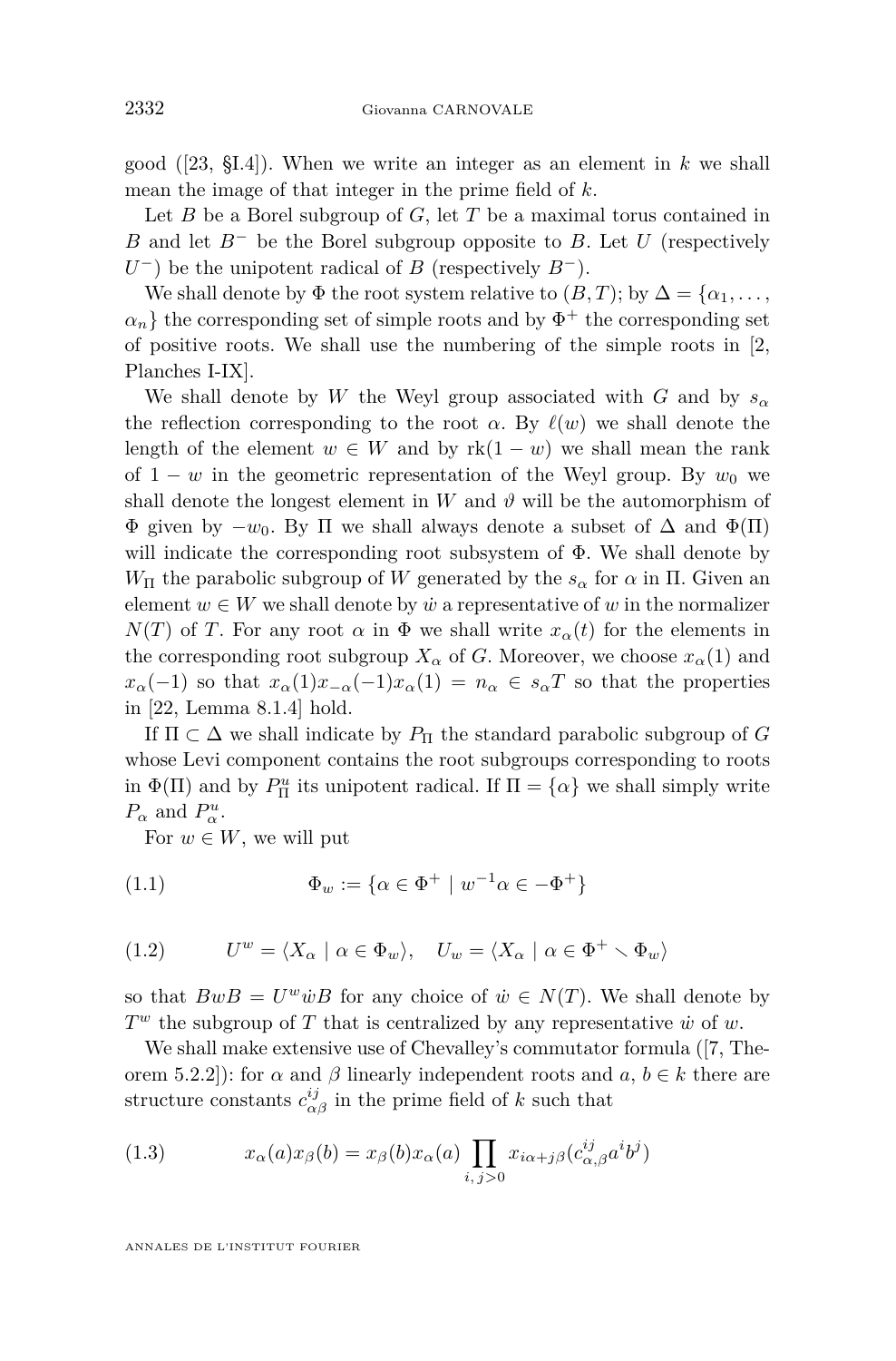<span id="page-5-0"></span>where the product is taken over all  $(i, j)$  such that  $i\alpha + j\beta \in \Phi$  and in any order for which  $i + j$  is increasing. Moreover,  $c_{\alpha,\beta}^{ij} \in {\pm 1, \pm 2, \pm 3}$  and 3 occurs only if  $\Phi$  has a component of type  $G_2$ , so  $c_{\alpha\beta}^{ij} \neq 0$ .

Given an element  $x \in G$  we shall denote by  $\mathcal{O}_x$  the conjugacy class of *x* in *G* and by  $G_x$  (resp.  $B_x$ , resp.  $T_x$ ) the centralizer of *x* in *G* (resp. *B*, resp. *T*). For a conjugacy class  $\mathcal{O} = \mathcal{O}_x$  we shall denote by *V* the set of *B*-orbits into which *O* is parted.

DEFINITION  $1.1.$  — Let *K* be a connected algebraic group. A homogeneous *K*-space is called spherical if it has a dense orbit for some Borel subgroup of *K*.

It is well-known ([\[3\]](#page-28-0), [\[25\]](#page-29-0) in characteristic 0, [\[15\]](#page-28-0), [\[17\]](#page-28-0) in positive characteristic) that *X* is a spherical homogeneous *G*-space if and only if the set of *B*-orbits in *X* is finite.

#### **2.** *B***-orbits and Bruhat decomposition**

Let *V* be the set of *B*-orbits in a conjugacy class  $\mathcal{O}$  in  $G = \bigcup_{w \in W} BwB$ . There is a natural map  $\phi: V \to W$  associating to  $v \in V$  the element *w* in the Weyl group of *G* for which  $v \subset BwB$ .

It is shown in [\[6\]](#page-28-0) for *G* simple that if  $\mathcal O$  is spherical as a homogeneous space then the image of  $\phi$  consists of involutions. The same proof holds for *G* reductive. This motivates the following definition.

DEFINITION  $2.1.$  — Let *G* be a connected reductive algebraic group. A conjugacy class  $\mathcal O$  in *G* is called quasi-spherical if the image of  $\phi$  consists of involutions.

Remark 2.2. — Regular conjugacy classes in simple algebraic groups of rank greater than 1 cannot be quasi-spherical. Indeed, by [\[24,](#page-29-0) Theorem 8.1] regular classes meet Bruhat cells corresponding to Coxeter elements.

#### **2.1.** The case of  $G_2$

We aim at showing that every quasi-spherical conjugacy class is spherical. In order to illustrate this result explicitly, we analyze quasi-spherical conjugacy classes for *G* simple of type *G*<sup>2</sup> by inspection, making use of the classification of unipotent conjugacy classes (see, for instance, [\[16,](#page-28-0) Section 7.12]) and of the commutator formula [\(1.3\)](#page-4-0).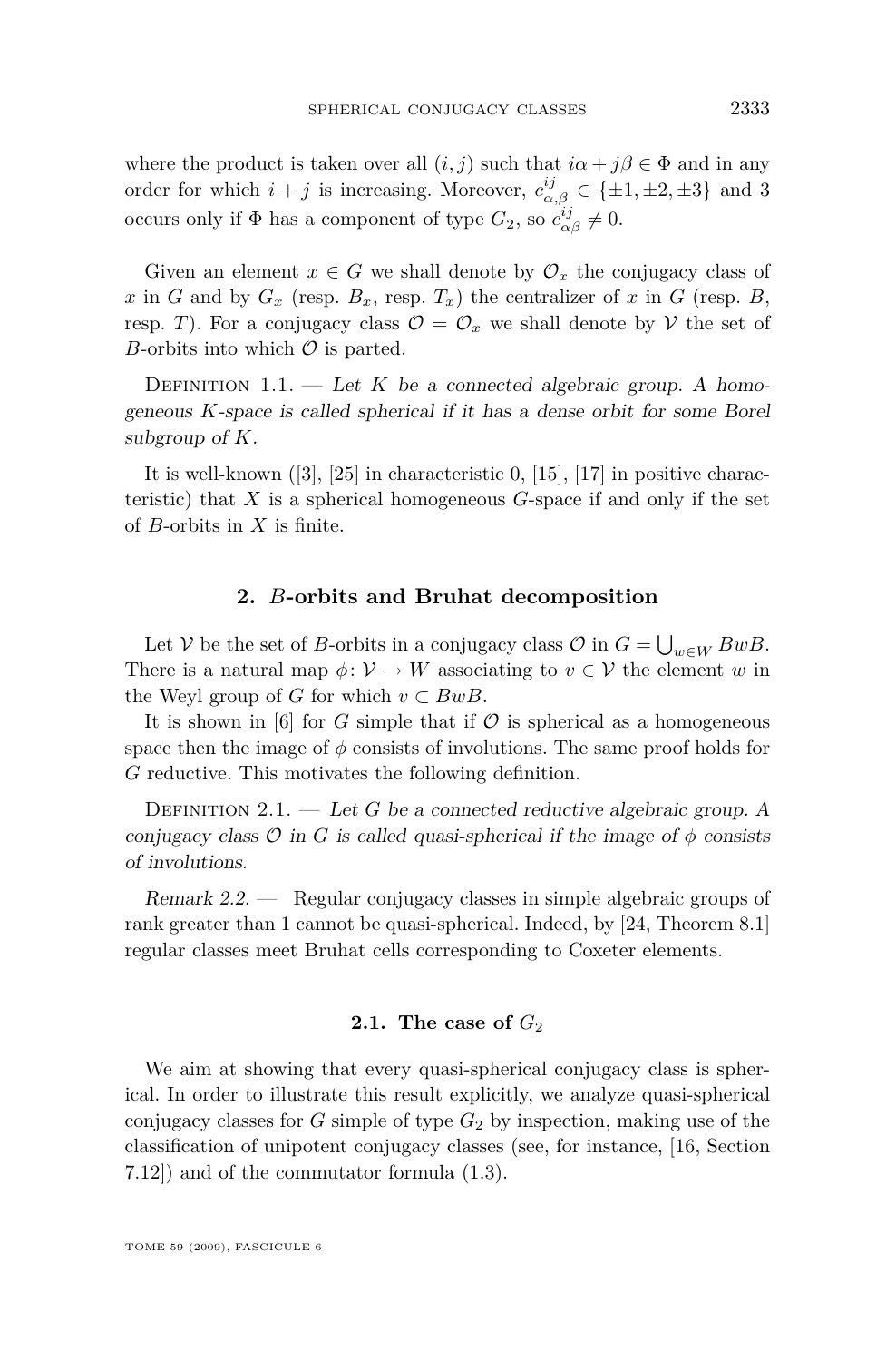THEOREM 2.3. — Let *G* be simple of type  $G_2$ . Then every quasispherical conjugacy class of *G* is spherical.

Proof. — Let  $\alpha$  and  $\beta$  denote the short and long simple roots, respectively, and let  $O$  be a conjugacy class in  $G$ . We first assume that  $O$  is unipotent so it is either of type  $A_1$ ,  $\tilde{A}_1$ , subregular or regular ([\[16,](#page-28-0) Section 7.18]). If  $\mathcal O$  is of type  $A_1$  or  $\tilde A_1$  then  $\mathcal O$  is spherical, hence quasispherical by [\[5,](#page-28-0) Proposition 6, Proposition 11] which hold for arbitrary *k*. Alternatively, one may use [\[19,](#page-28-0) Theorem 3.2] and [\[14,](#page-28-0) Theorem 4.14]. If  $\mathcal O$  is regular it cannot be quasi-spherical by Remark [2.2.](#page-5-0) The element  $u = x_{\beta}(1)x_{3\alpha+\beta}(1) \in G$  does not lie in the regular unipotent conjugacy class by [\[24,](#page-29-0) Lemma 3.2(c)]. Its conjugate  $\dot{w}_0 u \dot{w}_0^{-1} = x_{-\beta}(a) x_{-3\alpha-\beta}(b)$ with  $ab \neq 0$  lies in  $Bs_{\beta}Bs_{3\alpha+\beta}B = Bs_{\beta}s_{3\alpha+\beta}B$  by [\[22,](#page-28-0) Lemma 8.1.4(i), Lemma 8.3.7] and  $s_{\beta}s_{3\alpha+\beta}$  is not an involution. Then its class is not quasispherical and by exclusion it is the subregular unipotent conjugacy class, so the statement holds for unipotent conjugacy classes.

Let us now consider a representative  $x \in \mathcal{O} \cap B$  with Jordan decomposition  $x = su \in TU$  with  $s \neq 1$ . Then  $G_s$  is connected and reductive  $([16, Theorem 2.2, Theorem 2.11]).$  $([16, Theorem 2.2, Theorem 2.11]).$  $([16, Theorem 2.2, Theorem 2.11]).$  We shall analyze the different cases according to the semisimple rank srk of *Gs*.

If srk  $G_s = 0$  then  $\mathcal O$  is regular, hence it is not quasi-spherical by Remark [2.2.](#page-5-0)

If srk  $G_s = 1$  and  $u \neq 1$  then  $\mathcal O$  is regular, hence it is not quasi-spherical. Let us assume  $u = 1$ . Up to conjugation by an element in  $N(T)$  we may assume that  $G_s$  is either  $H_1 = \langle T, X_{\pm \beta} \rangle$  or  $H_2 = \langle T, X_{\pm \alpha} \rangle$ .

If  $G_s = H_1$  conjugation of *s* by  $x_{-\alpha}(1)x_{-\alpha-\beta}(1)$  yields

$$
s_1 = sx_{-\alpha}(a)x_{-\alpha-\beta}(b)x_{-2\alpha-\beta}(c)x_{-3\alpha-\beta}(d)x_{-3\alpha-2\beta}(e) \in \mathcal{O}
$$

for  $a, b, c, d, e \in k$  with  $ab \neq 0$ . Conjugation by a suitable element in  $X_{-2\alpha-\beta}$  gives

$$
s_2 = sx_{-\alpha}(a)x_{-\alpha-\beta}(b)x_{-3\alpha-\beta}(d')x_{-3\alpha-2\beta}(e') \in \mathcal{O}
$$

for  $d'$ ,  $e' \in k$ . Conjugation by a suitable element in  $X_{-3\alpha-\beta}$  gives

$$
s_3 = sx_{-\alpha}(a)x_{-\alpha-\beta}(b)x_{-3\alpha-2\beta}(e') \in \mathcal{O}
$$

and conjugation by a suitable element in  $X_{-3\alpha-2\beta}$  gives

$$
s_4 = sx_{-\alpha}(a)x_{-\alpha-\beta}(b) \in \mathcal{O} \cap Bs_{\alpha}s_{\alpha+\beta}B
$$

so *O* is not quasi-spherical.

Let  $G_s = H_2$ . Conjugation of *s* by  $x_{-3\alpha-\beta}(1)x_{-\beta}(1)$  yields

$$
s_1 = sx_{-\beta}(a)x_{-3\alpha-\beta}(b)x_{-3\alpha-2\beta}(c) \in \mathcal{O}
$$

ANNALES DE L'INSTITUT FOURIER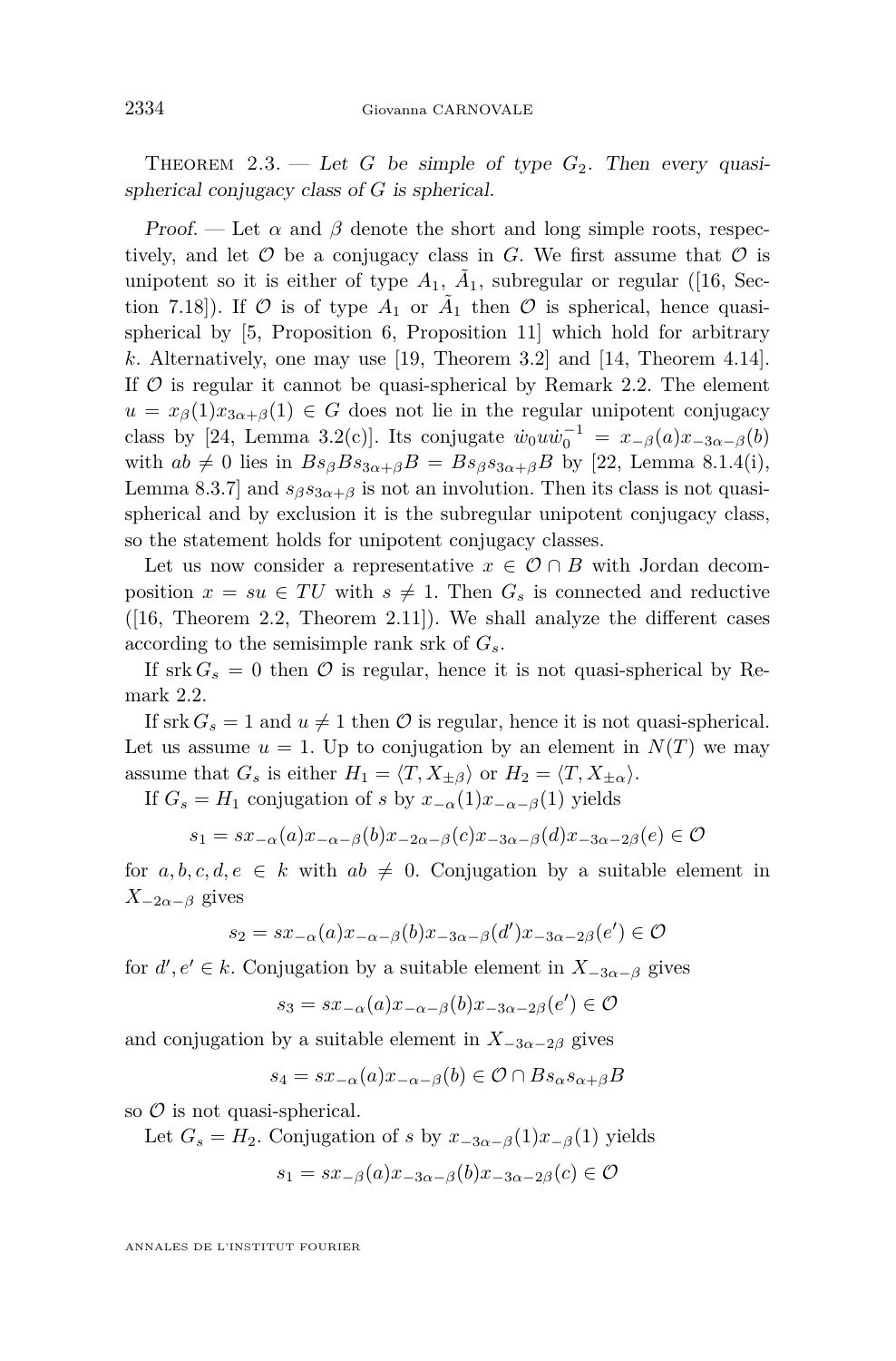for some  $a, b, c \in k$  with  $ab \neq 0$ . Conjugation by a suitable element in  $X$ <sup>−3*α*−2*β* gives</sup>

$$
s_2 = sx_{-\beta}(a)x_{-3\alpha-\beta}(b) \in \mathcal{O} \cap Bs_{\beta}s_{3\alpha+\beta}B
$$

so  $\mathcal O$  is not quasi-spherical, concluding the analysis if srk  $G_s = 1$ .

Let srk  $G_s = 2$  with  $s \neq 1$ . Up to conjugation by an element in  $N(T)$  we may assume that  $G_s$  is either

$$
H_3 = \langle T, X_{\pm \beta}, X_{\pm (3\alpha+\beta)}, X_{\pm (3\alpha+2\beta)} \rangle
$$
 or 
$$
H_4 = \langle T, X_{\pm \beta}, X_{\pm (2\alpha+\beta)} \rangle.
$$

If  $G_s = H_3$  of type  $A_2$  and  $u = 1$  then  $\mathcal O$  is spherical by [\[5,](#page-28-0) Proposition 6, Theorem 16] whose proofs hold in arbitrary good odd characteristic. Let us assume that  $u \neq 1$ . If *u* is regular in  $H_3$  then  $\mathcal O$  is regular by [\[24,](#page-29-0) Corollary 3.7], hence it is not quasi-spherical. It remains to analyze the class of  $x = sx<sub>−β</sub>(1)$ . Conjugating by  $x<sub>−α</sub>(1)$  and reordering the terms gives

$$
x_1 = sx_{-\beta}(1)x_{-\alpha-\beta}(b)x_{-2\alpha-\beta}(c)x_{-3\alpha-\beta}(d)x_{-3\alpha-2\beta}(e)x_{-\alpha}(f) \in \mathcal{O}
$$

for some *b*, *c*, *d*, *e*, *f*  $\in$  *k* with *f*  $\neq$  0. We can get rid of the term in  $X_{-\alpha-\beta}$ conjugating by a suitable element in  $X_{-\alpha-\beta}$ . Then we can get rid of the term in  $X_{-2\alpha-\beta}$  conjugating by a suitable element in  $X_{-2\alpha-\beta}$  and, finally, we can get rid of the term in  $X_{-3\alpha-2\beta}$  by conjugating by a suitable element in  $X_{-3\alpha-\beta}$  obtaining

$$
x_2 = sx_{-\beta}(1)x_{-3\alpha-\beta}(b_1)x_{-\alpha}(f) \in \mathcal{O}
$$

for some  $b_1 \in k$ . If  $b_1 = 0$  then  $\mathcal{O} \cap Bs_{\beta} s_{\alpha} B \neq \emptyset$  so  $\mathcal{O}$  is not quasi-spherical. If  $b_1 \neq 0$  we have, for some  $h \in T$  and some nonzero  $a_i \in k$ :

$$
x_2 = shx_{\beta}(a_1)n_{\beta}x_{\beta}(a_2)x_{3\alpha+\beta}(a_3)n_{3\alpha+\beta}x_{3\alpha+\beta}(a_4)x_{-\alpha}(f)
$$
  
=  $shx_{\beta}(a_1)n_{\beta}x_{3\alpha+\beta}(a_3)x_{\beta}(a_2)x_{3\alpha+2\beta}(a_5)n_{3\alpha+\beta}x_{3\alpha+\beta}(a_4)x_{-\alpha}(f)$   
 $\in TX_{\beta}X_{3\alpha+2\beta}n_{\beta}n_{3\alpha+\beta}X_{3\alpha+2\beta}X_{\beta}x_{-\alpha}(f)$   
 $\subset Bn_{\beta}n_{3\alpha+\beta}P_{\alpha}^ux_{-\alpha}(f) \subset Bn_{\beta}n_{3\alpha+\beta}x_{-\alpha}(f)U \subset BX_{2\alpha+\beta}n_{\beta}n_{3\alpha+\beta}U$ 

so  $\mathcal{O} \cap Bs_{\beta}s_{3\alpha+\beta}B \neq \emptyset$  and  $\mathcal{O}$  is not quasi-spherical.

Let  $G_s = H_4$  be of type  $A_1 \times \tilde{A_1}$ . If  $u = 1$  then  $\mathcal O$  is spherical by the argument in [\[5,](#page-28-0) Theorem 16]. If *u* has nontrivial components both in *A*<sup>1</sup> and in  $\tilde{A}_1$  then  $\mathcal O$  is regular, hence it is not quasi-spherical. We are left with the analysis of the classes of  $y = sx_{\beta}(1)$  and  $z = sx_{\beta}(1)$ .

Conjugating *y* by  $x_{-3\alpha-\beta}(1)$  we get  $y_1 = sx_{-3\alpha-\beta}(a)x_{-\beta}(1)x_{-3\alpha-2\beta}(b)$  for some *a*,  $b \in k$  with  $a \neq 0$ . Conjugation by a suitable element in  $X_{-3\alpha-2\beta}$ yields

$$
y_2 = sx_{-3\alpha-\beta}(a)x_{-\beta}(1) \in \mathcal{O} \cap Bs_{3\alpha+\beta}s_{\beta}B
$$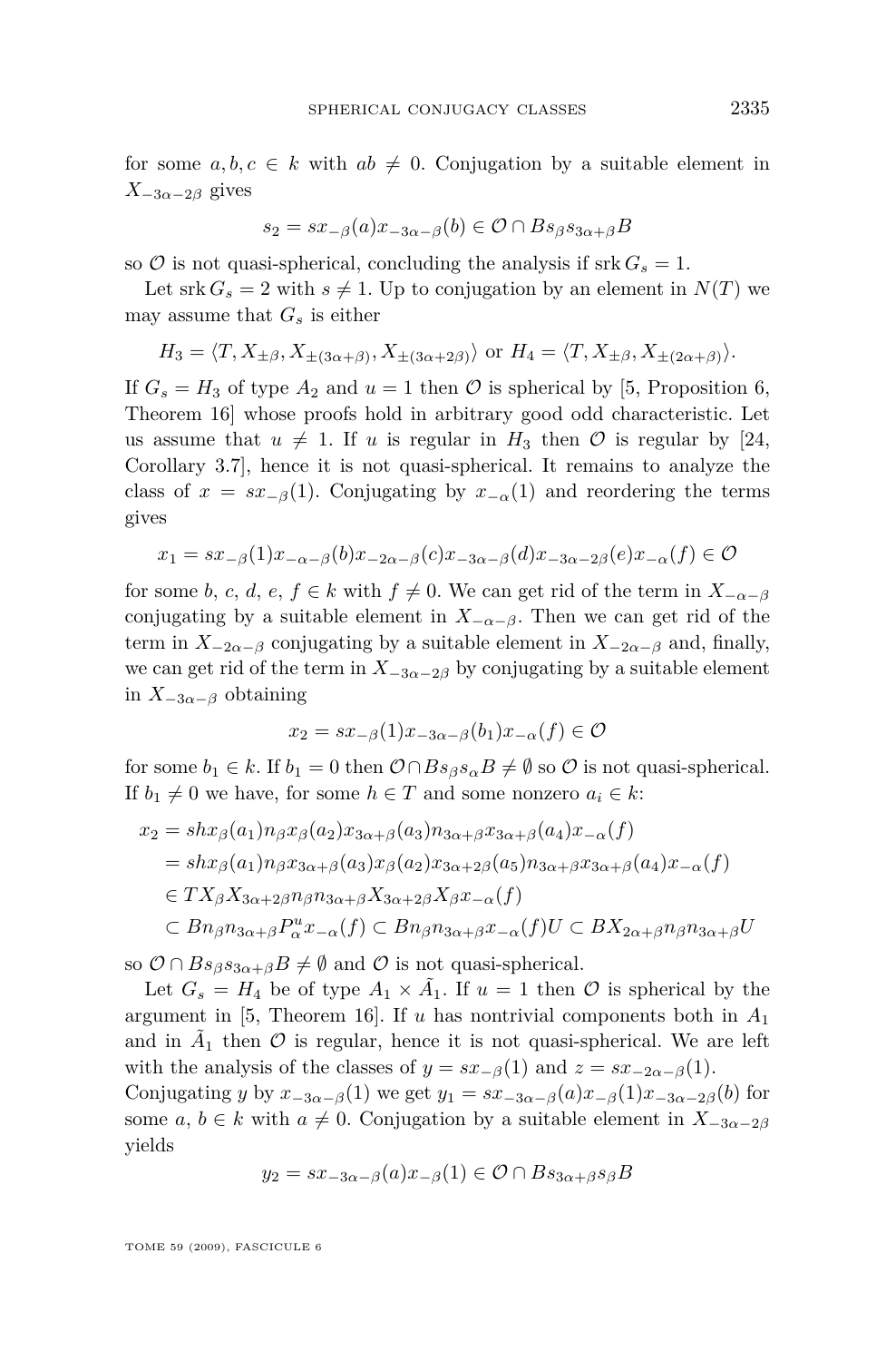<span id="page-8-0"></span>hence  $\mathcal{O}_y$  is not quasi-spherical.

Conjugating *z* by  $x_{-\alpha}(1)$  we get  $z_1 = sx_{-\alpha}(a)x_{-2\alpha-\beta}(1)x_{-3\alpha-\beta}(c)$  for some *a, c*  $\in$  *k* with *a*  $\neq$  0. Conjugating *z*<sub>1</sub> by a suitable element in  $X_{-\alpha-\beta}$ we obtain the element  $z_2 = sx_{-\alpha}(a)x_{-\alpha-\beta}(d)x_{-3\alpha-\beta}(c_1)x_{-3\alpha-2\beta}(c_2)$  for some  $c_1, c_2, d \in k$  with  $d \neq 0$ . We can get rid of the term in  $X_{-3\alpha-\beta}$ conjugating by a suitable element in  $X_{-2\alpha-\beta}$  and then we can get rid of the term in  $X_{-3\alpha-2\beta}$  conjugating by a suitable element in  $X_{-3\alpha-2\beta}$ .

Thus  $z_3 = sx_{-\alpha}(1)x_{-\alpha-\beta}(d) \in \mathcal{O} \cap Bs_{\alpha}s_{\alpha+\beta}B$  hence  $\mathcal{O}_z$  is not quasispherical. This exhausts the list of conjugacy classes for  $G$  of type  $G_2$  and we have verified that all quasi-spherical conjugacy classes are spherical.  $\Box$ 

#### **3. Maximal** *B***-orbits**

Let  $O$  be a conjugacy class of  $G$ . Since  $O$  is an irreducible variety there exists a unique element in *W* for which  $O \cap BwB$  is dense in  $O$ . We shall denote this element by  $z_{\mathcal{O}}$ . Denoting by  $\overline{X}^Y$  the Zarisky closure of X in Y we have

$$
\mathcal{O} \subset \overline{\mathcal{O}}^G = \overline{\mathcal{O} \cap Bz_{\mathcal{O}}B}^G \subset \overline{Bz_{\mathcal{O}}B}^G = \bigcup_{\sigma \leq z_{\mathcal{O}}} B\sigma B
$$

so the element  $z_{\mathcal{O}}$  is maximal in the image of  $\phi$  (cf. [\[5,](#page-28-0) Section 1]). We will call maximal orbits the elements *v* in *V* for which  $\phi(v) = z_{\mathcal{O}}$  and we shall denote by  $V_{\text{max}}$  the set of maximal *B*-orbits in  $\mathcal{O}$ .

LEMMA 3.1. — The following are equivalent for a conjugacy class  $\mathcal O$ in *G*.

- $(1)$   $\circ$  is spherical.
- (2)  $V_{\text{max}}$  contains only one element.
- (3)  $\mathcal{V}_{\text{max}}$  is a finite set.

Proof. — It follows from [\[5,](#page-28-0) Corollary 26], [\[6,](#page-28-0) Corollary 4.11] that if  $\mathcal O$  is spherical then  $V_{\text{max}}$  contains only one element, namely the dense *B*-orbit so 1 implies 2 and 2 trivially implies 3. Let us show that 3 implies 1. Since  $\cup_{v \in \mathcal{V}_{\max}} v = \mathcal{O} \cap Bz_{\mathcal{O}}B$  is dense in  $\mathcal{O}$  we have  $\mathcal{O} \subset \cup_{v \in \mathcal{V}_{\max}} \overline{v}^{\mathcal{O}}$  with  $\mathcal{O}$  irre-ducible ([\[16,](#page-28-0) Proposition 1.5]) and  $V_{\text{max}}$  a finite set. Then there necessarily exists  $v_0 \in V_{\text{max}}$  which is dense in  $\mathcal{O}$ .

Let us analyze the maximal *B*-orbits in quasi-spherical conjugacy classes.

LEMMA 3.2. — Let  $\mathcal O$  be a quasi-spherical conjugacy class with  $w = z_{\mathcal O}$ . Let  $v \in \mathcal{V}_{\text{max}}$  and let  $x = u \dot{w} v \in v$  with  $u \in U^w$ ,  $\dot{w} \in N(T)$  and  $v \in U$ . Then for every  $\alpha \in \Delta$  such that  $ws_{\alpha} > w$  in the Bruhat order we have: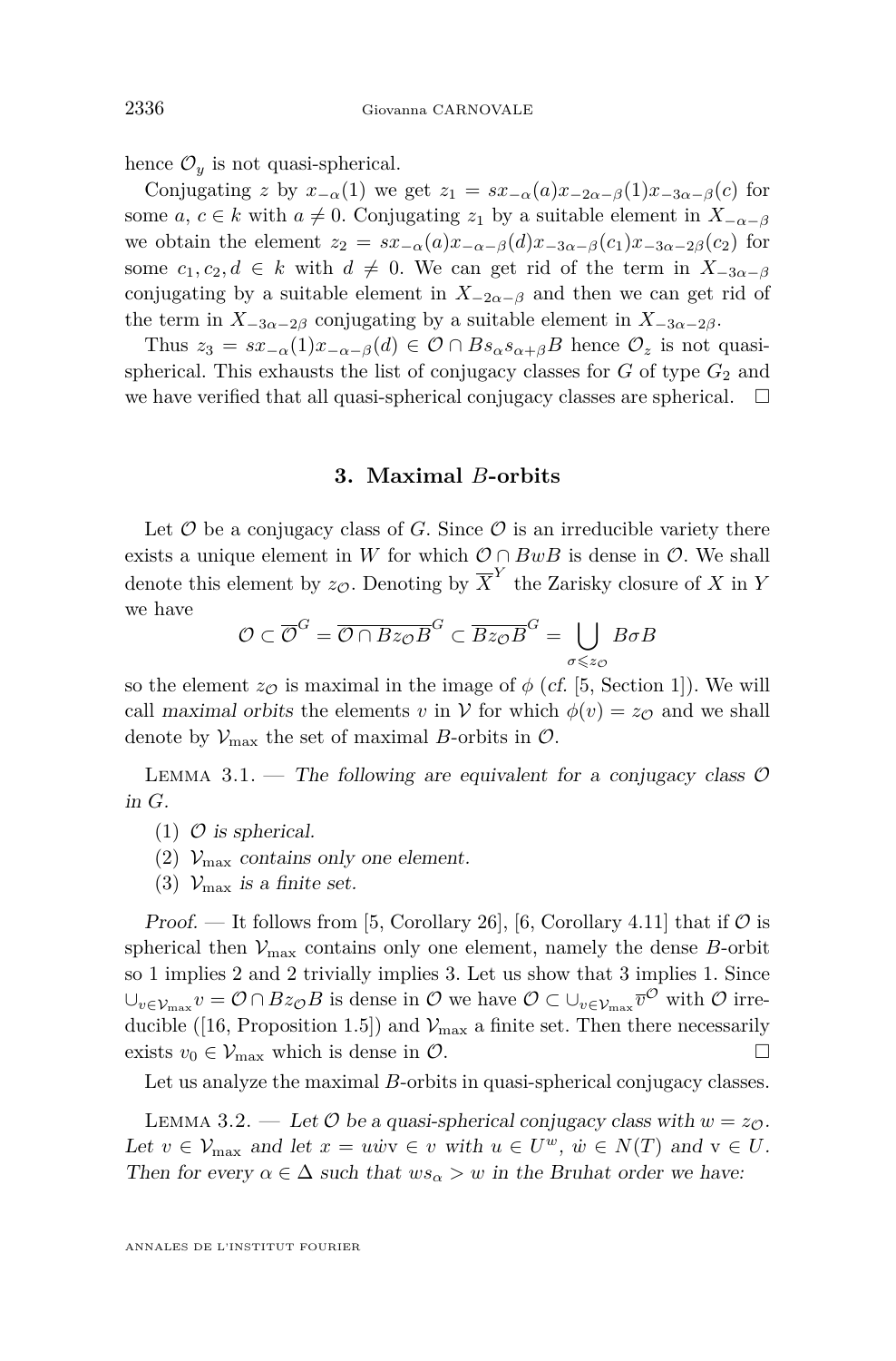- (1)  $s_\alpha w = ws_\alpha$  so  $w\alpha = \alpha$ ;
- (2)  $v \in P^u_\alpha$ , the unipotent radical of  $P_\alpha$ ;
- (3)  $X_{\pm\alpha}$  commutes with *w*<sup>i</sup>.

 $Proof.$  — This is proved as [\[6,](#page-28-0) Lemma 3.4], since the proof therein uses only maximality of *w* and that  $\mathcal O$  is quasi-spherical.

LEMMA 3.3. — Let  $\mathcal{O}$  be a quasi-spherical conjugacy class with  $w = z_{\mathcal{O}}$ . let  $\Pi = {\alpha \in \Delta \mid w(\alpha) = \alpha}$  and let  $w_{\Pi}$  be the longest element in  $W_{\Pi}$ . Then  $w = w_{\Pi}w_0$ .

Proof. — By Lemma [3.2](#page-8-0) if  $\alpha \in \Delta$  and  $w\alpha \in \Phi^+$  then  $w\alpha = \alpha$ . The statement follows from [\[21,](#page-28-0) Proposition 3.5].

The Lemmas above show that maximal *B*-orbits in quasi-spherical conjugacy classes behave similarly to the dense  $B$ -orbit  $v_0$  in a spherical conjugacy class. The analysis of  $z<sub>O</sub>$  given in [\[6\]](#page-28-0) applies.

PROPOSITION  $3.4.$  — The following properties hold for a quasi-spherical conjugacy class  $\mathcal{O}$  with  $w = z_{\mathcal{O}} = w_0 w_{\Pi}$ .

- (1)  $\Pi$  is invariant with respect to  $\vartheta = -w_0$ ;
- (2) The restriction of  $w_0$  to  $\Phi(\Pi)$  coincides with  $w_{\Pi}$ ;
- (3)  $\Phi_w = \Phi^+ \setminus \Phi(\Pi)$ , notation as in [\(1.1\)](#page-4-0);
- (4)  $U_w = \langle X_\gamma | \gamma \in \Phi(\Pi) \cap \Phi^+ \rangle$  and it normalizes  $U^w$ , notation as in  $(1.2)$ :
- (5)  $U_w$  commutes with  $\dot{w}$  if  $x = u\dot{w}v \in \mathcal{O} \cap U^wN(T)U$ .

Proof. — The proof is as in [\[6,](#page-28-0) Section 3].

In [\[6\]](#page-28-0) an analysis of the possible  $\Pi$  for which  $\phi(v_0) = w_0 w_{\Pi} = z_{\mathcal{O}}$  for the dense *B*-orbit  $v_0$  of a spherical conjugacy class in a simple algebraic group was given. The proof of [\[6,](#page-28-0) Lemma 4.1] can be adapted to the case of maximal *B*-orbits in quasi-spherical conjugacy classes, yielding the following statement.

LEMMA 3.5. — Let  $\mathcal O$  be a quasi-spherical conjugacy class and let  $w =$  $w_0w_{\Pi} = z_{\mathcal{O}}$ . Let  $\alpha$  and  $\beta$  be simple roots with the following properties:  $(\beta, \beta) = (\alpha, \alpha)$ ;  $w_0(\beta) = -\beta$ ;  $\beta \not\perp \alpha$ ;  $\beta \perp \alpha'$  for every  $\alpha' \in \Pi \setminus {\alpha}$ .

Then  $\{\alpha\}$  cannot be a connected component of  $\Pi$ . In particular, the list of the possible subsets  $\Pi$  for which  $z_{\mathcal{O}} = w_0 w_{\Pi}$  for *G* simple coincides with the list given in [\[6,](#page-28-0) Corollary 4.2].

Proof. — The proof follows as in [\[6,](#page-28-0) Lemma 4.1] since it only uses maximality of *w* and that  $\mathcal O$  is quasi-spherical. There, the proof is given for  $G$ simple but it holds for  $G$  reductive, too.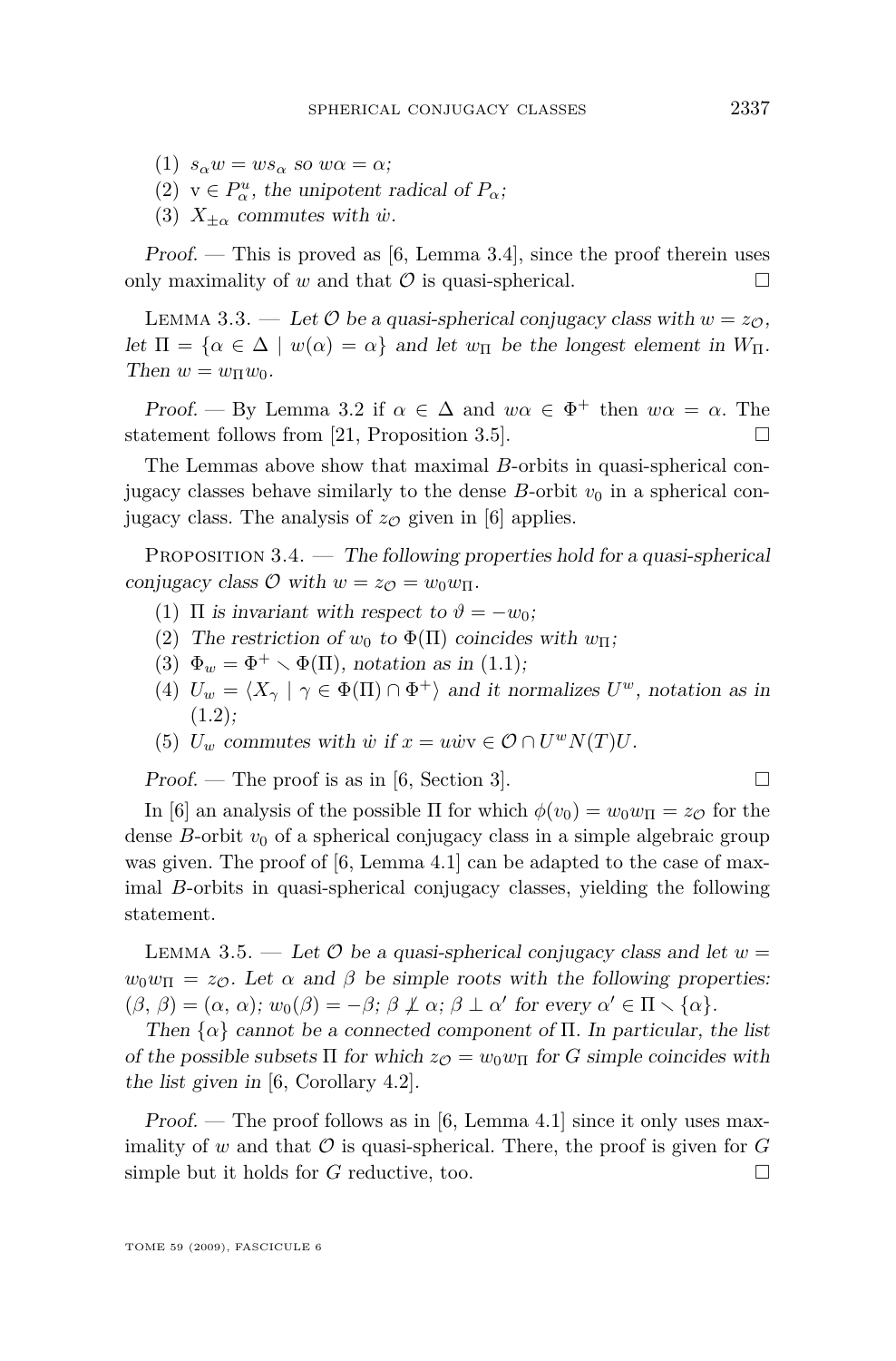<span id="page-10-0"></span>Let  $\mathcal{O}$  be quasi-spherical with  $w = z_{\mathcal{O}} = w_0 w_{\Pi}$  and let  $\Phi_1 = \Phi \cap \text{Ker}(1 + \Pi)$ *w*). Then  $\Phi_1$  is a root subsystem of  $\Phi$  and we put  $\Phi_1^+ = \Phi^+ \cap \Phi_1$ . If we write  $w = \prod_j s_{\gamma_j}$  as a product of reflections with respect to mutually orthogonal roots then each  $\gamma_j$  lies in  $\Phi_1$ . We shall denote by  $W(\Phi_1)$  the subgroup of *W* generated by reflections with respect to roots in  $\Phi_1$ , so  $w \in W(\Phi_1)$ .

LEMMA 3.6. — Let notation be as above and let  $\beta \in \Phi$ . Then  $\beta \in \Phi_1$  if and only if  $\beta \perp \Pi$  and  $\vartheta \beta = \beta$ .

Proof. — If  $\beta \perp \Pi$  and  $\vartheta \beta = \beta$  then  $w_{\Pi} \beta = \beta$  and  $w_0 \beta = -\beta$  thus  $\beta \in \Phi_1$ .

Conversely, if  $w\beta = -\beta$  then for every  $\alpha \in \Pi$  we have  $\beta \perp \alpha$  because  $\alpha$ and  $\beta$  lie in distinct eigenspaces of the orthogonal transformation *w*. Let now  $\alpha \in \Phi$  and  $w\beta = -\beta$ . We have

$$
(\vartheta \beta, \alpha) = -(w_0 \beta, \alpha) = -(ww_\Pi \beta, \alpha) = -(w \beta, \alpha) = (\beta, \alpha)
$$

and since this holds for every  $\alpha$ , we have the statement.  $\square$ 

Let us denote by  $G(\Phi_1)$  the subgroup of *G* generated by *T* and the root subgroups  $X_{\pm\beta}$  with  $\beta \in \Phi_1$ . Let  $U_{\Phi_1} = \langle X_\beta, \beta \in \Phi_1^+ \rangle$ .

The following Lemma is an analogue of [\[6,](#page-28-0) Lemma 4.8, Remark 4.9] for quasi-spherical conjugacy classes.

LEMMA 3.7. — Let  $\mathcal O$  be a quasi-spherical conjugacy class and let  $z_{\mathcal{O}} =$  $w_0w_\Pi$ . Let  $\dot{w} \in N(T)$  be a representative of *w*. Then for every  $x = \dot{w}t$   $\in$  $\dot{w}B \cap \mathcal{O}$  we have  $v \in U_{\Phi_1}, w \in W(\Phi_1)$  and *x* commutes with  $(T^w)^{\circ}U_w$ .

Proof. — The proof when *G* is simple follows exactly as in [\[6,](#page-28-0) Lemmas 4.5, 4.6, 4.7, 4.8, 4.9]. Indeed, for their proofs we only need *w* to be maximal,  $O$  to be quasi-spherical and the list in [\[6,](#page-28-0) Corollary 4.2]. The general case is a consequence of the case of *G* simple.

LEMMA 3.8. — Let  $\mathcal O$  be a quasi-spherical conjugacy class and let  $w =$  $w_0w_{\Pi} = z_{\mathcal{O}}$ . Then  $\langle X_{-\alpha}, \alpha \in \Pi \rangle$  commutes with every  $x = \dot{w}t$ v  $\in \dot{w}B \cap \mathcal{O}$ .

Proof. — It is not restrictive to assume *G* to be simple. By Lemmas [3.2](#page-8-0) and 3.7 it is enough to show that  $X_{-\alpha}$  commutes with v for every  $\alpha \in \Pi$ . If this were not the case, by  $(1.3)$  there would occur in the expression of v at least one root subgroup  $X_\gamma$  with nontrivial coefficient and with  $\gamma - \alpha \in \Phi$ . We consider such a  $\gamma$  of minimal height. By Lemma 3.7 and [\[2,](#page-28-0) Chapitre 6, §1.3] this could happen only if  $\Phi$  is doubly-laced and  $\alpha$  is a short root. Then we would also have  $\alpha + \gamma \in \Phi$ , which is impossible because  $X_{\alpha}$  commutes with v by Lemma 3.7.

A consequence of Lemma 3.7 is the following result.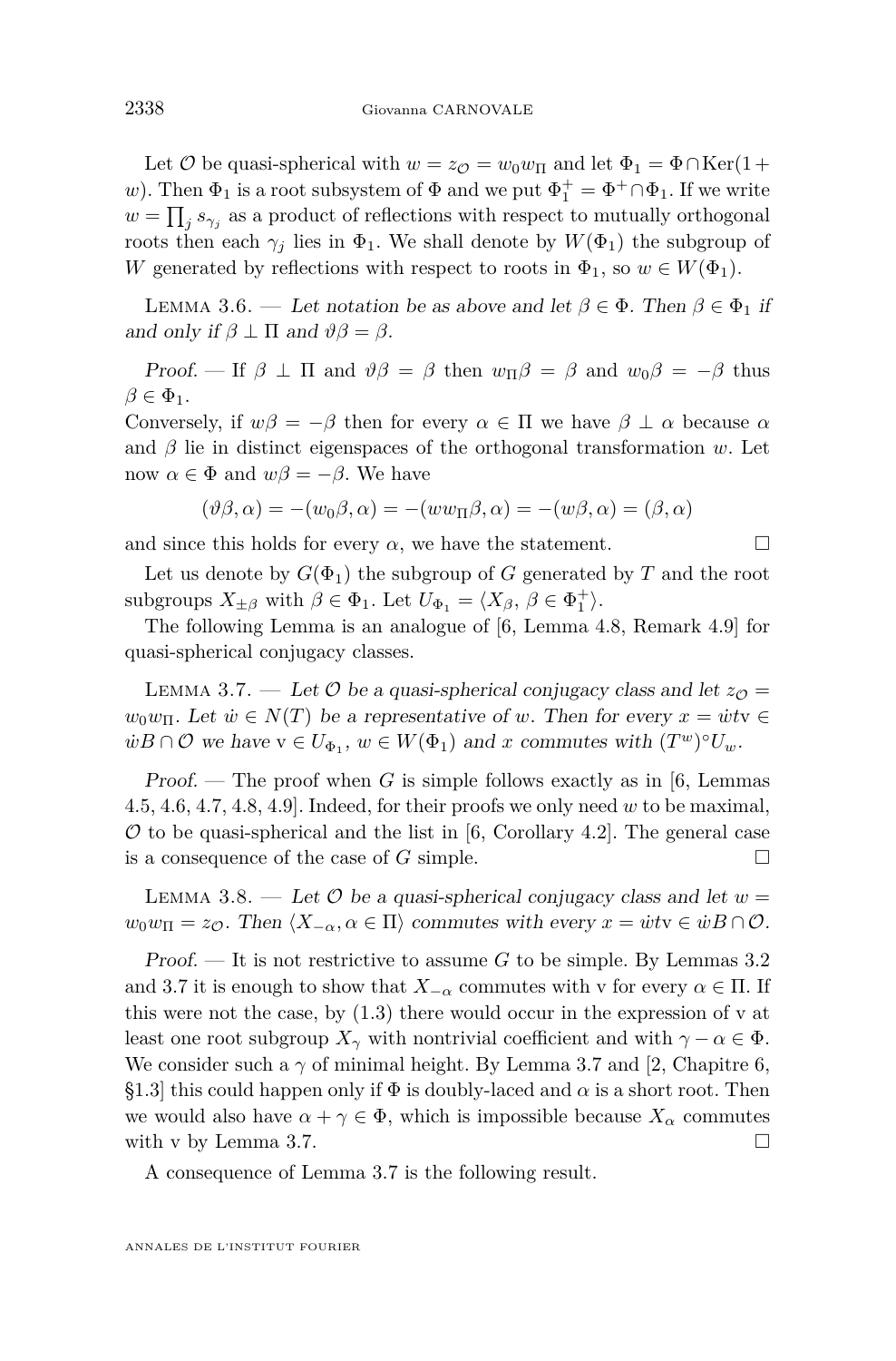<span id="page-11-0"></span>PROPOSITION 3.9. — Let  $\mathcal O$  be a quasi-spherical conjugacy class, let  $w = z_{\mathcal{O}} = w_0 w_{\Pi}$  and let  $v \in \mathcal{V}_{\text{max}}$ . Then  $\dim(v) = \ell(w) + \text{rk}(1 - w)$ .

Proof. — Let *n* be the rank of *G* and let  $x = \dot{w}v \in v$ . By Lemma [3.7](#page-10-0) the centralizer  $B_x$  of *x* in *B* contains  $(T^w)^{\circ}U_w$ . On the other hand, if  $b = u^w u_w t \in U^w U_w T$  commutes with *x* we have

$$
\dot{w}vu^w u_w t = u^w u_w t \dot{w}v = u^w u_w \dot{w} (\dot{w}^{-1} t \dot{w})v = u^w \dot{w} u_w (\dot{w}^{-1} t \dot{w})v
$$

where for the last equality we used Lemma [3.2.](#page-8-0) By uniqueness in the Bruhat decomposition we have  $u^w = 1$  so  $B_x \subset T_x U_w$  because  $U_w \subset B_x$ . Moreover, if  $t \in T_x$  we have

$$
\dot{w}(\dot{w}^{-1}t\dot{w})\mathbf{v} = t\dot{w}\mathbf{v} = \dot{w}\mathbf{v}t \in \dot{w}TU
$$

and uniqueness of the decomposition in  $TU$  gives  $t \in T^w$ . Therefore  $(T^w)^{\circ}U_w \subset B_x \subset T^wU_w$  and dim  $v = |\Phi^+| + n - (|\Phi^+| - \ell(w)) - (n - \ell(w))|$  $rk(1 - w) = \ell(w) + rk(1 - w).$ 

#### **4.** The case  $z_{\mathcal{O}} = w_0 = -1$

In this section  $\Phi$  is such that  $w_0$  acts as  $-1$  in the geometric representation of W. If  $\mathcal O$  is a quasi-spherical conjugacy class intersecting the big Bruhat cell  $Bw_0B$  then  $\Phi_1 = \Phi$  and  $\Pi = \emptyset$  so Lemma [3.7](#page-10-0) gives no restriction to a representative  $x = \dot{w}v \in \mathcal{O} \cap \dot{w}U$ . For this reason we use a different approach for such classes.

By Lemma [3.1](#page-8-0) if a conjugacy class has finitely-many maximal *B*-orbits then it is spherical. The aim of this Section is to show that every quasispherical conjugacy class  $\mathcal O$  intersecting  $Bw_0B$  has only finitely-many maximal *B*-orbits. This will be achieved by counting the possible representatives of a maximal *B*-orbit lying in  $\dot{w}_0 U$  for a fixed  $\dot{w}_0 \in N(T)$ . Next Lemma shows that every maximal *B*-orbit meets  $\dot{w}_0 U$ .

LEMMA 4.1. — Let G be simple and let  $\mathcal O$  be a quasi-spherical conjugacy class with  $z_{\mathcal{O}} = w_0 = -1$ . For any  $v \in V_{\text{max}}$  and any representative  $\dot{w}_0$  of *w*<sup>0</sup> in *N*(*T*) we have  $v \cap \dot{w}_0 U \neq \emptyset$ .

Proof. — Let  $x = u\dot{w}_0 t v \in v \cap U\dot{w}_0 B$ . Then for every  $s \in T$  we have  $x_s = s^{-1}u^{-1}u\dot{w}_0$ tvu $s = \dot{w}_0s^2tu' \in v \cap \dot{w}_0TU$  and since the map  $s \mapsto s^2 \in T$ is onto ([\[1,](#page-28-0) III.8.9]) we may choose *s* so that  $x_s \in v \cap \dot{w}_0 U$ .

LEMMA 4.2. — Let  $\mathcal O$  be a quasi-spherical conjugacy class with  $z_{\mathcal O} =$  $w_0 = -1$ . Let  $\dot{w}_0$  be a representative of  $w_0$  and let  $x = \dot{w}_0 v \in \mathcal{O} \cap \dot{w}_0 U$ ,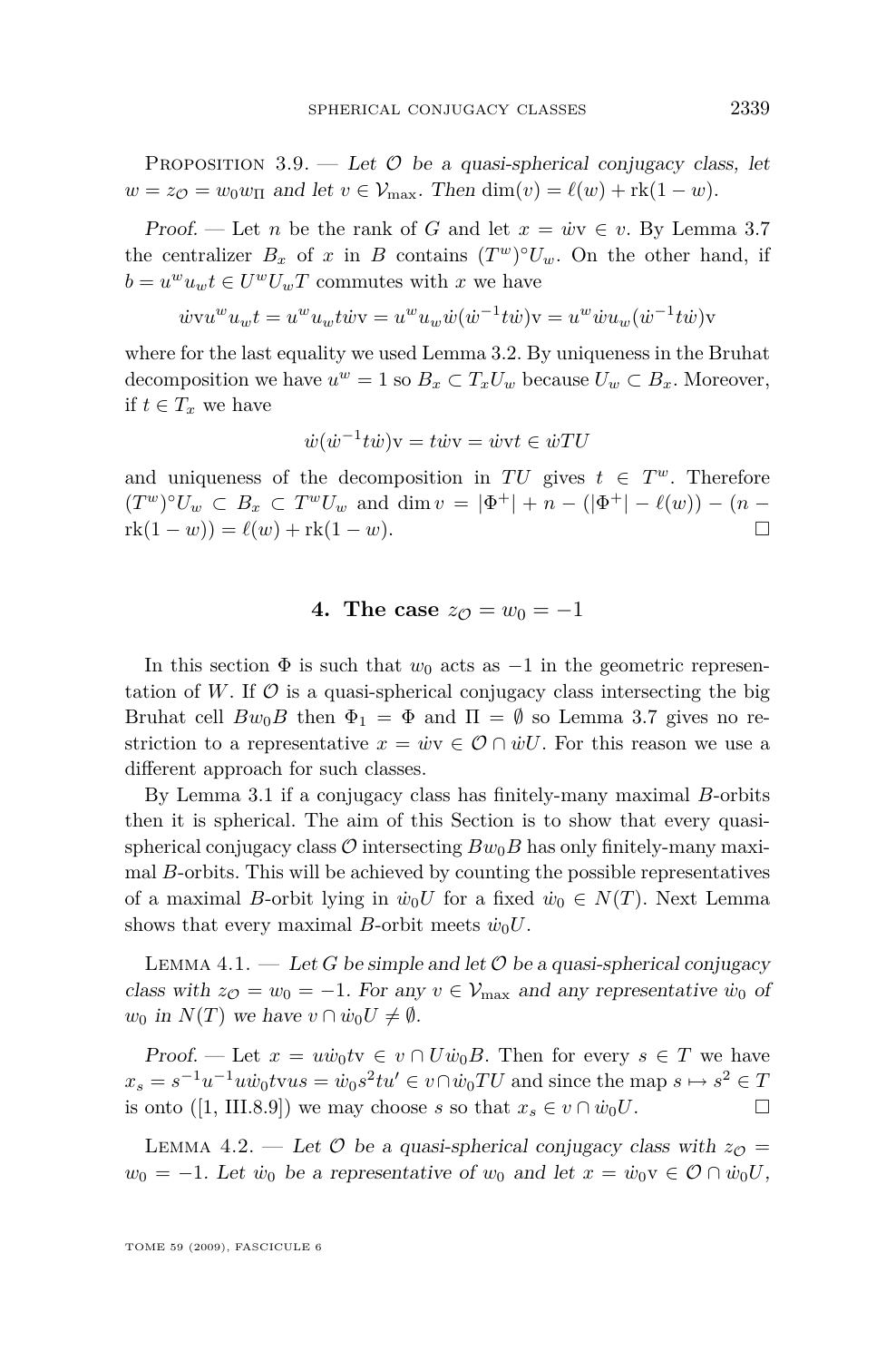<span id="page-12-0"></span>with  $v = \prod_{\gamma \in \Phi^+} x_\gamma(c_\gamma)$  in a fixed ordering. Let  $\alpha$  and  $\beta$  be adjacent simple roots of the same length. Then the number of possibilities for  $c_{\alpha}$  and  $c_{\beta}$  is finite and  $c_{\alpha+\beta}$  is completely determined by the ordering,  $c_{\alpha}$  and  $c_{\beta}$ .

*Proof.* — Let  $P = P_{\{\alpha,\beta\}}$  with unipotent radical  $P^u$ . Let us assume that *α* precedes *β* in the ordering. We have:

$$
x = \dot{w}_0 v \in \dot{w}_0 x_\alpha(c_\alpha) x_\beta(c_\beta) x_{\alpha+\beta}(c_{\alpha+\beta}) P^u.
$$

For  $h \in k$  we put  $y(h) := n_{\alpha}x_{\alpha}(h)xx_{\alpha}(-h)n_{\alpha}^{-1}$ . Then, for some nonzero structure constants  $\theta_1, \theta_2, \theta_3, c_{\alpha\beta}^{11}$  and some  $t_1 \in T$  we have

$$
y(h) \in n_{\alpha}\dot{w}_0 x_{-\alpha}(\theta_1 h) x_{\alpha} (c_{\alpha} - h) x_{\alpha} (h) x_{\beta} (c_{\beta}) x_{\alpha+\beta} (c_{\alpha+\beta}) x_{\alpha} (-h) n_{\alpha}^{-1} P^u
$$
  
=  $\dot{w}_0 t_1 x_{\alpha} (\theta_1 \theta_2 h) x_{-\alpha} (\theta_3 (c_{\alpha} - h)) n_{\alpha} x_{\beta} (c_{\beta}) x_{\alpha+\beta} (c_{\alpha+\beta} + h c_{\beta} c_{\alpha\beta}^{11}) n_{\alpha}^{-1} P^u.$ 

Let  $h_1$  and  $h_2$  be the solutions of

$$
X^2(\theta_1\theta_2\theta_3) - c_\alpha\theta_1\theta_2\theta_3X - 1 = 0
$$

so that 
$$
-(\theta_1 \theta_2 h_i)^{-1} = (c_{\alpha} - h_i)\theta_3
$$
. By [22, Lemma 8.1.4 (i)] we have

$$
y(h_i) \in \dot{w}_0 t_1 n_\alpha t_2 x_{\beta+\alpha} (c'_{\beta}) x_{\beta} (\theta_4 (c_{\alpha+\beta} + h_i c_{\beta} c_{\alpha\beta}^{11})) P^u
$$
  

$$
\subset \dot{w}_0 n_\alpha t_3 x_{\beta} (\theta_4 (c_{\alpha+\beta} + h_i c_{\beta} c_{\alpha\beta}^{11})) P^u_{\beta} \subset \mathcal{O} \cap B w_0 s_\alpha B
$$

for some  $t_2, t_3 \in T$ , some  $c'_{\beta} \in k$  and some nonzero structure constant *θ*<sub>4</sub>. Since  $w_0 s_{\alpha+\beta} \beta = \alpha \in \Phi^+$ , conjugation of  $y(h_i)$  by  $n_\beta$  would yield an element in  $\mathcal{O} \cap Bw_0s_{\alpha+\beta}s_{\beta}B$  unless

(4.1) 
$$
c_{\alpha+\beta} + h_i c_{\beta} c_{\alpha\beta}^{11} = 0.
$$

As  $s_{\alpha+\beta}s_{\beta}$  is not an involution, (4.1) must hold for both  $i=1,2$  thus we have either  $h_1 = h_2$  so that

(4.2) 
$$
\Delta_{\alpha} = \theta_1^2 \theta_2^2 \theta_3^2 c_{\alpha}^2 + 4\theta_1 \theta_2 \theta_3 = 0, \text{ or}
$$

$$
(4.3) \t\t c_{\beta} = c_{\alpha+\beta} = 0.
$$

Let us now consider, for  $l \in k$ , the element

$$
z(l) = n_{\beta} x_{\beta}(l) x x_{\beta}(-l) n_{\beta}^{-1}
$$
  
\n
$$
\in n_{\beta} x_{\beta}(l) \dot{w}_{0} x_{\beta}(c_{\beta}) x_{\alpha}(c_{\alpha}) x_{\alpha+\beta}(c_{\alpha+\beta} + c_{\alpha} c_{\beta} c_{\alpha\beta}^{11}) x_{\beta}(-l) n_{\beta}^{-1} P^{u}.
$$

Repeating the same argument for  $\beta$  we see that there are nonzero structure constants  $\eta_1, \eta_2, \eta_3, \eta_4$  so that if  $l_i$  is a solution of

$$
\eta_1 \eta_2 \eta_3 X^2 - c_\beta \eta_1 \eta_2 \eta_3 X - 1 = 0
$$

then

$$
z(l_j) \in \mathcal{O} \cap \dot{w}_0 n_\beta T x_\alpha (\eta_4 (c_{\alpha+\beta} + c_\alpha c_\beta c_{\alpha\beta}^{11} - l_j c_\alpha c_{\alpha\beta}^{11})) P_\alpha^u
$$

ANNALES DE L'INSTITUT FOURIER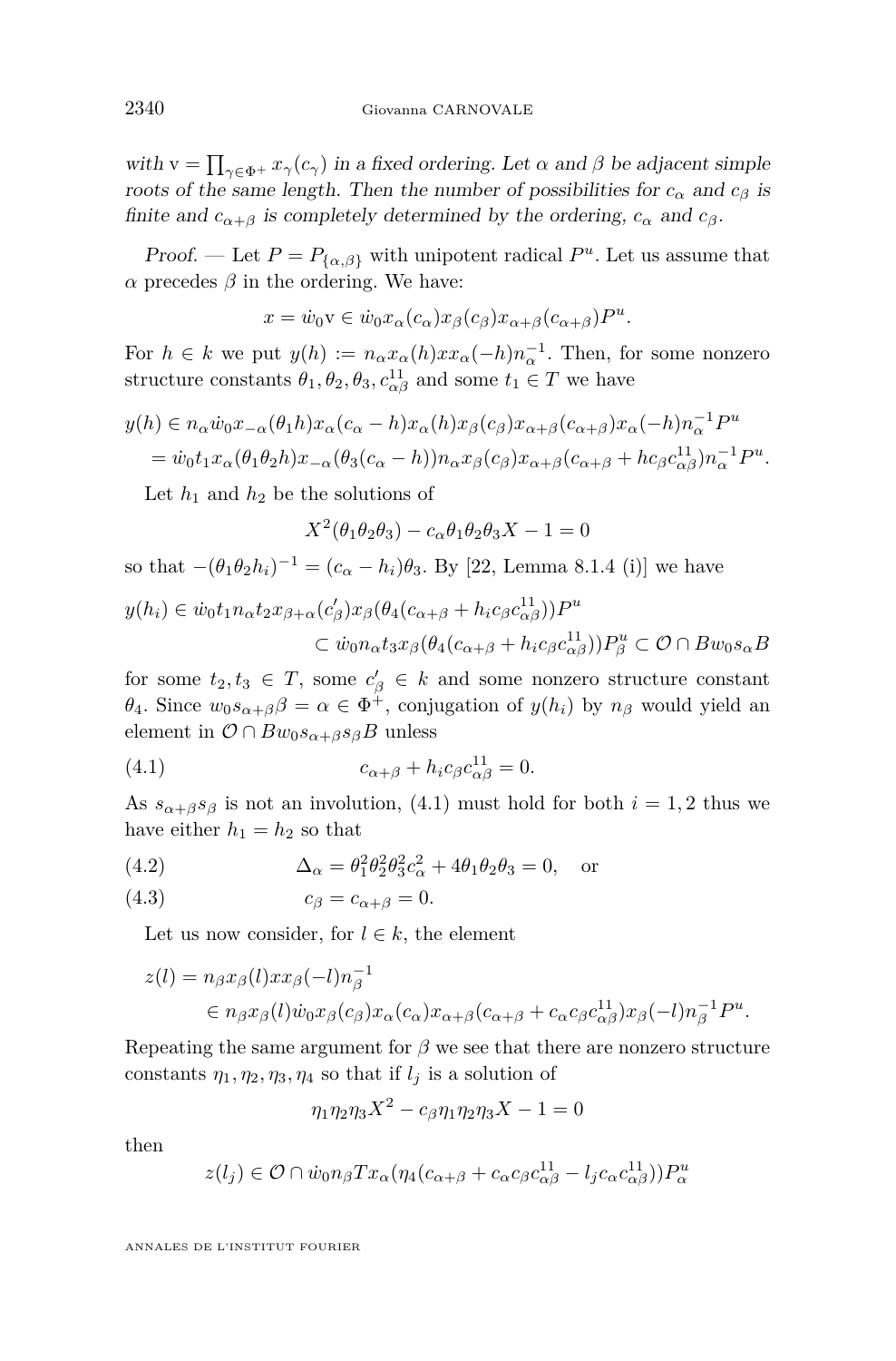<span id="page-13-0"></span>so conjugation by  $n_{\alpha}$  would yield an element in  $\mathcal{O} \cap Bw_0s_{\alpha+\beta}s_{\alpha}B$  unless

(4.4) 
$$
c_{\alpha+\beta} + c_{\alpha}c_{\beta}c_{\alpha\beta}^{11} - l_j c_{\alpha}c_{\alpha\beta}^{11} = 0
$$

for both  $j = 1, 2$ . This forces either  $l_1 = l_2$  and therefore

(4.5) 
$$
\Delta_{\beta} = \eta_1^2 \eta_2^2 \eta_3^2 c_{\beta}^2 + 4 \eta_1 \theta_2 \theta_3 = 0, \text{ or}
$$

$$
(4.6) \t\t\t c_{\alpha} = c_{\alpha+\beta} = 0.
$$

If [\(4.2\)](#page-12-0) holds then  $c_{\alpha} \neq 0$  so (4.5) holds. Then the possibilities for  $c_{\alpha}$  and *c*<sup>β</sup> are finite. Besides, by (4.4) the coefficient  $c_{\alpha+\beta}$  is completely determined by  $c_{\alpha}$ ,  $c_{\beta}$ , and the structure constants.

If [\(4.3\)](#page-12-0) holds then (4.5) cannot hold so  $c_{\alpha} = c_{\beta} = c_{\alpha+\beta} = 0$ , whence the statement.  $\Box$ 

LEMMA 4.3. — Let  $\mathcal{O}, z_{\mathcal{O}}, x$ , v be as in Lemma [4.2.](#page-11-0) Let  $\alpha$  and  $\beta$  be adjacent simple roots with  $2(\alpha, \alpha) = (\beta, \beta)$ . Then  $c_{2\alpha+\beta}$  and  $c_{\alpha+\beta}$  are completely determined by the ordering,  $c_{\alpha}$  and  $c_{\beta}$ .

Proof. — It is not restrictive to assume that  $\alpha$  precedes  $\beta$  and  $\alpha + \beta$  in the ordering. Let  $P = P_{\{\alpha,\beta\}}$  and  $P^u$  be its unipotent radical. Then

$$
x \in \dot{w}_0 x_\alpha(c_\alpha) x_\beta(c_\beta) x_{\alpha+\beta}(c_{\alpha+\beta}) x_{2\alpha+\beta}(c_{2\alpha+\beta}) P^u.
$$

Conjugation by  $n_{\alpha}x_{\alpha}(h)$  for  $h \in k$  yields an element  $y(h)$  lying in

$$
\dot{w}_0 t_1 x_\alpha(\eta_1 h) x_{-\alpha}(\eta_2(c_\alpha - h)) x_\beta(\eta_3(c_{2\alpha+\beta} + h c_{\alpha+\beta} c_{\alpha,\alpha+\beta}^{11} + c_\beta h^2 c_{\alpha,\beta}^{21})) P_\beta^u
$$

for some  $t_1 \in T$  and some nonzero structure constants  $\eta_1, \eta_2, \eta_3$ . If  $h_1, h_2$ are the solutions of

$$
\eta_1 \eta_2 X^2 - c_\alpha \eta_1 \eta_2 X - 1 = 0
$$

then  $y(h_1)$ ,  $y(h_2)$  lie in  $\mathcal{O} \cap Bw_0s_{\alpha}B$  and  $n_{\beta}y(h_i)n_{\beta}^{-1} \in \mathcal{O} \cap Bw_0s_{\alpha+\beta}s_{\beta}B$ unless

(4.7) 
$$
c_{2\alpha+\beta} + h_i c_{\alpha+\beta} c_{\alpha,\alpha+\beta}^{11} + c_{\beta} h_i^2 c_{\alpha,\beta}^{21} = 0
$$

for both  $i = 1, 2$ . Besides,  $h_1 + h_2 = c_\alpha$  and  $h_1 h_2 = -(\eta_1 \eta_2)^{-1}$ . Thus we have either

(4.8) 
$$
\Delta_{\alpha} = (\eta_1 \eta_2 c_{\alpha})^2 + 4 \eta_1 \eta_2 = 0
$$
 and  $c_{2\alpha+\beta} = ac_{\alpha} c_{\alpha+\beta} + bc_{\beta} c_{\alpha}^2$ 

(4.9) or 
$$
c_{2\alpha+\beta} = cc_{\beta}
$$
 and  $c_{\alpha+\beta} = dc_{\beta}c_{\alpha}$ 

for *a*, *b*, *c*,  $d \in k$ . On the other hand, reordering terms we have:

$$
x \in \dot{w}_0 x_\beta(c_\beta) x_\alpha(c_\alpha) x_{\alpha+\beta}(c_{\alpha+\beta} + c_\alpha c_\beta c_{\alpha\beta}^{11}) x_{2\alpha+\beta}(c_{2\alpha+\beta} + c_\alpha^2 c_\beta c_{\alpha\beta}^{21}) P^u.
$$

Conjugation by  $n_{\beta}x_{\beta}(l)$  for  $l \in k$  gives an element

$$
z(l) \in \dot{w}_0 t_2 x_\beta(\theta_1 l) x_{-\beta}(\theta_2(c_\beta - l)) x_\alpha(\theta_3(c_{\alpha + \beta} + c_\alpha c_\beta c_{\alpha \beta}^{11} - lc_\alpha c_{\alpha \beta}^{11})) P_\alpha^u
$$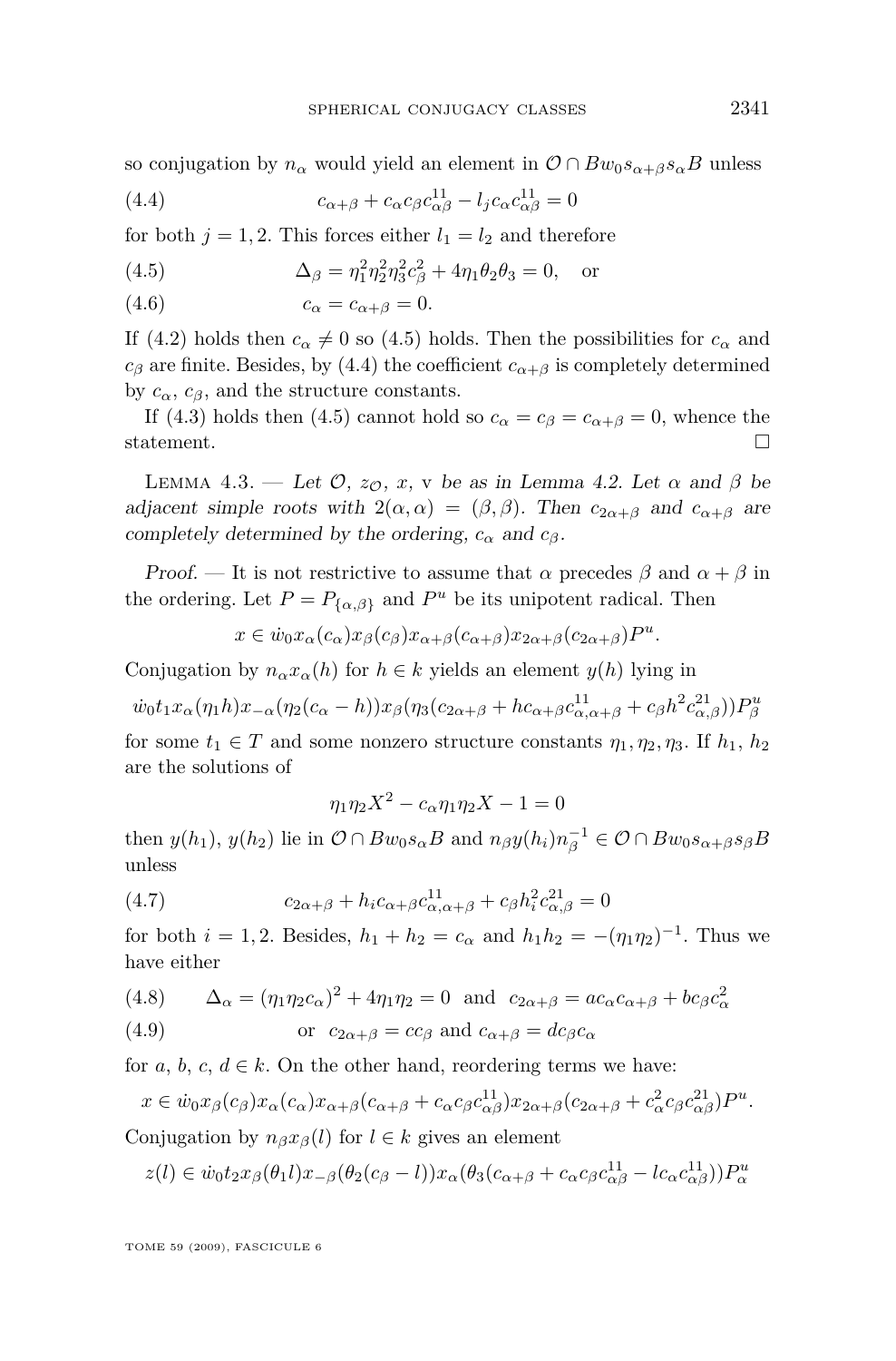<span id="page-14-0"></span>for some  $t_2 \in T$  and some nonzero structure constants  $\theta_1, \theta_2, \theta_3, c_{\alpha\beta}^{11}$ . For the solutions  $l_1$ ,  $l_2$  of

$$
\theta_1 \theta_2 X^2 - c_\beta \theta_1 \theta_2 X - 1 = 0
$$

the corresponding elements  $z(l_1), z(l_2)$  lie in  $\mathcal{O} \cap Bw_0s_\beta B$  and  $n_\alpha z(l_i)n_\alpha^{-1} \in$  $Bw_0s_{2\alpha+\beta}s_{\alpha}B$  unless

(4.10) 
$$
c_{\alpha+\beta} + c_{\alpha}c_{\beta}c_{\alpha\beta}^{11} - l_{i}c_{\alpha}c_{\alpha\beta}^{11} = 0
$$

for  $i = 1, 2$ . It follows that we have either

(4.11) 
$$
\Delta_{\beta} = (\theta_1 \theta_2 c_{\beta})^2 + 4\theta_1 \theta_2 = 0 \text{ and } c_{\alpha + \beta} = dc_{\alpha} c_{\beta}
$$

$$
(4.12) \t\t or \t c_{\alpha+\beta} = c_{\alpha} = 0.
$$

Arguing as in Lemma [4.2](#page-11-0) we see that  $c_{\alpha+\beta}$  and  $c_{2\alpha+\beta}$  are completely determined by the ordering,  $c_{\alpha}$  and  $c_{\beta}$ .

LEMMA 4.4.  $\qquad \qquad Let \Phi be a simply- or doubly-laced root system for which$  $w_0 = -1$ . Let  $\mathcal{O}, z_{\mathcal{O}}, x$ , v be as in Lemma [4.2.](#page-11-0) Then, for every  $\gamma =$  $\sum_{j\in J} n_j \alpha_j \in \Phi^+$  with  $J \subset \{1, \ldots, n\}$  there is a polynomial  $p_\gamma(X) \in$  $k[x_j, j \in J]$  depending only on the fixed ordering of the positive roots and the structure constants of *G* such that the coefficient  $c<sub>γ</sub>$  in the expression of v is the evaluation of  $p_{\gamma}(X)$  at  $x_j = c_{\alpha_j}$  for every  $j \in J$ .

Proof. — We shall proceed by induction on the height ht of the root *γ*. Let us assume that the claim holds for all *γ* with  $\text{ht}(\gamma) \leq m - 1$ . By Lemmas [4.2](#page-11-0) and [4.3](#page-13-0) the statement holds for  $m = 1, 2$  so we assume  $m \ge 3$ .

Let  $\nu \in \Phi^+$  with  $\text{ht}(\nu) = m$ . Then there exists  $\beta \in \Delta$  for which  $\text{ht}(s_{\beta}\nu) \leq$ *m* − 1. We put

(4.13) 
$$
y = n_{\beta} x n_{\beta}^{-1} = \dot{w}_0 t \prod_{\gamma \in \Phi^+} x_{s_{\beta} \gamma} (\theta_{\gamma} c_{\gamma})
$$

for some nonzero structure constants  $\theta_{\gamma}$ . Here the products have to be intended in the fixed ordering of the  $\gamma$ 's. We have:

$$
y = \dot{w}_0 t \left( \prod_{\gamma < \delta} x_{s_{\beta} \gamma} (\theta_{\gamma} c_{\gamma}) \right) x_{-\beta} (\theta_{\beta} c_{\beta}) \left( \prod_{\gamma > \delta} x_{s_{\beta} \gamma} (\theta_{\gamma} c_{\gamma}) \right)
$$

where  $\lt_o$  indicates that a root precedes another in the fixed ordering and the expression makes sense also if  $c_{\beta} = 0$ . Then

$$
y = \dot{w}_0 t x_{-\beta} (\theta_{\beta} c_{\beta}) x_{-\beta} (-\theta_{\beta} c_{\beta}) \left( \prod_{\gamma <_{\alpha} \beta} x_{s_{\beta} \gamma} (\theta_{\gamma} c_{\gamma}) \right) x_{-\beta} (\theta_{\beta} c_{\beta}) \prod_{\gamma >_{\alpha} \beta} x_{s_{\beta} \gamma} (\theta_{\gamma} c_{\gamma})
$$
\n
$$
= x_{\beta} (\eta c_{\beta}) \dot{w}_0 t (x_{-\beta} (-\theta_{\beta} c_{\beta}) \left( \prod_{\gamma <_{\alpha} \beta} x_{s_{\beta} \gamma} (\theta_{\gamma} c_{\gamma}) \right) x_{-\beta} (\theta_{\beta} c_{\beta}) \prod_{\gamma >_{\alpha} \beta} x_{s_{\beta} \gamma} (\theta_{\gamma} c_{\gamma})
$$

ANNALES DE L'INSTITUT FOURIER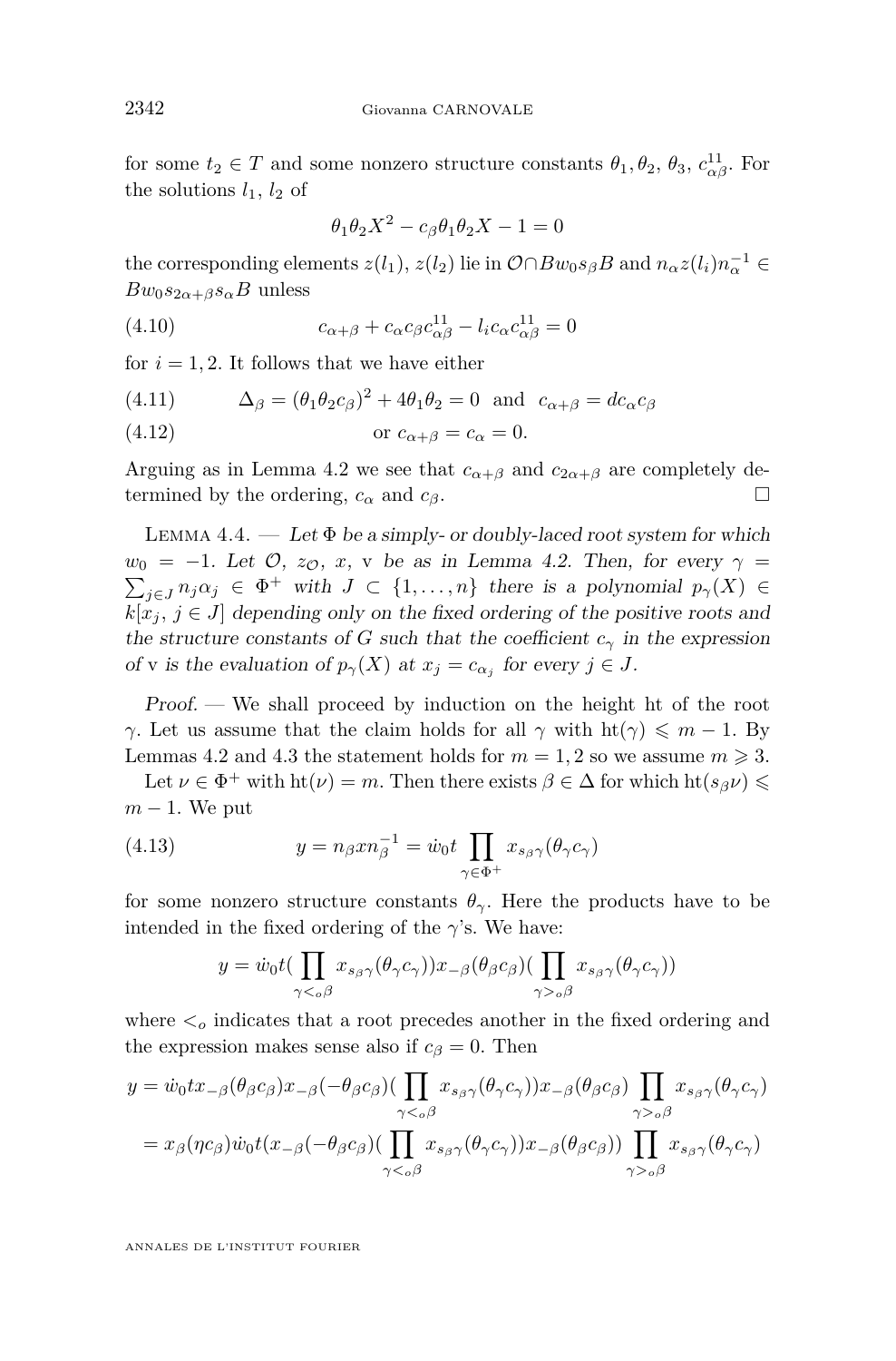<span id="page-15-0"></span>for some nonzero structure constant *η*. Conjugation by  $x_\beta(-\eta c_\beta)$  yields

$$
z = \dot{w}_0 t(x_{-\beta}(-\theta_{\beta}c_{\beta})(\prod_{\gamma<_{o}\beta} x_{s_{\beta}\gamma}(\theta_{\gamma}c_{\gamma}))x_{-\beta}(\theta_{\beta}c_{\beta}))(\prod_{\gamma>_{o}\beta} x_{s_{\beta}\gamma}(\theta_{\gamma}c_{\gamma}))x_{\beta}(\eta c_{\beta})
$$

$$
= \dot{w}_0 t \prod_{\gamma \in \Phi^+} x_{\gamma}(d_{\gamma}) \in \dot{w}_0 tU \cap \mathcal{O}
$$

where the last equality indicates reordering of root subgroups. By the induction hypothesis applied to *z* and  $s_{\beta}$ *ν*, the coefficient  $d_{s_{\beta}$ *γ* is evaluation at the  $d_{\alpha}$  for  $\alpha$  in the support of  $s_{\beta} \nu$  of a polynomial  $q_{s_{\beta} \nu}(X)$ . Besides, each  $d_{\mu}$  differs from  $\theta_{s_{\beta}\mu}c_{s_{\beta}\mu}$  by a (possibly trivial) sum of monomials in the  $\theta_{\mu'}c_{\mu'}, c_{\beta}$  and the structure constants coming from application of [\(1.3\)](#page-4-0) when reordering root subgroups. More precisely, we have

(4.14) 
$$
d_{\mu} = \theta_{s_{\beta}\mu} c_{s_{\beta}\mu} + \sum \ast (\prod_{l=1}^{p} c_{\nu_{l}}^{i_{l}}) c_{\beta}^{j}
$$

where *∗* denotes a coefficient depending on the structure constants and the sum is taken over the possible decompositions  $\mu = \sum_{l=1}^{p} i_l s_{\beta} \nu_l + j\beta$  for  $i_l > 0$  and  $j \ge 0$ . In particular, if  $\mu$  is simple there is no such decomposition: in this case  $d_{\mu} = \theta_{s_{\beta}\mu} c_{s_{\beta}\mu}$  and by Lemmas [4.2](#page-11-0) and [4.3](#page-13-0) the coefficient  $c_{s_{\beta}\mu}$  is evaluation of a polynomial at the  $c_{\alpha}$  for  $\alpha$  in the support of  $s_{\beta}\mu$ , and such support is contained in  $\{\beta, \mu\}$ . Thus, by the induction hypothesis  $d_{s \beta \nu}$  is evaluation of a polynomial  $\overline{q}(X)$  at the  $c_{\alpha}$  for  $\alpha$  in the support of  $\nu$ . We wish to prove that the same holds for  $c_{\nu}$ . Contribution to  $d_{s_{\beta}\nu}$  as in (4.14) may occur when

(4.15) 
$$
s_{\beta}\nu = \sum_{l=1}^{p} i_l s_{\beta} \nu_l + j\beta
$$

for  $i_l > 0$  and  $j \ge 0$ . Then  $\text{ht}(s_{\beta} \nu_l) < \text{ht}(s_{\beta} \nu) \le m - 1$ . We wish to show that  $h(\nu_l) \leq m-1$  for every *l* so we may apply the induction hypothesis to  $c_{\nu_l}$ . Suppose that there is a decomposition (4.15) and an *l* for which  $\mathrm{ht}(\nu_l) \geqslant m$  for some *l*. Since

$$
m \leqslant ht(\nu_l) \leqslant ht(s_{\beta}\nu_l) + 2 \leqslant ht(s_{\beta}\nu) - 1 + 2 \leqslant m
$$

we would necessarily have  $\text{ht}(\nu) = \text{ht}(\nu_1) = m$ ;  $\text{ht}(s_{\beta}\nu_1) = m-2$ ;  $\text{ht}(s_{\beta}\nu) =$  $m-1$  thus  $s_{\beta} \nu = s_{\beta} \nu_l + \alpha$  for some  $\alpha \in \Delta$ . Applying  $s_{\beta}$  to this equality we would have  $\nu = \nu_l + s_{\beta} \alpha$  contradicting  $\text{ht}(\nu) = \text{ht}(\nu_l)$ .

Thus induction applies and

$$
c_{\nu} = * \overline{q}(c_{\alpha})_{\alpha \in \text{supp}(\nu)} + \sum * \prod_{l=1}^{p} (p_{\nu_l}(c_{\alpha})_{\alpha \in \text{supp}(\nu_l)})^{i_l} c_{\beta}^{j}
$$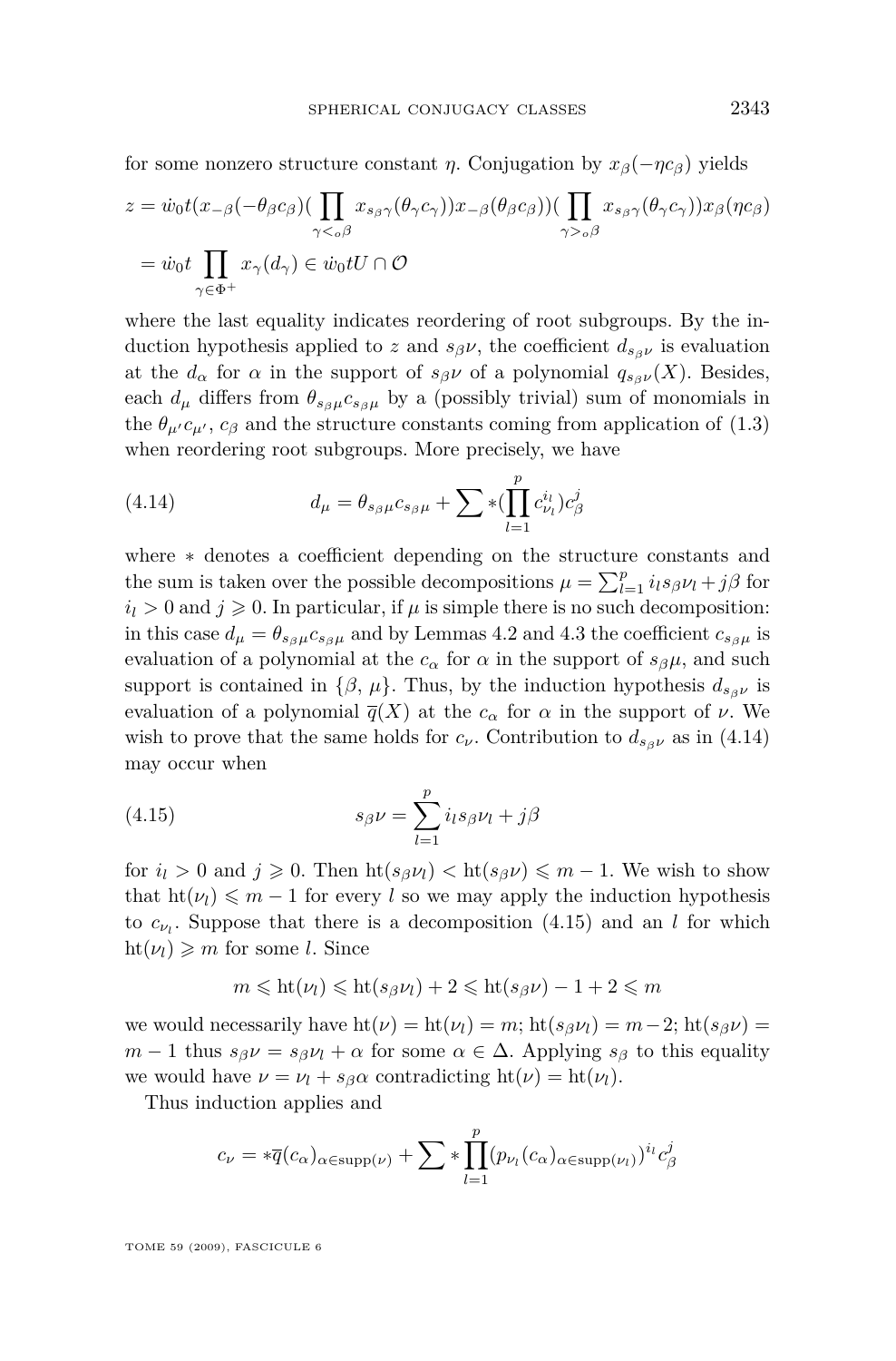<span id="page-16-0"></span>is evaluation of a polynomial depending only on the structure constants.  $\Box$ 

Remark 4.5. — The proof of Lemma [4.4](#page-14-0) can be adapted to show that if  $\Phi$  is simply-laced and  $v \in P^u_\alpha$  for some  $\alpha \in \Delta$  then  $v = 1$  so  $x = \dot{w}_0$  and *O* is a symmetric space.

PROPOSITION 4.6. — Let  $\Phi$  be irreducible, simply-laced, with  $w_0 = -1$ and let  $\mathcal{O}$  be a quasi-spherical conjugacy class with  $z_{\mathcal{O}} = w_0$ . Then  $\mathcal{O}$  is spherical.

Proof. — If  $\Phi = {\pm \alpha}$  is of type  $A_1$  the statement follows from even dimensionality of conjugacy classes ([\[20,](#page-28-0) Prop. 4.3]). Indeed, dim  $\mathcal{O} \leq 2$ and for a representative *x* of a maximal *B*-orbit in  $\mathcal{O}$  we have dim  $B.x =$  $\ell(s_\alpha)$  + rk(1 *− s*<sub> $\alpha$ </sub>) = 2 by Proposition [3.9.](#page-10-0) Thus, *B.x* is dense in  $\mathcal{O}$ .

We assume now that the rank of  $\Phi$  is at least two. By Lemma [4.1](#page-11-0) every  $v \in \mathcal{V}_{\text{max}}$  meets  $\dot{w}_0 U$  for every choice of  $\dot{w}_0$  and by Lemmas [4.2](#page-11-0) and [4.4](#page-14-0) there is only a finite number of elements in  $\mathcal{O} \cap \dot{w}_0 U$ . We conclude using Lemma [3.1.](#page-8-0)  $\Box$ 

PROPOSITION 4.7. — Let G be simple of type  $F_4$  and let  $\mathcal O$  be a quasispherical conjugacy class with  $z_{\mathcal{O}} = w_0$ . Then  $\mathcal O$  is spherical.

Proof. — By Lemma [3.1](#page-8-0) we need to show that there are only finitely many maximal *B*-orbits. By Lemma [4.1](#page-11-0) it is enough to show that there are only finitely many elements in  $\dot{w}_0 U \cap \mathcal{O}$  for a fixed  $\dot{w}_0 \in N(T)$ . By Lemma [4.4](#page-14-0) it is enough to show that there are only finitely many possibilities for  $c_{\alpha}$  for  $\alpha \in \Delta$ . Applying Lemma [4.2](#page-11-0) to the pair  $\alpha_1, \alpha_2$  we see that for  $x = \dot{w}_0 v \in \mathcal{O} \cap \dot{w}_0 U$  there is a finite number of possibilities for the coefficients  $c_{\alpha_1}$  and  $c_{\alpha_2}$  in v. Applying Lemma [4.2](#page-11-0) to the pair  $\alpha_3$ ,  $\alpha_4$  we see that there is a finite number of possibilities for  $c_{\alpha_3}$  and  $c_{\alpha_4}$ , concluding the proof.  $\Box$ 

PROPOSITION 4.8. — Let  $\Phi$  be irreducible of type  $C_n$  and let  $\mathcal O$  be a quasi-spherical conjugacy class with  $z_{\mathcal{O}} = w_0$ . Then  $\mathcal O$  is spherical.

Proof. — If  $n = 2$  by Proposition [3.9](#page-10-0) we have  $6 = \dim B = \dim v$  for every maximal *B*-orbit *v*. On the other hand dim  $\mathcal{O} < 2|\Phi^+| = 8$  because  $O$  cannot be regular (see Remark [2.2\)](#page-5-0). It follows from even dimensionality of conjugacy classes ([\[20,](#page-28-0) Prop. 4.3]) that dim  $\mathcal{O} = \dim v$  so v is dense and *O* is spherical.

Let us now assume that  $n \ge 3$ . Let  $\dot{w}_0 \in N(T)$  be fixed and let  $x =$  $\dot{w}_0 v = \dot{w}_0 \prod_{\gamma \in \Phi^+} x_{\gamma}(c_{\gamma})$  be as in Lemma [4.2.](#page-11-0) By Lemmas [3.1,](#page-8-0) [4.1](#page-11-0) and [4.4](#page-14-0) it is enough to prove that there is a finite number of possibilities for  $c_{\alpha}$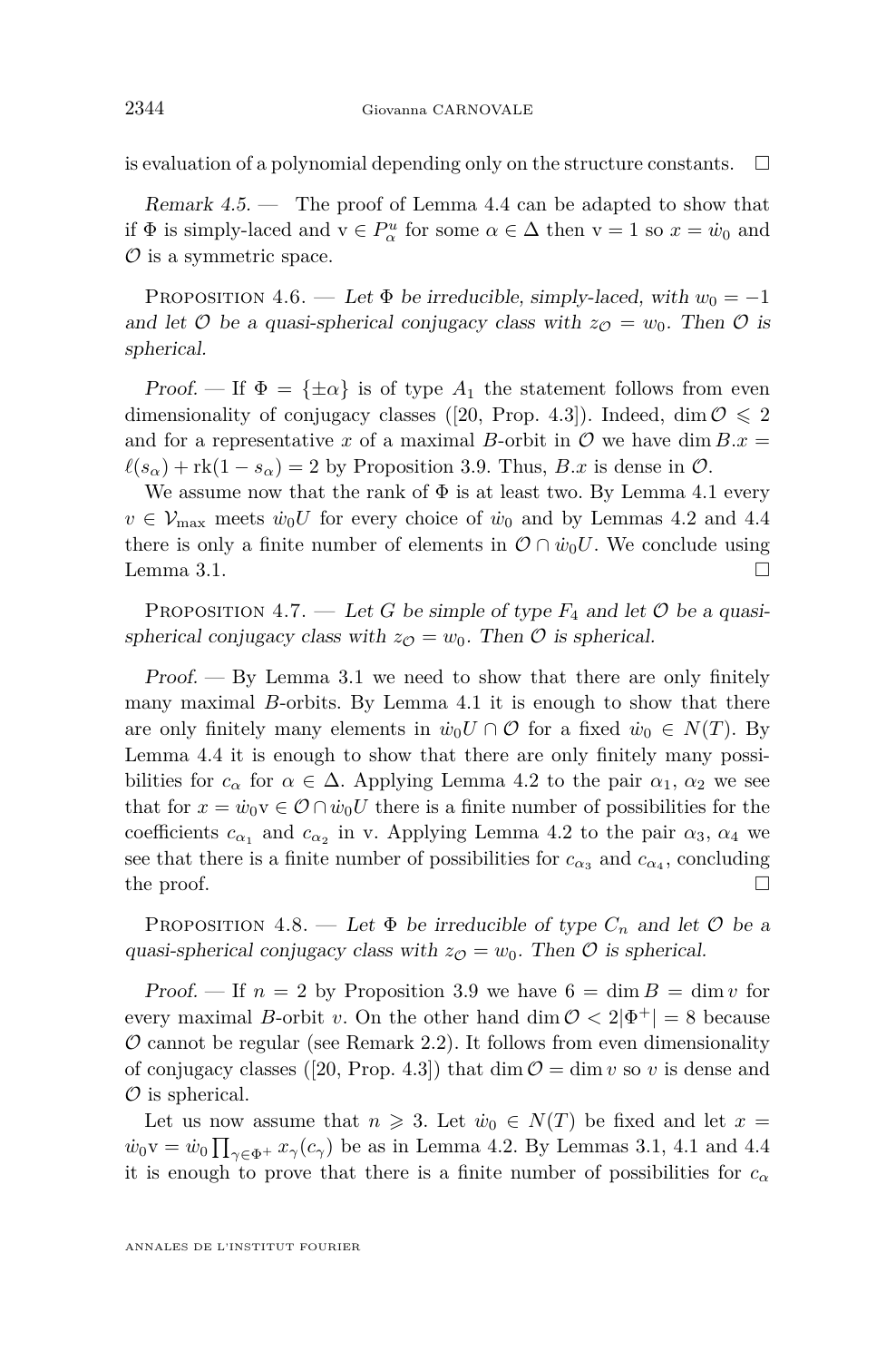<span id="page-17-0"></span>for  $\alpha \in \Delta$ . By Lemma [4.2](#page-11-0) we have either  $\Delta_{\alpha_i} = 0$  for  $i = 1, \ldots, n-1$  or  $c_{\alpha_i} = 0$  for  $i = 1, \ldots, n-1$ . In the first case, Lemma [4.3](#page-13-0) with  $\alpha = \alpha_{n-1}$ and  $\beta = \alpha_n$  gives  $\Delta_{\alpha_n} = 0$  so there are finitely many possibilities for all  $c_\gamma$ . We shall thus focus on the case  $c_{\alpha_i} = 0$  for  $i \leq n-1$ . Then Lemma [4.3](#page-13-0) with  $\alpha = \alpha_{n-1}$  and  $\beta = \alpha_n$  gives  $c_{\alpha+\beta} = 0$ . We claim that  $c_{\gamma} = 0$  for every short root. We proceed by induction as in Lemma [4.4](#page-14-0) and we look at the possible contribution as in [\(4.14\)](#page-15-0) to  $c_\nu$  with  $\nu = s_\beta \mu$  and  $\text{ht}(\mu) < \text{ht}(\nu)$ . This would correspond to a decomposition of the short root  $s_{\beta} \nu = \sum i_j s_{\beta} \nu_j + i\beta$  with  $i_j > 0$  and  $i \geq 0$ . If  $i > 0$  we have nontrivial contribution only if  $\beta$  is a long root, for  $c_{\beta} = 0$  if  $\beta$  is short. Thus, both for  $i = 0$  and  $i > 0$  there is at least one  $\nu_j$  which is short and then  $\text{ht}(s_{\beta}\nu_j) \leq \text{ht}(s_{\beta}\nu) - 1 = m - 2$  so  $\text{ht}(\nu_j) \leqslant m-2+1$ . By the induction hypothesis  $c_{\nu_j} = 0$  and there is no contribution coming from this decomposition, so the claim is proved.

In other words, putting  $\gamma_n = \alpha_n$  and  $\gamma_i = s_i s_{i+1} \cdots s_{n-1} \alpha_n$  for  $i =$ 1,..., *n* − 1 we have  $x = \dot{w}_0 \prod_{i=1}^n x_{\gamma_i}(a_i)$  for some  $a_i \in k$ . We claim that there can be only finitely many elements of this type in a fixed class *O*. It is not restrictive to assume that  $G = Sp_{2n}(k)$ . Then, *G* is the subgroup of  $GL_{2n}(k)$  of matrices preserving the bilinear form associated with the matrix  $\begin{pmatrix} 0 & I \\ I & 0 \end{pmatrix}$ *−I* 0 with respect to the canonical basis of  $k^{2n}$ . We choose *B* as the subgroup of *G* of matrices of the form  $\begin{pmatrix} X & XA \\ 0 & tY \end{pmatrix}$ 0 *<sup>t</sup>X<sup>−</sup>*<sup>1</sup> where  $X$  is an invertible upper triangular matrix, *<sup>t</sup>X<sup>−</sup>*<sup>1</sup> is its inverse transpose and *A* is

a symmetric matrix. Then the computations above translate into:

$$
x = x(D, A) = \dot{w}_0 \mathbf{v} = \begin{pmatrix} 0 & D \\ -D^{-1} & 0 \end{pmatrix} \begin{pmatrix} I & A \\ 0 & I \end{pmatrix} = \begin{pmatrix} 0 & D \\ -D^{-1} & -D^{-1}A \end{pmatrix}
$$

for some diagonal matrices *D* and *A* with *D* fixed and invertible. It is immediate to verify that for two diagonal matrices  $A$  and  $A'$ , the characteristic polynomials of  $x(D, A)$  and  $x(D, A')$  are the same only if  $D^{-1}A$  and  $D^{-1}A'$ coincide up to a permutation of the diagonal entries. Therefore there are only finitely many matrices of the form  $x(A, D)$  in a single conjugacy class *O*. Since by Lemma [4.1](#page-11-0) each maximal *B*-orbit in *O* contains some  $x(A, D)$ or some of the finitely many representatives with  $\Delta_{\alpha_i} = 0$  for every *j*, there are only finitely many maximal  $B$ -orbits in  $\mathcal O$  and we may conclude by using Lemma [3.1.](#page-8-0)

PROPOSITION 4.9. — Let  $\Phi$  be irreducible of type  $B_n$  and let  $\mathcal O$  be a quasi-spherical conjugacy class with  $z_{\mathcal{O}} = w_0$ . Then  $\mathcal O$  is spherical.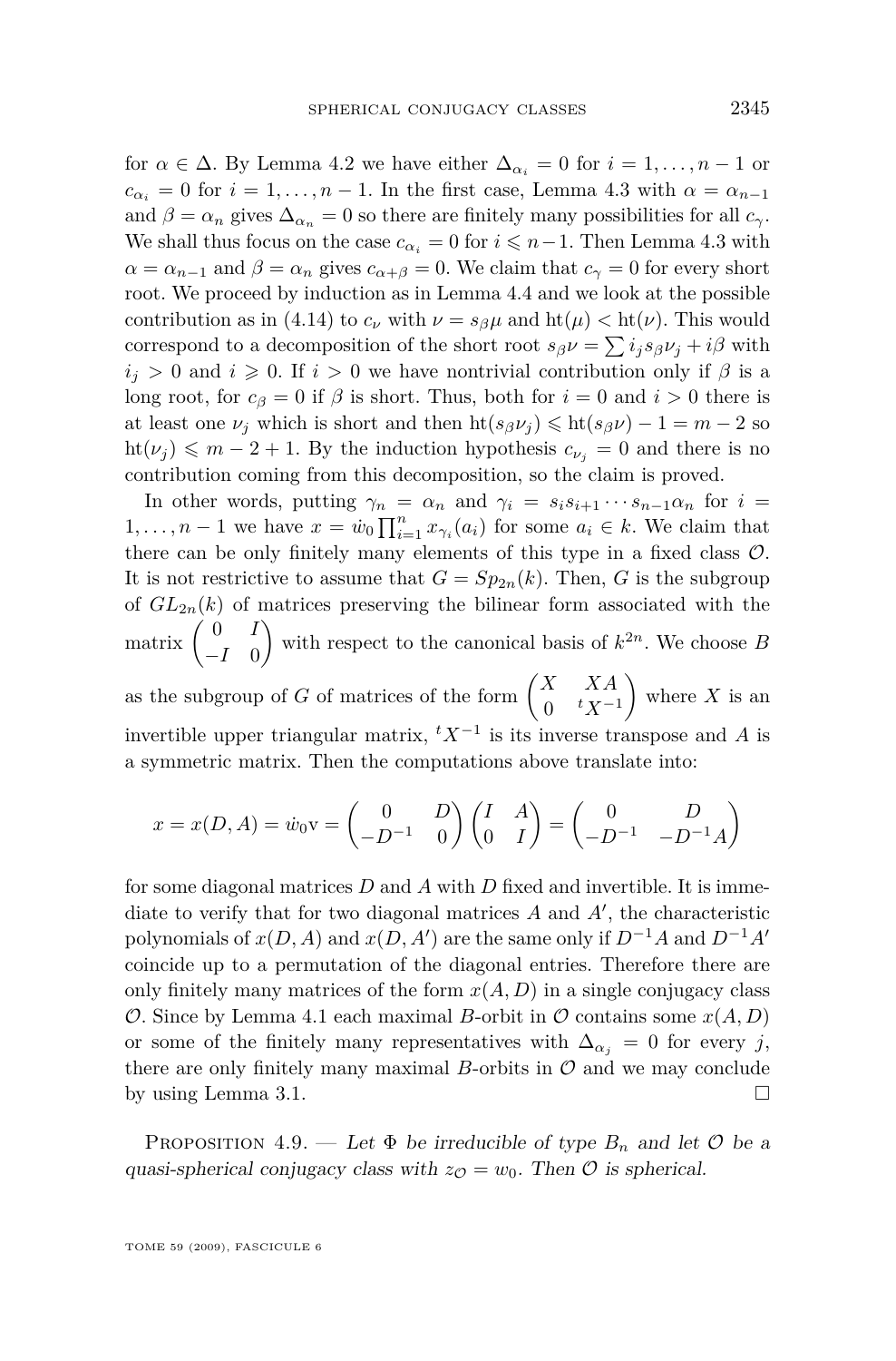Proof. — The case  $n = 2$  is dealt with in Proposition [4.8](#page-16-0) so we may assume  $n \geq 3$ . Let  $\dot{w}_0 \in N(T)$  be fixed and let  $x = \dot{w}_0$  be as in Lemma [4.2.](#page-11-0) We shall show that there is a finite number of possibilities for  $c_{\alpha}$  for  $\alpha \in \Delta$ . It follows from Lemma [4.2](#page-11-0) that we have either  $c_{\alpha} = 0$  for every long simple root  $\alpha$  or  $\Delta_{\alpha} = 0$  for every long simple root  $\alpha$ . In the first case, Lemma [4.3](#page-13-0) with  $\alpha = \alpha_n$  and  $\beta = \alpha_{n-1}$  shows that [\(4.11\)](#page-14-0) cannot be satisfied so  $c_{\alpha_n} = 0$  as well. Hence, there is no freedom for the  $c_{\alpha}$  in this case and we shall focus on the second case. Let  $\Delta' = {\alpha_1, \ldots, \alpha_{n-1}}$  and  $P = P_{\Delta'}$ . Then  $x = \dot{w}_0 v_1 v_2$  with  $v_1 \in \langle X_\alpha, \alpha \in \Delta' \rangle$  and  $v_2 \in P^u$  and we might assume that the fixed ordering of the roots is compatible with this decomposition. By Lemma [4.4](#page-14-0) the factor  $v_1$  is completely determined by the  $c_{\alpha}$  for  $\alpha \in \Delta'$  so there are finitely many possibilities for it. If there were infinitely many elements in  $\mathcal{O} \cap w_0$ <sup>v</sup>, there would be infinitely many elements in  $\mathcal{O} \cap \dot{w}_0 v_1 P^u$  for some  $v_1$ . We shall show that this cannot be the case. It is not restrictive to assume that  $G = SO_{2n+1}(k)$ . We describe *G* as the subgroup of  $SL_{2n+1}(k)$  of matrices preserving the bilinear form associated

with  $\sqrt{ }$  $\mathcal{L}$ 1 0 0  $0 \t 0 \t I_n$  $0$   $I_n$  0  $\setminus$ with respect to the canonical basis of  $k^{2n+1}$ . We may

choose *B* to be the subgroup of matrices of the form  $\sqrt{ }$  $\mathcal{L}$ 1 0  $t_{\gamma}$ *−Xγ X XA* 0 0 *<sup>t</sup>X<sup>−</sup>*<sup>1</sup>  $\setminus$  $\overline{1}$ 

where *X* is an invertible  $n \times n$  upper triangular matrix,  ${}^t X^{-1}$  is its inverse transpose,  $\gamma$  is a column in  $k^n$ ,  $\tau$ <sup>*t*</sup> $\gamma$  is its transpose and the symmetric part of *A* is  $-2^{-1}\gamma^t\gamma$ . The above discussion and Lemma [4.1](#page-11-0) translate into the assumption that there would be infinitely many conjugate matrices of the form

$$
x(V,\lambda) = \dot{w}_0 v_1 v_2 = \begin{pmatrix} (-1)^n & 0 & 0 \\ 0 & 0 & I \\ 0 & I & 0 \end{pmatrix} \begin{pmatrix} 1 & 0 & 0 \\ 0 & V & 0 \\ 0 & 0 & tV^{-1} \end{pmatrix} \begin{pmatrix} 1 & 0 & t_{\gamma} \\ -\gamma & I & A \\ 0 & 0 & I \end{pmatrix}
$$

$$
= \begin{pmatrix} (-1)^n & 0 & t_{\gamma} \\ 0 & 0 & tV^{-1} \\ -V\gamma & V & VA \end{pmatrix}
$$

where:  $\gamma$  is a vector in  $k^n$ ; *V* is a fixed upper triangular unipotent matrix; *A* is a matrix whose symmetric part is  $-2^{-1}\gamma^t\gamma$  and by Lemma [4.4](#page-14-0) the coefficients of *A* and  $\gamma$  depend polynomially on  $\lambda = \gamma_n$  and the coefficients of *V*. The characteristic polynomial  $q_{\lambda}(T)$  of  $x(V, \lambda)$  depends polynomially on  $\lambda$  thus  $q_{\lambda}(T) = q_{\mu}(T)$  for at most finitely many  $\mu$  in  $k$  unless  $q_{\lambda}(T)$  is independent of  $\lambda$ . We claim that this is not the case. In order to prove this,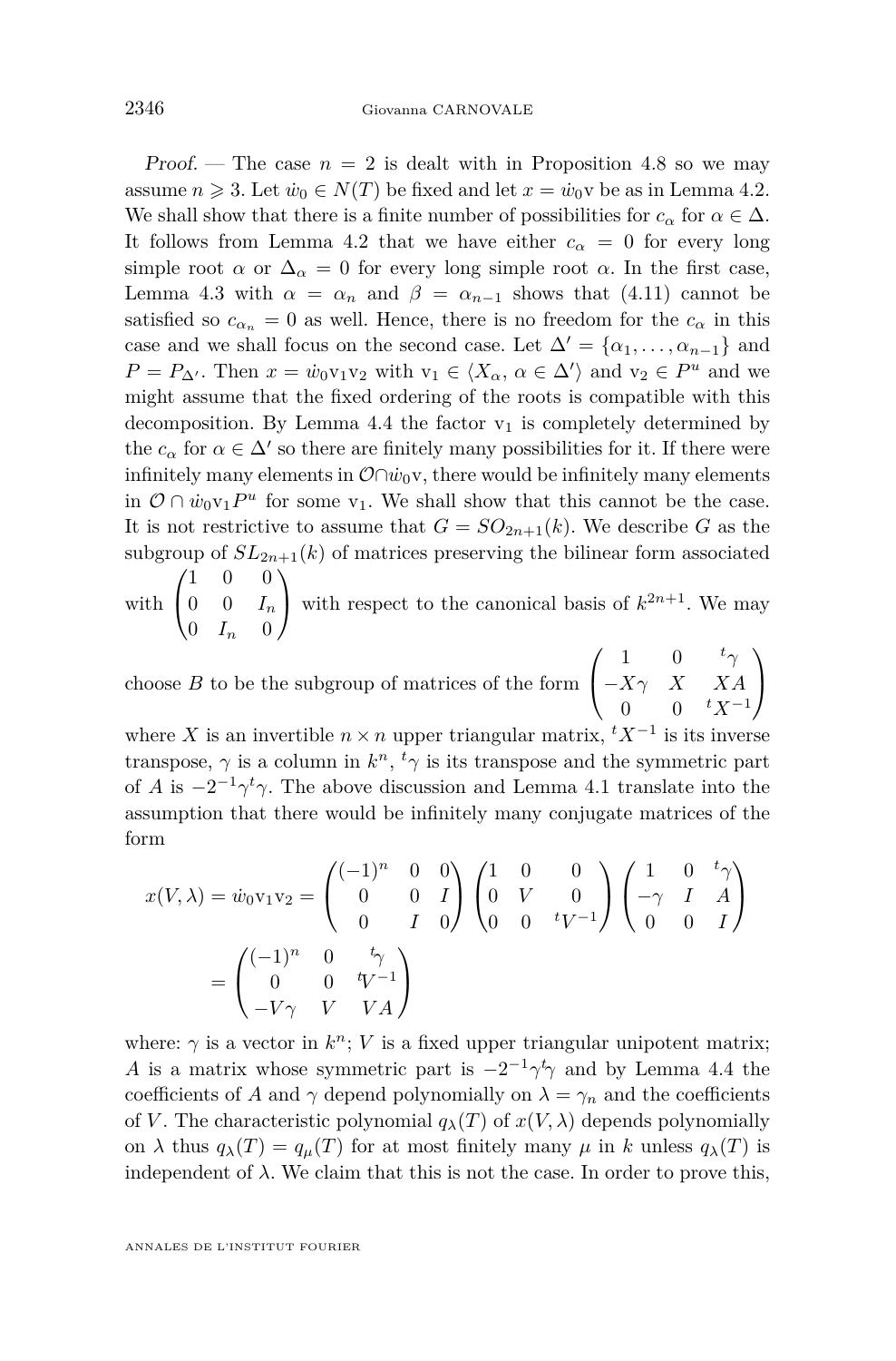we need a more explicit description of *V* .

Using Lemma [4.2](#page-11-0) one can show that, up to conjugation in  $SO_{2n+1}(k)$  by diagonal matrices of type diag $(1, -I_i, I_{n-i}, -I_i, I_{n-i})$  the matrix *V* is an upper triangular unipotent matrix with all 2's in the first off-diagonal. Inductively as in Lemma [4.4,](#page-14-0) using Lemma [4.2](#page-11-0) one sees that *V* is the upper triangular unipotent matrix with only 2's above the diagonal. Thus it is

enough to exhibit two matrices  $x_1$  and  $x_2$  of shape  $\sqrt{ }$  $\mathcal{L}$  $(-1)^n$  0  $t_\gamma$ 0 0 *<sup>t</sup>V −*1 *−V γ V M*  $\setminus$  $\overline{1}$ 

with *V* as above, lying in quasi-spherical conjugacy classes and with distinct characteristic polynomials.

Let *n* be even. For  $\zeta$  a square root of 2 in *k* we take

$$
\gamma_1 = 2\zeta(1, -1, 1, \dots, -1) \text{ and } M_1 = \begin{pmatrix} 0 & -2 & 2 & -2 & \cdots \\ 2 & -4 & 2 & -2 & \ddots \\ 2 & -2 & 0 & \ddots & \ddots \\ \ddots & -2 & \ddots & \ddots & \ddots \\ 2 & \ddots & \ddots & \ddots & -4 \end{pmatrix}.
$$

Then the matrix  $x_1$  with  $\gamma = \gamma_1$  and  $M = M_1$  is conjugate to  $a_1 =$  $\sqrt{ }$  $\mathcal{L}$ 1 0 0 0 *−A*<sup>1</sup> 0 0 0 *−tA*<sup>1</sup>  $\setminus$ where  $A_1$  is the upper triangular unipotent matrix with  $(1,0,1,\ldots,0,1)$  on the first upper off-diagonal and zero elsewhere. Using the Jordan decomposition of  $a_1$  and the formulas in [\[8,](#page-28-0) §13.1] which hold in good characteristic by [\[16,](#page-28-0) Theorem 7.8] we see that the dimension of the conjugacy class  $\mathcal{O}_{a_1}$  of  $a_1$  is  $n^2 + n = \ell(w_0) + \text{rk}(1 - w_0)$ . Since  $x_1$ lies in  $\dot{w}_0 U$  we deduce from [\[5,](#page-28-0) Theorem 5], [\[6,](#page-28-0) Corollary 4.10] that  $\mathcal{O}_{a_1}$ is spherical, hence quasi-spherical. Therefore  $x = x_1(V, 2\zeta)$ . Let us now  $\prime$   $\Lambda$ 

consider 
$$
M_2 = \begin{pmatrix} 4 & -2 & 2 & -2 & \cdots \\ 2 & 0 & 2 & -2 & \cdots \\ 2 & -2 & 4 & \cdots & \cdots \\ \vdots & -2 & \ddots & \ddots & \vdots \\ 2 & \cdots & \cdots & 0 \end{pmatrix}
$$
. Then the matrix  $x_2$  with  $\gamma = 0$ .

and  $M = M_2$  is unipotent and lies in the conjugacy class corresponding to the Young diagram  $(3, 2^{n-2}, 1^2)$  whose dimension is again  $n^2 + n$ . The class  $\mathcal{O}_{x_2}$  is thus spherical (see also [\[19,](#page-28-0) Theorem 3.2] and [\[14,](#page-28-0) Theorem 4.14])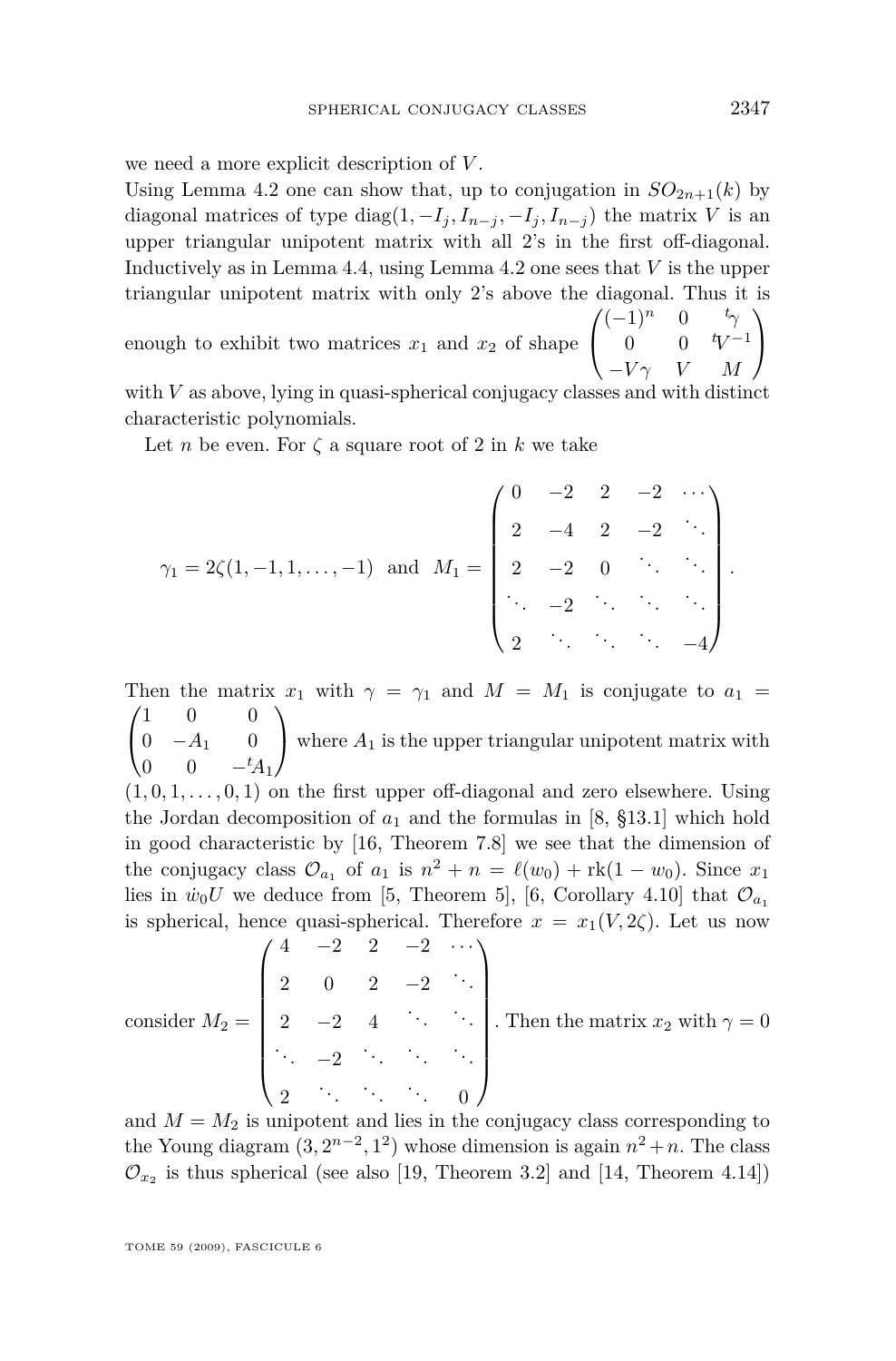<span id="page-20-0"></span>hence quasi-spherical. It follows that  $x_2 = x(V, 0)$  and the characteristic polynomials of  $x_1$  and  $x_2$  are different.

Let now *n* be odd and let  $\xi$  be a square root of  $-2$  in *k*. We may consider  $\gamma_3 = -2\xi(1, -1, 1, \ldots, -1, 1)$  and  $M_3$ , constructed as  $M_2$ , and the corresponding matrix  $x_3$ . One verifies that  $x_3$  is unipotent and lies in the conjugacy class associated with the Young diagram  $(3, 2^{n-1})$ , whose dimension is  $n^2 + n$ . As above, this class is spherical, hence quasi-spherical so  $x_3 = x(V, -2\xi)$ . On the other hand, taking  $\gamma = 0$  and  $M_4$  constructed  $\sqrt{ }$ 1 0 0  $\setminus$ 

as  $M_1$  we get a matrix  $x_4$  which is conjugate to  $a_2 =$  $\mathcal{L}$ 0 *−A*<sup>2</sup> 0 0 0 *−tA*<sup>2</sup>

 $\overline{1}$ 

where  $A_2$  is the upper triangular unipotent matrix with  $(1, 0, \ldots, 1, 0)$  on the first upper off-diagonal and zero elsewhere. As for *n* even we see that the dimension of  $\mathcal{O}_{a_2}$  is  $n^2 + n$  and since  $x_4$  lies in  $\dot{w}_0 U$  we deduce as above that  $\mathcal{O}_{a_2}$  is spherical, hence quasi-spherical. Thus,  $x_4 = x(V, 0)$  and the characteristic polynomials of  $x_3$  and  $x_4$  are distinct. It follows that in a fixed class  $\mathcal O$  there can only be finitely many elements of type  $x(V, \lambda)$ . By Lemma [4.1](#page-11-0) each maximal *B*-orbit contains an element of type  $x(V, \lambda)$  or a representative with all  $c_{\alpha} = 0$ , so there are only finitely many of them. We may conclude using Lemma [3.1.](#page-8-0)

Remark 4.10. — If *H* is a connected reductive algebraic group the radical  $R(H)$  of *H* is a central torus ([\[22,](#page-28-0) Proposition 7.3.1]) contained in all Borel subgroups of *H*. Thus, a conjugacy class  $\mathcal O$  in *H* is spherical (resp. quasi-spherical) if and only if its projection into the semisimple group  $K = H/R(H)$  is spherical (resp. quasi-spherical). Moreover, a conjugacy class in *K* is spherical (resp. quasi-spherical) if and only if its projection into each simple factor of  $K$  is spherical (resp. quasi-spherical). Thus, the results we obtained so far apply also to the case of reductive groups. In particular, if *G* is connected, reductive with  $w_0 = -1$  and  $\mathcal O$  is quasi-spherical in *G* with  $z_{\mathcal{O}} = w_0$  then  $\mathcal O$  is spherical.

#### **5. Curves in the centralizer**

In this section we aim at the understanding of  $G_x$  for  $x \in \dot{w}U \cap \mathcal{O}$ with  $\mathcal{O}$  quasi-spherical and  $w = z_{\mathcal{O}}$ . We shall focus on searching suitable families of elements in  $G_x$  by making use of the particular form of the chosen representative *x* guaranteed by Lemma [3.7.](#page-10-0) By Lemma [3.8](#page-10-0) if  $w\alpha = \alpha$  then  $X_{-\alpha} \subset X_{\alpha} s_{\alpha} B \cap G_x$ . Now we aim at finding elements in  $X_{\gamma} s_{\gamma} B \cap G_x$  for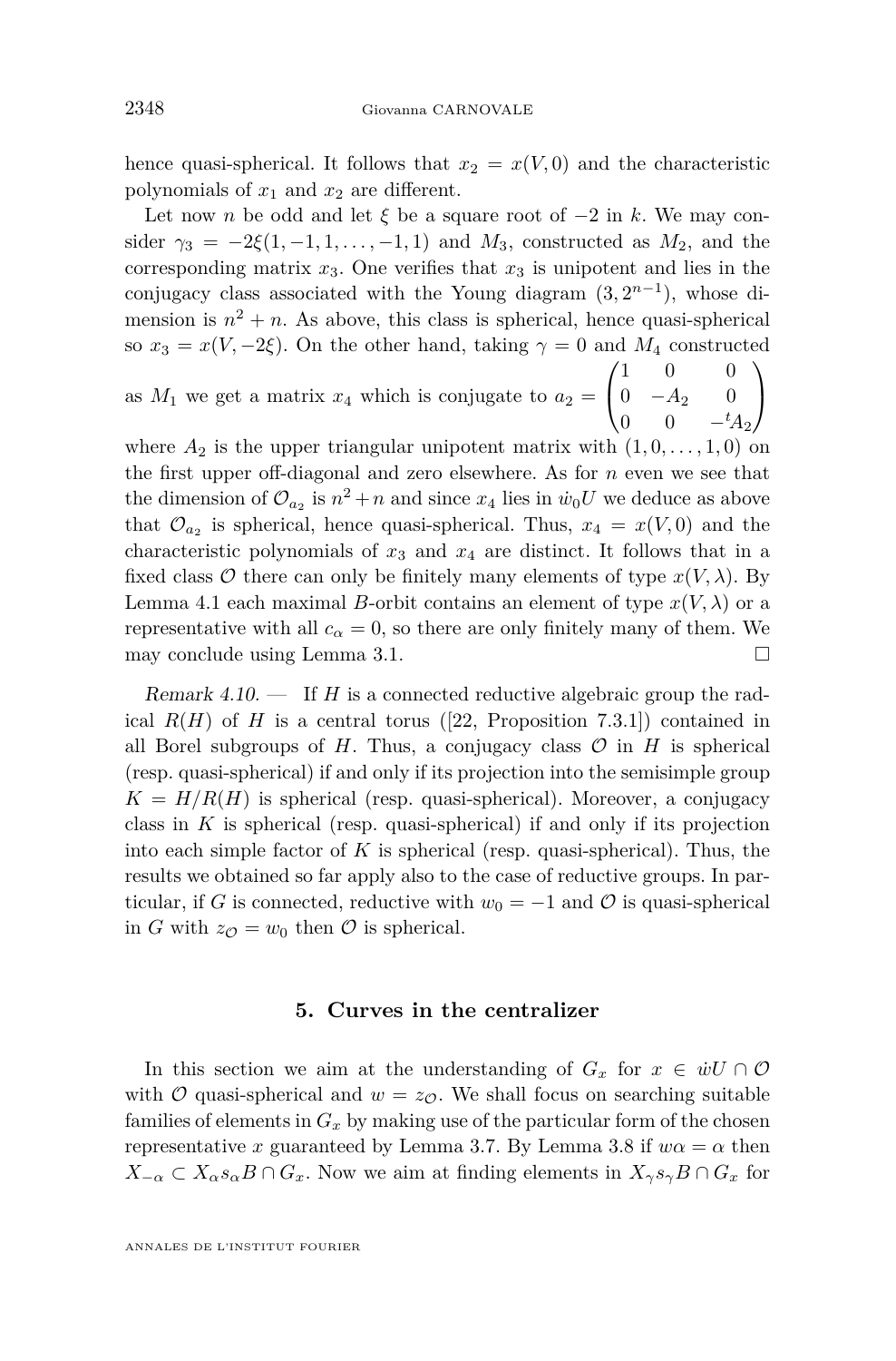<span id="page-21-0"></span>the remaining roots  $\gamma \in \Phi^+$ , namely those such that  $w\gamma \in -\Phi^+$ . We shall first analyze those  $\gamma$  for which  $w\gamma = -\gamma$ , that is,  $\gamma \in \Phi_1$ , by looking at  $G_x \cap G(\Phi_1) = G(\Phi_1)_x$ . By Lemma [3.7,](#page-10-0)  $x \in G(\Phi_1)$  so since *w* is the longest element in  $W(\Phi_1)$  we may use the results obtained in [§4.](#page-11-0)

LEMMA 5.1. — Let  $\mathcal O$  be a quasi-spherical conjugacy class in  $G$ , let  $w = z_0$  and let  $x \in \dot{w} \cup \cap \mathcal{O}$ . Let  $\alpha \in \Phi_1 \cap \Delta$ . Then for all but finitely many  $c \in k$  there exists  $b_c \in B$  such that  $x_\alpha(c)n_\alpha b_c \in G_x \cap G(\Phi_1)$ .

Proof. — We have  $x \in G(\Phi_1)$  by Lemma [3.7.](#page-10-0) The element *w* is the longest element in  $W(\Phi_1)$  and its restriction to  $W(\Phi_1)$  is *−*1. Let us consider the conjugacy class  $\mathcal{O}'$  of *x* in  $G(\Phi_1)$ . It is quasi-spherical because  $B_1 = B \cap G(\Phi_1)$  is a Borel subgroup of  $G(\Phi_1)$  containing *T*. Therefore  $\mathcal{O}'$ is spherical in  $G(\Phi_1)$  by Remark [4.10.](#page-20-0)

Let *P* be the minimal parabolic subgroup of  $G(\Phi_1)$  associated with  $\alpha$ and let  $P^u$  be its unipotent radical. Let  $x = \dot{w}x_\alpha(a)v$  with  $v \in P^u$  and, for any nonzero  $c \in k$ , let  $y_c = n_{\alpha}^{-1} x_{\alpha}(-c) x x_{\alpha}(c) n_{\alpha} \in \mathcal{O}'$ . We have, for some nonzero structure constants  $\theta_1$ ,  $\theta_2$ ,  $\theta_3$  and for  $t_1, t_2 \in T$ :

$$
y_c \in n_{\alpha}^{-1}(\dot{w}x_{-\alpha}(-\theta_1 c)x_{\alpha}(a+c)P^u)n_{\alpha}^{-1}
$$
  
=  $\dot{w}t_1x_{\alpha}(-\theta_2\theta_1 c)x_{-\alpha}(\theta_3(a+c))P^u$   
=  $\dot{w}t_1x_{\alpha}(-\theta_2\theta_1 c)x_{-\alpha}((\theta_2\theta_1 c)^{-1})x_{-\alpha}(-(\theta_2\theta_1 c)^{-1} + \theta_3(a+c))P^u$   
=  $\dot{w}n_{\alpha}t_2x_{\alpha}(\theta_2\theta_1 c)x_{-\alpha}(-(\theta_2\theta_1 c)^{-1} + \theta_3(a+c))P^u$ 

where for the last equality we have used  $[22, \text{Lemma } 8.1.4 \text{ (i)}].$  $[22, \text{Lemma } 8.1.4 \text{ (i)}].$  Then, if

$$
-(\theta_2 \theta_1 c)^{-1} + \theta_3(a+c) \neq 0
$$

we have  $y_c \in B_1 w s_\alpha B_1 s_\alpha B_1 = B_1 w B_1$  because  $w s_\alpha < w$  in the Bruhat ordering. Thus, for all but finitely many  $c \in k$  the element  $y_c$  lies in  $B_1 w B_1 \cap$  $\mathcal{O}'$ . By Lemma [3.1](#page-8-0) applied to  $\mathcal{O}'$  this intersection is the dense  $B_1$ -orbit  $B_1.x$ so for all but finitely many  $c \in k$  there is  $b_c \in B_1$  such that  $b_c^{-1}y_c b_c = x$ , that is,  $x_{\alpha}(c)n_{\alpha}b_{c} \in G_{x} \cap G(\Phi_{1}).$ 

Next we shall consider the roots  $\gamma$  for which  $w\gamma \neq \pm \gamma$ . The set of all such roots is  $\Phi_2 = \Phi \setminus (\Phi_1 \cup \Phi(\Pi))$ . Let  $\Phi_2^+ = \Phi_2 \cap \Phi^+$ . Every  $\alpha \in \Phi_2^+$ determines the following subsets of Φ:

$$
\Phi^+(\alpha) = \bigcup_{j>0} (j\alpha + \text{Ker}(1+w)) \cap \Phi^+ \subset \Phi^+(\Pi) \cup \Phi_2^+;
$$
  

$$
\Phi^-(\alpha) = \bigcup_{j>0} (j\alpha + \text{Ker}(1+w)) \cap (-\Phi^+) \subset (\Phi(\Pi) \cup \Phi_2) \cap (-\Phi^+)
$$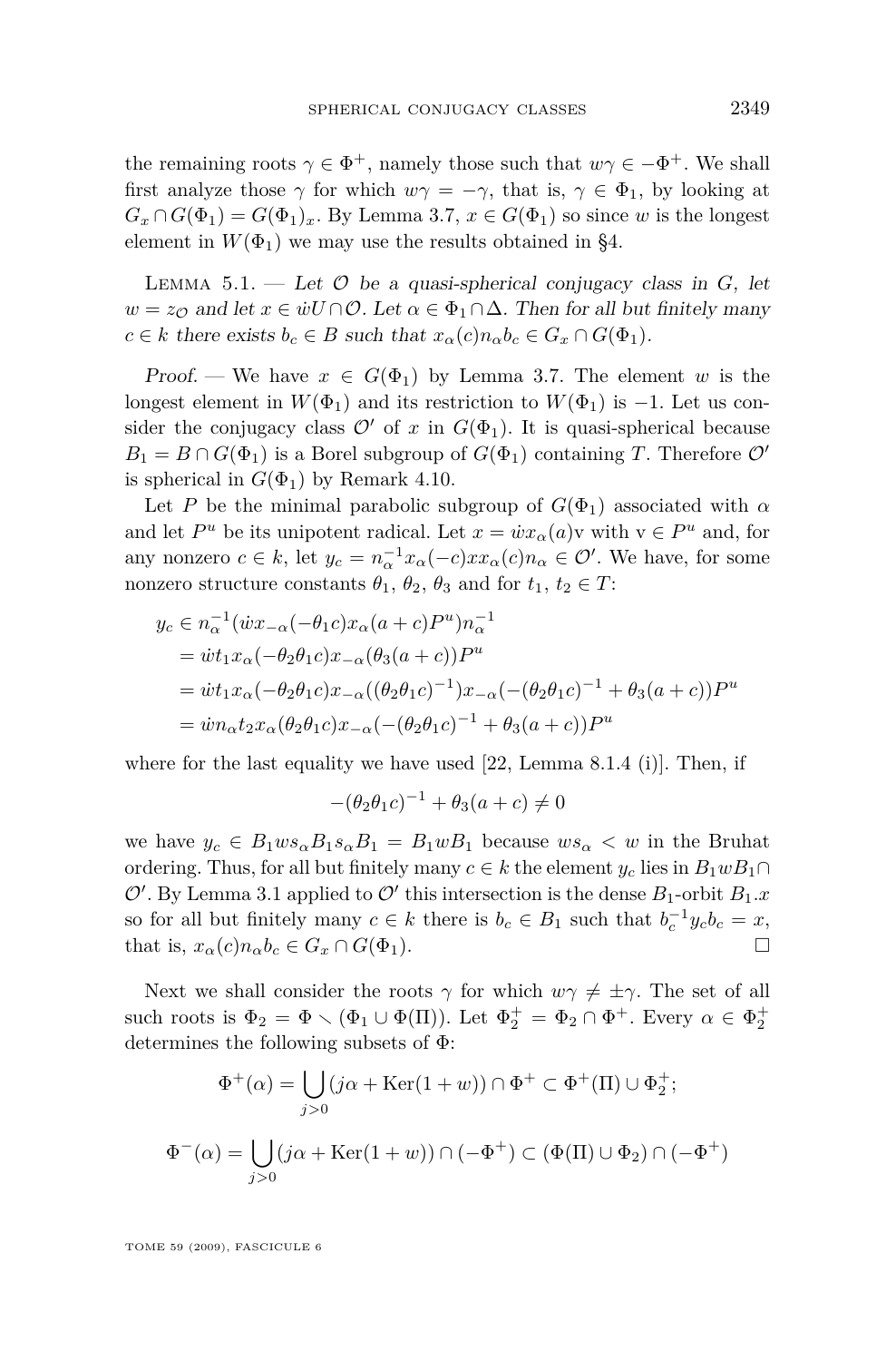<span id="page-22-0"></span>and  $\Phi(\alpha) = \Phi^+(\alpha) \cup \Phi^-(\alpha)$ . Fixing an ordering of the roots, we define:

(5.1) 
$$
U_{\alpha} = \prod_{\beta \in \Phi^+(\alpha)} X_{\beta} \subset U; \qquad U_{\alpha}^- = \prod_{\beta \in \Phi^-(\alpha)} X_{\beta} \subset U^-.
$$

LEMMA 5.2. — Let  $\Phi$  be a simply or doubly-laced irreducible root system, let  $w = w_0 w_{\Pi}$  and let  $\alpha \in \Phi_2^+$ . We have:

- (1) The subsets  $U_{\alpha}$  and  $U_{\alpha}^-$  are subgroups of  $U$  and  $U^-$ , respectively.
- (2) The subgroups  $U_{\alpha}$  and  $U_{\alpha}^-$  are independent of the chosen ordering of the roots.
- (3)  $U_{\alpha} \cap U_{\Phi_1} = 1.$
- $(4)$  If  $X_{-\beta} \in U_{\alpha}^-$  then  $X_{\beta} \notin \langle U_{\Phi_1}, U_{\alpha} \rangle = U_{\Phi_1} U_{\alpha}$ .
- (5)  $U_{\alpha}U_{\alpha}^{-} = U_{\alpha}^{-}U_{\alpha}$ .
- $(6)$   $w(\Phi(\alpha)) \subset \Phi(\alpha)$
- (7) If  $\Phi$  is simply-laced and  $w\alpha + \alpha \notin -\Phi^+$  then  $\dot{w}U_{\alpha}^- \dot{w}^{-1} \subset U_{\alpha}$ .
- (8) If  $\Phi$  is doubly-laced and  $w\alpha + \alpha \notin -(\Phi^+\cup 2\Phi^+)$  then  $\dot{w}U_{\alpha}^- \dot{w}^{-1} \subset U_{\alpha}$ .
- (9) If  $\Phi$  is doubly-laced and  $w\alpha + \alpha = 2\beta \in -2\Phi^+$  then  $X_\beta \subset U_\alpha^-$  and  $\dot{w}U_{\alpha}^{-}\dot{w}^{-1} \subset U_{\alpha}X_{\beta}$ . Besides,  $X_{\beta}$  commutes with  $U_{\alpha}$ .
- (10) If  $\Phi$  is simply- or doubly-laced and  $w\alpha + \alpha = \beta \in -\Phi^+$  then  $\dot{w}U_{\alpha}^{-}\dot{w}^{-1} \subset U_{\alpha}X_{\beta}$ . Besides,  $X_{\beta}$  commutes with  $U_{\alpha}$ .

Proof. — The first two assertions follow from iterated application of [\(1.3\)](#page-4-0). Statement 3 follows directly from the definition of  $\Phi(\alpha)$ . Statement 4 is easily seen by looking at the coefficient of *α* in the expression of *β*. Statement 5 follows from 4 and [\(1.3\)](#page-4-0). The sixth statement follows once we write  $w = \prod_{\gamma} s_{\gamma}$  for mutually orthogonal roots  $\gamma \in \Phi_1$ . Let us prove 7 and 8. If  $\dot{w}U_{\alpha}^{-}\dot{w}^{-1} \subset U$  then  $\dot{w}U_{\alpha}^{-}\dot{w}^{-1} \subset U_{\alpha}$  because *w* is the product of reflections with respect to roots in  $\Phi_1$ . Hence, it is enough to show that  $w\mu \in \Phi^+$  for all  $\mu \in \Phi^-(\alpha)$ . If we had  $w\mu \in -\Phi^+$  for  $\mu = j\alpha + y$  with  $j > 0$  and  $y \in \text{Ker}(1 + w)$  we would have  $\mu \in \Phi(\Pi)$  so  $w\mu = \mu$ , that is

(5.2) 
$$
2\mu = \mu + w\mu = j\alpha + y + jw\alpha - y = j(\alpha + w\alpha) \in -2\Phi.
$$

Thus  $\alpha + w\alpha \notin \Phi$  for it could neither be a positive nor a negative root, so  $(\alpha, w\alpha) \geq 0$ . Taking  $(2\mu, 2\mu)$  we would have

(5.3) 
$$
2(\mu, \mu) = j^2((\alpha, \alpha) + (\alpha, w\alpha)) \geq j^2(\alpha, \alpha).
$$

If  $(\alpha, \alpha) = (\mu, \mu)$  then  $j = 1$  and  $(\alpha, w\alpha) = (\alpha, \alpha)$  which is impossible proving statement 7. If  $(\alpha, \alpha) = 2(\mu, \mu)$  we have again  $j = 1$  and (5.2) gives  $2\mu = \alpha + w\alpha$  contradicting our assumption in the doubly-laced case. If  $2(\alpha, \alpha) = (\mu, \mu)$  we have  $j^2 \leq 4$  so  $j \leq 2$ . Then either  $j = 2$  and  $\mu =$  $\alpha + w\alpha \in -\Phi^+$  against our assumptions, or  $j = 1$  and  $3(\alpha, \alpha) = 4(\alpha, w\alpha)$ . Since this can never happen,  $\mu \notin \Phi(\Pi)$  and statement 8 holds.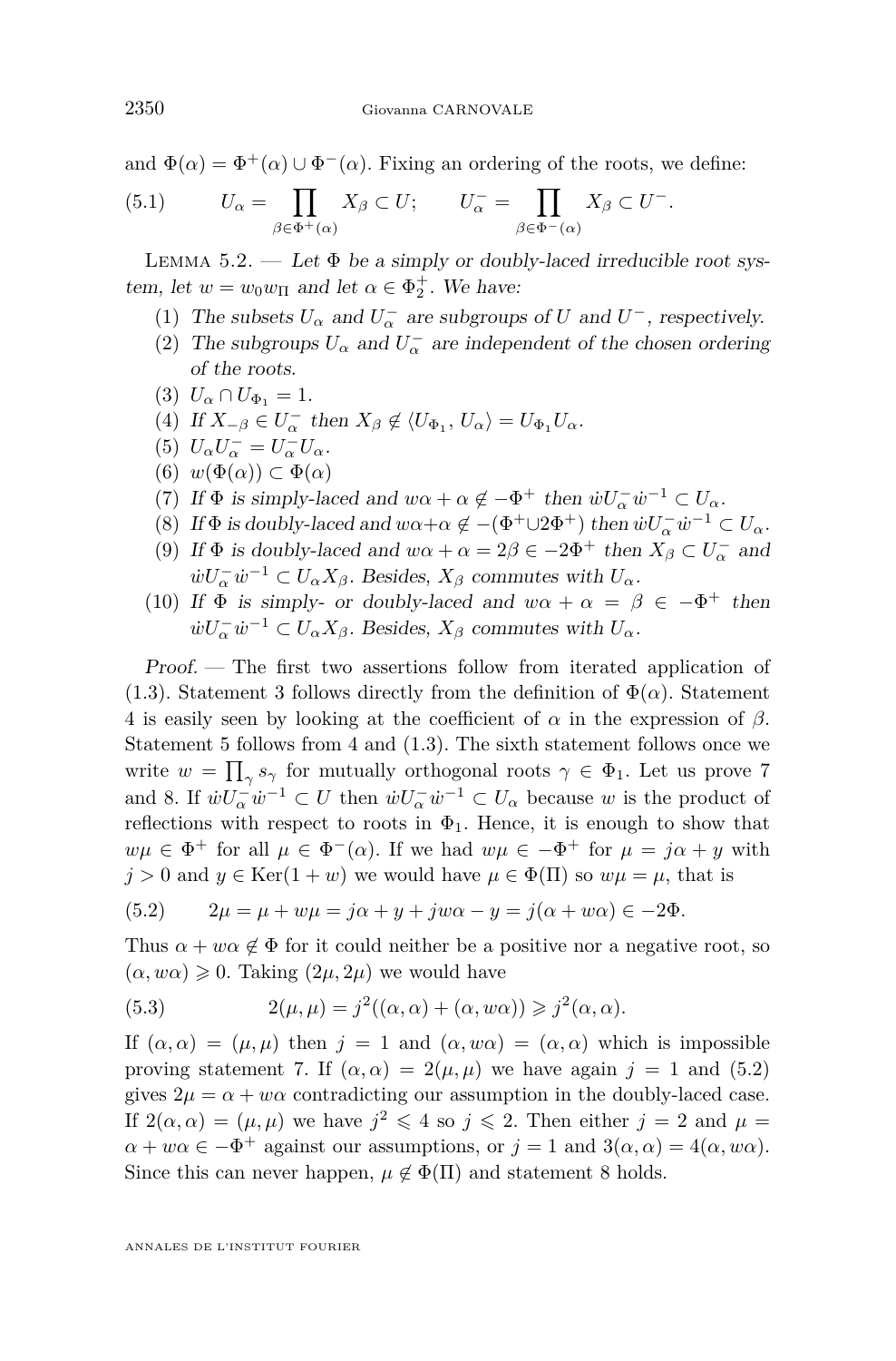<span id="page-23-0"></span>Let us prove 9. Let  $\mu = j\alpha + y \in \Phi^{-}(\alpha)$ , with  $y \in \text{Ker}(1+w)$  and  $j > 0$ and let us assume that  $w\mu \in -\Phi^+$ . It follows from the proof of 7 and 8 that we have  $2\mu = j(\alpha + w\alpha) = 2j\beta$ . Hence  $j = 1$  and  $\beta = \mu$  so  $X_{\beta}$  is the only root subgroup in  $U_\alpha^-$  that is mapped onto a negative root subgroup under conjugation by  $\dot{w}$ , and it is mapped onto itself. Moreover, for every  $\gamma = i\alpha + y' \in \Phi^+(\alpha)$  with  $i > 0$  and  $y' \in \text{Ker}(1+w)$  we have  $2(\beta, \gamma) = (\alpha + y')$  $w\alpha$ ,  $i\alpha + y'$ ) =  $i(\alpha, \alpha) + i(\alpha, w\alpha)$  because  $\alpha + w\alpha$  is orthogonal to Ker(1+*w*). Since  $(\alpha, \alpha) = (w\alpha, w\alpha)$  we have  $s_\alpha(w\alpha) \in \{w\alpha - \alpha, w\alpha, w\alpha + \alpha, \}$  so  $2\frac{(\alpha,w\alpha)}{(\alpha,\alpha)}$  $\frac{\alpha, w(\alpha)}{(\alpha, \alpha)} \in \{0, \pm 1\}$ . Thus  $(\beta, \gamma) > 0$  and therefore  $\beta + \gamma \notin \Phi$  so  $X_{\beta}$  commutes with with  $X_{\gamma}$  and  $\dot{w}U_{\alpha}^{-}\dot{w}^{-1} \subset U_{\alpha}X_{\beta}U_{\alpha} = U_{\alpha}X_{\beta}$ .

Let us prove the last assertion. Let us assume that  $\beta = \alpha + w\alpha \in -\Phi$ . If for some root  $\nu = j\alpha + y \in \Phi^{-}(\alpha)$  we had  $w\nu \in -\Phi^{+}$  we would have, as before,  $w\nu = \nu$  and  $2\nu = \nu + w\nu = j(\alpha + w\alpha) = j\beta \in 2\Phi$  so  $j = 2$ and  $\beta = \nu$ . Thus  $\dot{w}U_{\alpha}^{-}\dot{w}^{-1} \subset U_{\alpha}X_{\beta}U_{\alpha}$ . As in the proof of 9 we verify that  $\beta + \gamma \notin \Phi$  for every  $\gamma \in \Phi^+(\alpha)$  whence  $X_\beta$  commutes with  $U_\alpha$  and  $\omega U_{\alpha}^{-} \omega^{-1} \subset U_{\alpha} X_{\beta}.$ 

LEMMA 5.3. — Let *G* be a simple algebraic group, let  $\mathcal O$  be a quasispherical conjugacy class with  $w = z_{\mathcal{O}} = w_0 w_{\Pi}$  and let  $x = \dot{w}v \in \mathcal{O} \cap \dot{w}U$ . Let  $\alpha \in \Phi_2$  be such that  $\alpha + w\alpha \notin -\Phi^+$ . Let us also assume, if  $\Phi$  is doublylaced, that  $\alpha + w\alpha \notin -2\Phi^+$ . Then for every  $c \in k$  there exists an element  $\lim x_{w\alpha}(c)U^w \cap G_x.$ 

Proof. — Since  $w\alpha \neq \alpha$  we have  $w\alpha \in -\Phi^+$ . For every  $c \in k$  we consider the elements

$$
y(c) = x_{\alpha}(c)x x_{\alpha}(-c) = \dot{w} x_{w\alpha}(\theta c) v x_{\alpha}(-c) \in \mathcal{O}
$$

where  $\theta$  is a nonzero structure constant, and the elements

$$
z(c) = x_{w\alpha}(\theta c)\dot{w}x_{w\alpha}(\theta c)v x_{\alpha}(-c)x_{w\alpha}(-\theta c)
$$
  
=  $\dot{w}x_{\alpha}(\eta \theta c)(x_{w\alpha}(\theta c)v x_{w\alpha}(-\theta c))(x_{w\alpha}(\theta c)x_{\alpha}(-c)x_{w\alpha}(-\theta c)) \in \mathcal{O}$ 

where  $\eta$  is a nonzero structure constant. By making use of  $(1.3)$  we shall show that for a suitable  $u_c \in U_\alpha$ , possibly trivial, we have

$$
u_c^{-1}z(c)u_c = x \prod_{\gamma \in \Phi^+ \smallsetminus \Phi_1} x_\gamma(c_\gamma) \in \dot{w}U \cap \mathcal{O}.
$$

Lemma [3.7](#page-10-0) will force  $c_{\gamma} = 0$  for every  $\gamma \in \Phi^+ \setminus \Phi_1$  so  $u_c^{-1}z(c)u_c = x$  and we have  $u_c^{-1}x_{w\alpha}(\theta c)x_{\alpha}(c) = u'_c x_{\alpha}(c)x_{w\alpha}(\theta c) \in U_{\alpha}x_{w\alpha}(\theta c) \in G_x$ . Taking inverses will give the statement because *c* is arbitrary,  $U_{\alpha} \subset U = U_{w}U^{w}$ and  $U_w \subset G_x$  by Lemma [3.7.](#page-10-0)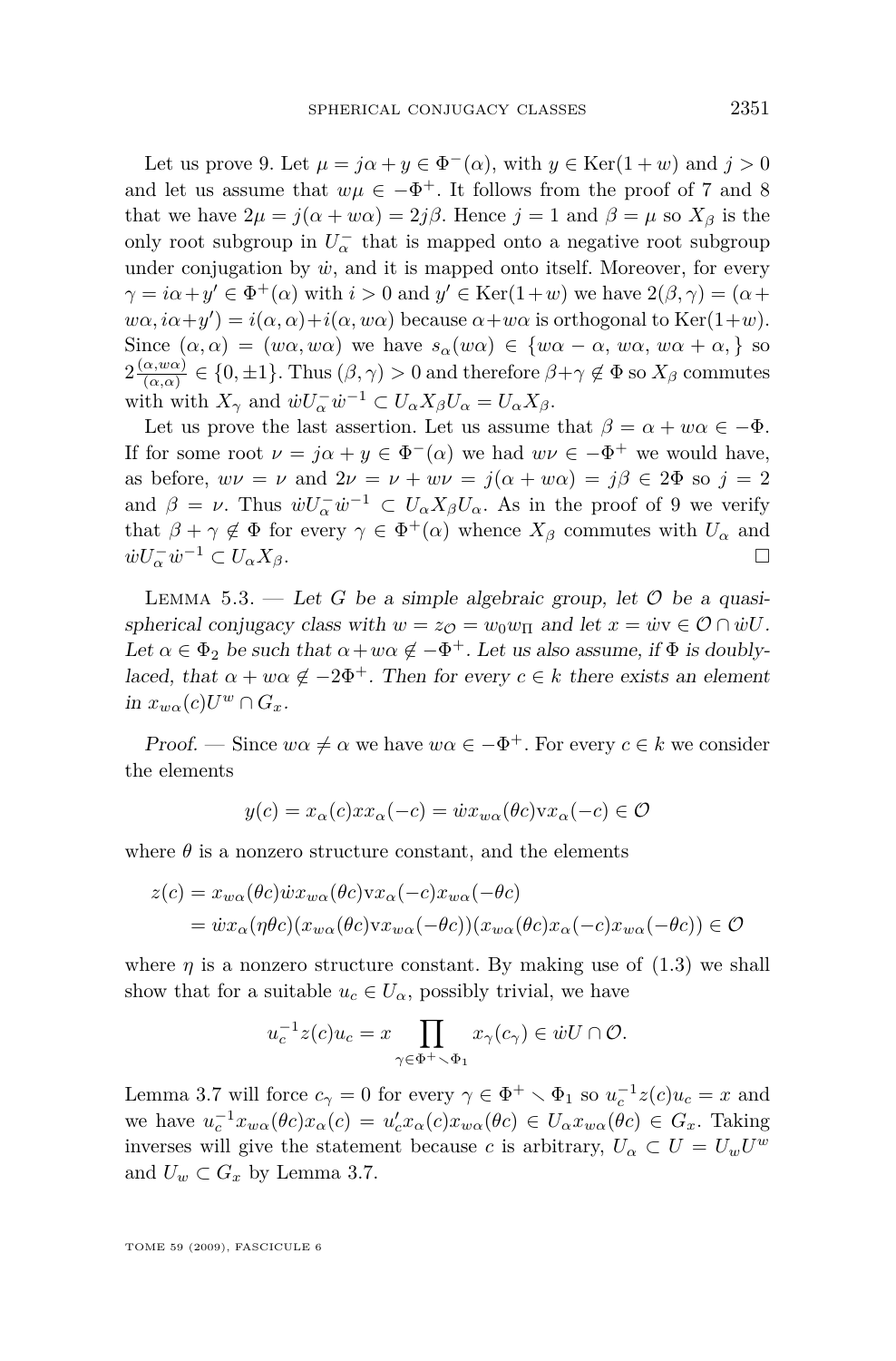<span id="page-24-0"></span>By hypothesis  $w\alpha + \alpha$  is either in  $\Phi^+$  or it is not a root. Therefore we have  $x_{w\alpha}(\theta c)x_{\alpha}(-c)x_{w\alpha}(-\theta c) = \mathbf{v}' \in U_{\alpha}$ . Besides, we have  $\mathbf{v} = \prod_{\gamma_i \in \Phi_1^+} x_{\gamma_i}(c_i)$ so that

$$
x_{w\alpha}(\theta c) \mathbf{v} x_{w\alpha}(-\theta c) = \prod_{i=1}^r (x_{\gamma_i}(c_i) \prod_{a_i, b_i > 0} x_{a_i \gamma_i + b_i w \alpha}(d_{abi}))
$$

where we intend  $d_{abi} = 0$  if  $a_i \gamma_i + b_i w \alpha \notin \Phi$ . We proceed as follows: if  $w\alpha + \gamma_1 \in -\Phi^+$  we apply [\(1.3\)](#page-4-0) in order to move the term in  $X_{w\alpha + \gamma_1}$  to the left of  $x_{\gamma_1}(c_1)$  whereas if  $w\alpha + \gamma_1 \in \Phi^+$  we apply [\(1.3\)](#page-4-0) in order to move the term in  $X_{w\alpha+\gamma_1}$  to the right of  $x_{\gamma_r}(c_r)$ . At each step we might get extra factors either in  $U_{\alpha}$  or in  $U_{\alpha}^-$  and we repeat the procedure. Formula [\(1.3\)](#page-4-0) can always be applied because we need never to interchange factors in *X<sup>β</sup>* with factors in  $X_{-\beta}$  (cf. Lemma [5.2\(](#page-22-0)4)). Therefore we have:

$$
x_{w\alpha}(\theta c) \mathbf{v} x_{w\alpha}(-\theta c) = u^- \mathbf{v} u \in U^-_{\alpha} \mathbf{v} U_{\alpha}
$$

because the coefficients of the terms in v are never modified. By Lemma [5.2](#page-22-0) (5) we have  $x_{\alpha}(\eta \theta c)u^{-} = u_{-}u_{+} \in U_{\alpha}^{-}U_{\alpha}$  and thus

$$
z(c) = \dot{w}u_{-}u_{+}vw' = \dot{w}u_{-}vu' = u_{c}\dot{w}vu' \subset U_{\alpha}\dot{w}vU_{\alpha}
$$

where for the second equality and the inclusions we have used Lemma [5.2](#page-22-0) (4,7,8). Conjugation by  $u_c^{-1}$  yields  $u_c^{-1}z(c)u_c \in \mathcal{O} \cap \dot{w}vU_\alpha$  hence the term in  $U_{\alpha}$  vanishes by Lemma [3.7.](#page-10-0) Then  $u_c^{-1}x_{w\alpha}(\theta c)x_{\alpha}(c) = u'_c x_{\alpha}(c)x_{w\alpha}(\theta c) \in$  $G_x \cap U_\alpha x_{w\alpha}(\theta c)$  and we have the statement.

LEMMA 5.4. — Let  $\mathcal O$  be a quasi-spherical conjugacy class, let  $w = z_{\mathcal O} =$  $w_0w_{\Pi}$ . If for some  $\gamma \in \Phi^+ \setminus \Phi(\Pi)$  and for every scalar *c* there is an element in  $x_{-\gamma}(c)U^w$  centralizing  $x \in \mathcal{O} \cap \dot{w}U$  then for every  $\gamma' \in W_{\Pi} \gamma$  and for every  $d \in k$  there is an element in  $x_{-\gamma'}(d)U^w$  centralizing  $x$ .

Proof. — By Lemmas [3.7](#page-10-0) and [3.8,](#page-10-0) the centralizer of *x* contains  $X_{\pm\alpha}$ hence  $n_{\alpha}$ , for every  $\alpha \in \Pi$ . Conjugation by  $n_{\alpha}$  preserves  $U^w$  and  $U_w$  and maps  $X_{-\gamma}$  onto  $X_{-s_{\alpha}(\gamma)}$ , whence the statement.

LEMMA 5.5. — Let *G* be a simple algebraic group with  $\Phi$  doubly-laced. Let  $O$  be a quasi-spherical conjugacy class with notation as above. Let  $\alpha \in \Phi_2^+$  be such that  $w\alpha + \alpha = 2\beta \in -2\Phi^+$ . Then for  $x \in \dot{w}U_\alpha \cap \mathcal{O}$  and for  $e \text{very } c \in k \text{ we have } x_{w\alpha}(c)U^w \cap G_x \neq \emptyset.$ 

Proof. — Let  $z(c)$  be defined as in the proof of Lemma [5.3.](#page-23-0) We have again

$$
x_{w\alpha}(\theta c) \mathbf{v} x_{w\alpha}(-\theta c) = u^- \mathbf{v} u \in U^-_\alpha \mathbf{v} U_\alpha.
$$

ANNALES DE L'INSTITUT FOURIER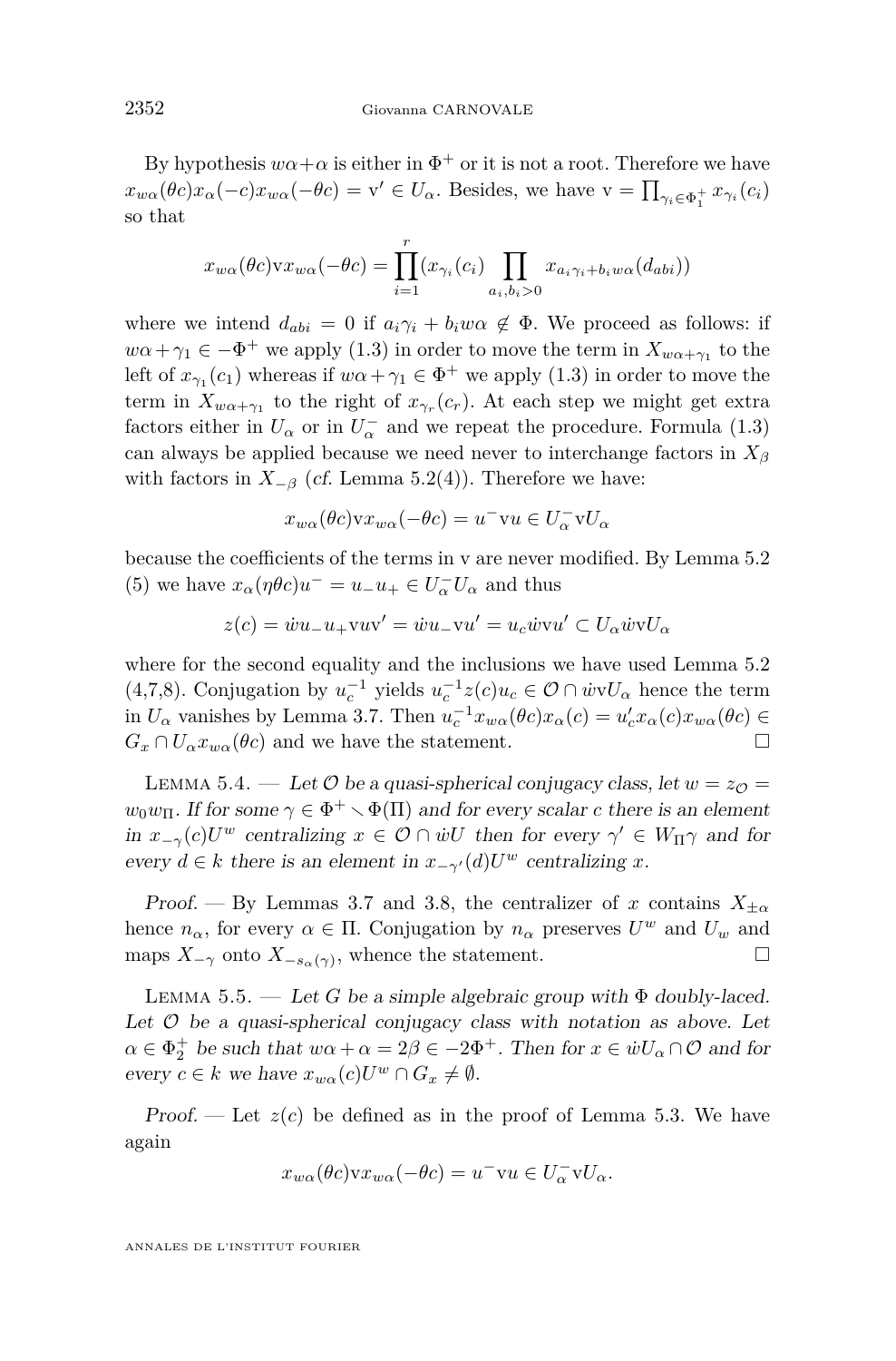<span id="page-25-0"></span>Let us first assume that  $\beta \in -\Pi$ . Then  $u^- = x_\beta(a)u^-$  with  $u^- \in U^-_\alpha \cap$  $\dot{w}^{-1}U_{\alpha}\dot{w}$  by Lemma [5.2](#page-22-0) (2,9). We have

$$
z(c) = \dot{w}x_{\alpha}(\theta\eta c)x_{\beta}(a)u_{-\mathbf{v}}ux_{\alpha}(-c) = \dot{w}x_{\beta}(a)x_{\alpha}(\theta\eta c)u_{-\mathbf{v}}ux_{\alpha}(-c)
$$

by Lemma [5.2](#page-22-0) (9). Applying repeatedly [\(1.3\)](#page-4-0) and Lemma [5.2](#page-22-0) (5) we have for some  $u' \in U_\alpha$ ,  $u'_{-}$ ,  $v_{-} \in U_\alpha^{-}$ , and  $a' \in k$ 

$$
z(c) = \dot{w}x_{\beta}(a)u'_{-}vu' = \dot{w}x_{\beta}(a+a')v_{-}vu'
$$

with  $u_c = \dot{w}v_-\dot{w}^{-1} \in U_\alpha$ . We claim that  $a + a' \neq 0$ . Otherwise, for some nonzero structure constant  $\theta'$  we would have, by Lemma [5.2](#page-22-0) (9),

$$
z(c) = x_{\beta}((a+a')\theta')u_c\dot{w}vu' \in Bs_{\beta}BwB = Bs_{\beta}wB
$$

with  $s_{\beta}w > w$  contradicting maximality of *w*. Thus,  $a + a' = 0$  and we may proceed as in the proof of Lemma [5.3.](#page-23-0) Moreover,  $u_c X_\alpha \subset U^\omega$ .

If  $\beta \notin -\Pi$  then there is  $\sigma \in W_{\Pi}$  such that  $\sigma\beta \in -\Pi$  and  $\sigma\alpha \in \Phi^+$ because the support of  $\alpha$  contains at least one simple root outside  $\Pi$ . Since *w* is the identity on  $\Phi(\Pi)$  it commutes with  $\sigma$  and we have  $\sigma w\alpha \in -\Phi^+$ and  $\sigma \alpha + w \sigma \alpha \in -2\Pi$ . By the first part of the proof for every  $c \in k$  there is an element in  $x_{\sigma w\alpha}(c)U^w$  centralizing *x* and we may apply Lemma [5.4](#page-24-0) to get the statement.

LEMMA 5.6. — Let *G* be a simple algebraic group with  $\Phi$  simply or doubly-laced. Let  $O$  be a quasi-spherical conjugacy class with notation as above. Let  $\alpha \in \Phi^+$  be such that  $w\alpha + \alpha = \beta \in -\Phi$ . Then for  $x \in \dot{w}$   $\Box \mathcal{O}$ and for every  $c \in k$  we have  $x_{w\alpha}(c)U^w \cap G_x \neq \emptyset$ .

Proof. — Let us first assume that  $\beta \in -\Pi$ . Then  $X_{\beta} \subset U_{\alpha}^-$  and  $\dot{w}U_{\alpha}^{-}\dot{w}^{-1} \subset X_{\beta}U_{\alpha}$  by Lemma [5.2\(](#page-22-0)10). We have  $\beta + w\alpha = 2w\alpha + \alpha =$  $w(w\alpha + 2\alpha) \notin \Phi$ . This follows as in the proof of Lemma [5.2](#page-22-0) (9,10).

Let  $z(c)$  be as in the as in the proofs of Lemmas [5.3](#page-23-0) and [5.5.](#page-24-0) As above we have:

$$
x_{w\alpha}(\theta c) \mathbf{v} x_{w\alpha}(-\theta c) = u^- \mathbf{v} u \in U^-_{\alpha} \mathbf{v} U_{\alpha}.
$$

We may apply [\(1.3\)](#page-4-0) to move  $x_\alpha(\eta\theta c)$  to the right of v in the expression of *z*(*c*). Then we have

$$
z(c) = \dot{w}u_{-}vu^{+}x_{w\alpha}(\theta c)x_{\alpha}(-c)x_{w\alpha}(-\theta c)
$$

with  $u_{-} = x_{\beta}(h)u'_{-} \in X_{\beta}U_{\alpha}^{-}$ ,  $u_{c} = \dot{w}u'_{-}\dot{w}^{-1} \in U_{\alpha} \cap U^{w}$  and  $u^{+} \in U_{\alpha}$ . Applying once more [\(1.3\)](#page-4-0) to  $x_{w\alpha}(\theta c)x_{\alpha}(-c)$  gives only a nontrivial extra term in  $X_\beta$  by Lemma [5.2](#page-22-0) (10). Then, for some  $h_1, h_2 \in k$  and some  $u' \in U_{\alpha}$  we have  $z(c) = x_{\beta}(h_1)u_c \dot{w}v u'x_{\beta}(h_2)$ . Conjugation by  $u_c^{-1}x_{\beta}(-h_1)$  $y$ ields an element  $z'(c)$  in  $xU_{\alpha}X_{\beta}U_{\alpha}\cap\mathcal{O}\subset BwBX_{\beta}B\subset Bws_{\beta}B\cup BwB$ .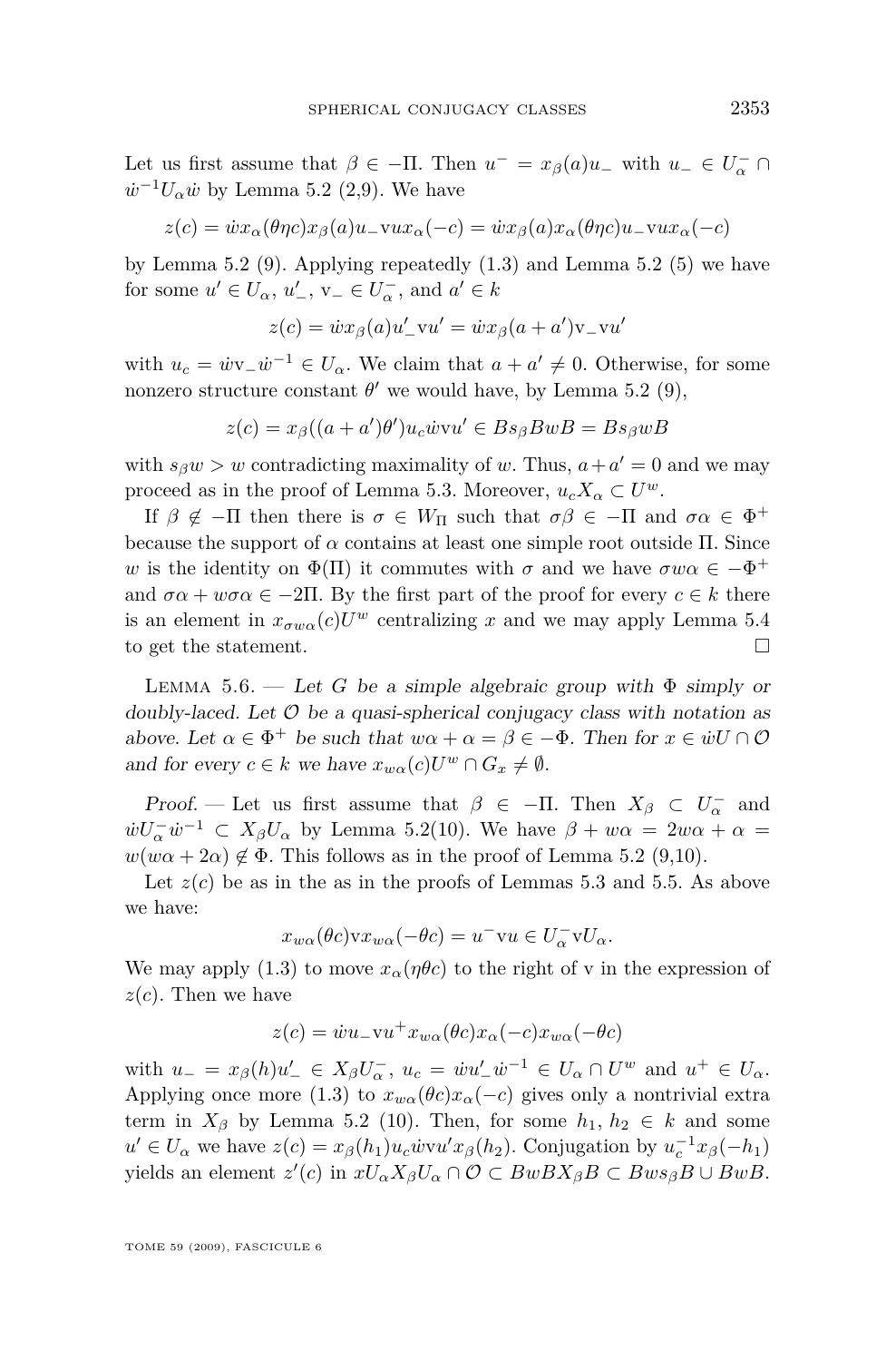<span id="page-26-0"></span>Maximality of *w* forces  $h_1 + h_2 = 0$  so the  $X_\beta$ -factor in  $z'(c)$  is trivial. Lemma [3.7](#page-10-0) implies that  $z'(c) = x$  so, using that  $\beta + \alpha$ ,  $\beta + w\alpha \notin \Phi$  we have

$$
u_c^{-1}x_{\beta}(-h_1)x_{w\alpha}(\theta c)x_{\alpha}(c) = u_c^{-1}x_{\alpha}(c)x_{w\alpha}(\theta c)x_{\beta}(h) \in G_x
$$

with  $u_c \in U^w$ . By Lemma [3.8](#page-10-0) we have  $x_\beta(h) \in G_x$  so  $u_c^{-1}x_\alpha(c)x_{w\alpha}(\theta_c) \in$  $G_x$  and taking the inverse yields the statement for  $\beta \in -\Pi$ . If  $\beta \notin -\Pi$  we may apply Lemma [5.4](#page-24-0) as we did in Lemma [5.5.](#page-24-0)

We have constructed enough elements in  $G_x$  and we are ready to prove the main result of this paper.

THEOREM 5.7. — Let G be a connected, reductive algebraic group over an algebraically closed field *k* of characteristic zero or good and odd. Then every quasi-spherical conjugacy class  $\mathcal O$  in  $G$  is spherical.

Proof. — By Remark [4.10](#page-20-0) it is enough to prove the statement for *G* simple. Type  $G_2$  has already been discussed in Section [2.1](#page-5-0) so we only need to consider  $\Phi$  simply or doubly-laced. Moreover, when  $z_{\mathcal{O}} = w_0 = -1$  the statement has been proved in Propositions [4.6,](#page-16-0) [4.7,](#page-16-0) [4.8,](#page-16-0) [4.9](#page-17-0) so we shall prove the remaining cases. Let  $v$  be a maximal  $B$ -orbit in  $\mathcal{O}$ . We will prove the statement by showing that  $\dim(\mathcal{O}) = \dim(v)$ , so that *v* is dense in  $\mathcal{O}$ . To this end, we need to show that for some  $x \in v$  we have dim  $G_x$ dim  $B_x + |\Phi^+|$ . We will do so by using  $x \in \dot{w}U \cap \mathcal{O}$  for  $w = z_{\mathcal{O}}$ .

Let us consider the restriction  $\pi_x$  to  $G_x$  of the natural projection  $\pi$  of  $G$ onto the flag variety *G/B*. Let *gB* be in the image of  $\pi_x$ . We may assume that  $g \in G_x$  and then it is not hard to verify that  $\pi_x^{-1}(gB) = gB_x$  so each non-empty fiber has dimension equal to dim  $B_x$ . Since dim  $G/B = |\Phi^+|$  it is enough to prove that  $\pi_x$  is dominant and use [\[22,](#page-28-0) Theorem 5.1.6]. We shall prove that  $\pi_x(G_x) \cap \pi(B \sigma B)$  is dense in  $\pi(B \sigma B)$  for every  $\sigma \in W$ . In particular, this is true for  $\sigma = w_0$  so  $\pi_x(G_x) \cap \pi(Bw_0B)$  is dense in  $\pi(Bw_0B)$  thus  $\pi_x(G_x)$  is dense in  $G/B$ .

More precisely, if we identify  $\pi(B \sigma B) = \pi(U^{\sigma} \sigma B)$  with the affine space  $\mathbb{A}^{\ell(\sigma)}$  through the map  $\pi(u\dot{\sigma}B) = \pi(\prod_{\gamma \in \Phi_{\sigma}} x_{\gamma}(c_{\gamma})\dot{\sigma}B) \mapsto (c_{\gamma})_{\gamma \in \Phi_{\sigma}}$ , we will show by induction on  $\ell(\sigma)$  that  $\pi_x(G_x) \cap \mathbb{A}^{\ell(\sigma)}$  contains the complement in  $A^{\ell(\sigma)}$  of finitely many hyperplanes.

For  $\sigma = 1$  there is nothing to say. Suppose that the statement holds for  $\ell(\sigma) \leq s$  and let us consider  $\tau \in W$  with  $\ell(\tau) = s + 1$ . Then  $\tau = \sigma s_{\alpha}$ for some  $\sigma \in W$  with  $\ell(\sigma) = s$  and some  $\alpha \in \Delta$  with  $\sigma \alpha \in \Phi^+$ . Besides,  $\Phi_{\tau} = \Phi_{\sigma} \cup \{\sigma \alpha\}$  so  $U^{\tau} = U^{\sigma} X_{\sigma \alpha}$ . By the induction hypothesis the set  $U'$ of elements *u* in  $U^{\sigma}$  for which  $u \dot{\sigma} b$  lies in  $G_x$  for some  $b \in B$  contains the complement of finitely many hyperplanes in  $U^{\sigma} \cong \mathbb{A}^{\ell(\sigma)}$ .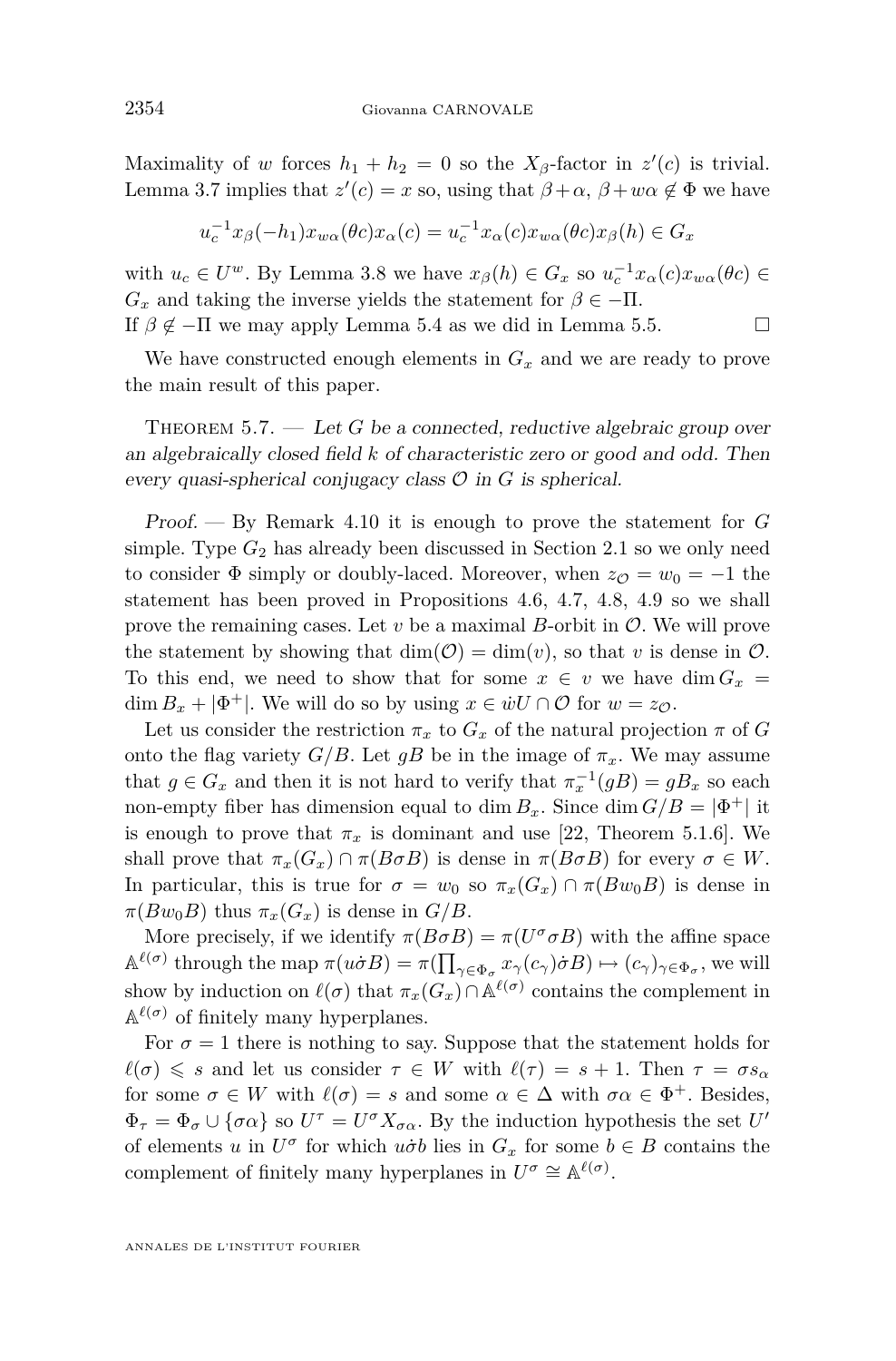There are three possibilities:  $\alpha \in \Pi$ ,  $\alpha \in \Delta \cap \Phi_1$  and  $\alpha \in \Delta \cap \Phi_2$ . If  $\alpha \in \Pi$  we have  $X_{\alpha}n_{\alpha} \subset G_x$  by Lemma [3.7.](#page-10-0) Then for every  $u \in U'$  and every  $c \in k$  there is  $b \in B$  for which  $(u \dot{\sigma} b)(x_\alpha(c)n_\alpha) \in G_x$ . Let  $b = x_\alpha(r)v$ for  $r \in k$  and  $v \in P^u_\alpha$ . Then for some  $v' \in P^u_\alpha$  and for some nonzero structure constant *η* we have

$$
(u\dot{\sigma}b)(x_{\alpha}(c)n_{\alpha}) = u\dot{\sigma}x_{\alpha}(r+c)n_{\alpha}v' = ux_{\sigma\alpha}(\eta(r+c))\dot{\sigma}n_{\alpha}v' \in G_x.
$$

Since *c* is arbitrary and  $\eta \neq 0$ , if  $\alpha \in \Pi$  then  $\pi_x(G_x) \cap \pi(B \tau B)$  contains  $\pi(U'X_{\sigma\alpha}\tau B)$  so it contains the complement of finitely many hyperplanes in  $\mathbb{A}^{\ell(\tau)}$ .

Let now  $\alpha \in \Delta \cap \Phi_1$ . By Lemma [5.1](#page-21-0) for all but finitely many  $c \in k$ there is  $b_c \in B$  such that  $x_\alpha(c)n_\alpha b_c \in G_x$ . Thus, for every  $u \in U'$  and for those *c* there is  $b \in B$  for which  $(u \dot{\sigma} b)(x_\alpha(c) n_\alpha b_c) \in G_x$ . Let  $b = x_\alpha(r)v$  for  $r \in k$  and  $v \in P^u_\alpha$ . Then for some  $v' \in P^u_\alpha$  and for some nonzero structure constant *η* we have

$$
(u\dot{\sigma}b)(x_{\alpha}(c)n_{\alpha}b_c)=u\dot{\sigma}x_{\alpha}(r+c)n_{\alpha}\textbf{v}'b_c=ux_{\sigma\alpha}(\eta(r+c))\dot{\sigma}n_{\alpha}\textbf{v}'b_c\in G_x.
$$

Since all but finitely many *c* were possible and  $\eta \neq 0$ , also in this case  $\pi_x(G_x) \cap \pi(B \tau B)$  contains  $\pi(U'x_{\sigma \alpha}(c) \tau B)$  for all but finitely many *c*, thus it contains the complement of finitely many hyperplanes in  $\mathbb{A}^{\ell(\tau)}$ .

Finally, let  $\alpha \in \Phi_2 \cap \Delta$ . Then by Lemmas [5.3,](#page-23-0) [5.5,](#page-24-0) and [5.6](#page-25-0) for every *c* ∈ *k* there exists  $u_c$  ∈ *U* such that  $x_{-\alpha}(c)u_c$  ∈  $G_x$ . For  $c \neq 0$ this element is equal to  $x_\alpha(c^{-1})t_c n_\alpha x_\alpha(c^{-1})u_c$  for some  $t_c \in T$  by [\[22,](#page-28-0) Lemma 8.1.4 (i)]. Thus, for every  $u \in U'$  and  $c \neq 0$  there is  $b \in B$  for which  $(u\dot{\sigma}b)(x_{\alpha}(c^{-1})t_c n_{\alpha}x_{\alpha}(c^{-1})u_c) \in G_x$ . Let  $b = x_{\alpha}(r)v$  for  $r \in k$  and  $v \in P_{\alpha}^u$ . Then for some  $v' \in P^u_\alpha$ ,  $t'_c \in T$  and for some nonzero structure constant  $\eta$ we have

$$
(u\dot{\sigma}b)(x_{\alpha}(c^{-1})t_{c}n_{\alpha}x_{\alpha}(c^{-1})u_{c}) = u\dot{\sigma}x_{\alpha}(r+c^{-1})n_{\alpha}t'_{c}v'x_{\alpha}(c^{-1})u_{c}
$$
  
=  $ux_{\sigma\alpha}(\eta(r+c^{-1}))\dot{\sigma}n_{\alpha}t'_{c}v'x_{\alpha}(c^{-1})u_{c} \in G_{x}.$ 

Then again,  $\pi_x(G_x) \cap \pi(B \tau B)$  contains the complement of finitely many hyperplanes in  $\mathbb{A}^{\ell(\tau)}$  and we have the statement.

As a consequence of Theorem [5.7](#page-26-0) we get the sought characterization.

THEOREM 5.8. — Let  $\mathcal O$  be a conjugacy class in a connected reductive algebraic group *G* over a field of zero or good odd characteristic. Then *O* is spherical if and only if  $\mathcal{O} \subset \bigcup_{w^2=1} BwB$ .

*Proof.* — This is obtained combining Theorem [5.7](#page-26-0) with [\[6,](#page-28-0) Theorem 2.7], whose proof holds also for  $G$  connected and reductive.  $\Box$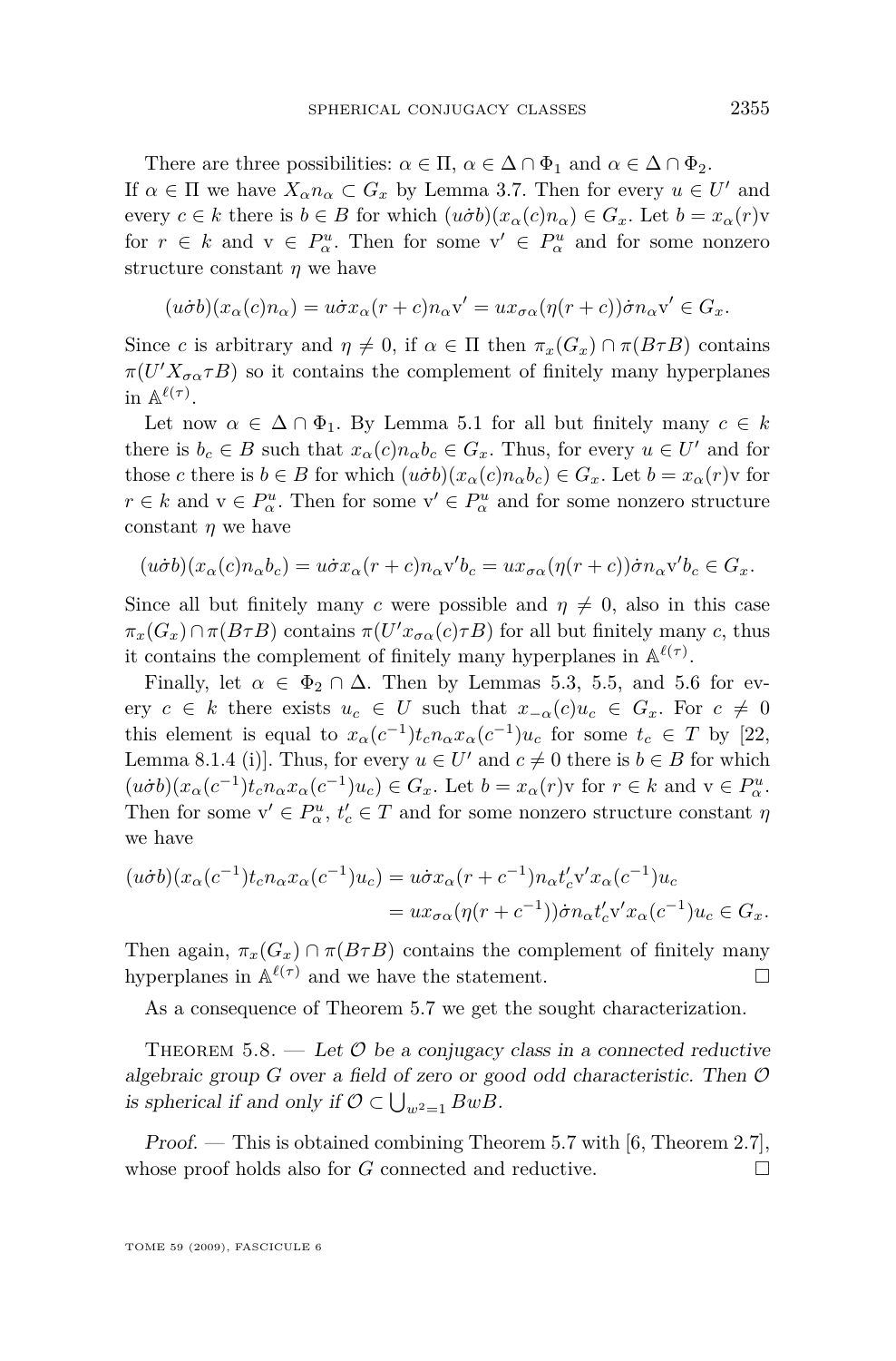#### BIBLIOGRAPHY

- <span id="page-28-0"></span>[1] A. BOREL, Linear Algebraic Groups, W.A. Benjamin, Inc., 1969.
- [2] N. Bourbaki, Éléments de Mathématique. Groupes et Algèbres de Lie, Chapitres 4,5, et 6, Masson, Paris, 1981.
- [3] M. Brion, "Quelques propriétés des espaces homogènes sphériques", Manuscripta Math. **55** (1986), p. 191-198.
- [4] ——— , "Classification des espaces homogènes sphériques", Compositio Math. **63** (1987), p. 189-208.
- [5] N. Cantarini, G. Carnovale & M. Costantini, "Spherical orbits and representations of  $U_e(\mathfrak{g})$ ", Transformation Groups **10** (2005), no. 1, p. 29-62.
- [6] G. Carnovale, "Spherical conjugacy classes and involutions in the Weyl group", Math. Z. **260** (2008), no. 1, p. 1-23.
- [7] R. W. CARTER, Simple Groups of Lie Type, Pure and Applied Mathematics XXVIII, 1972.
- [8] ———, Finite Groups of Lie Type, Pure and Applied Mathematics, 1985.
- [9] C. De Concini, V. G. Kac & C. Procesi, "Quantum coadjoint action", J. Amer. Math. Soc. **5** (1992), p. 151-190.
- [10] ——— , "Some Quantum Analogues of Solvable Lie Groups", in Geometry and Analysis, Tata Institute of Fundamental Research,(Bombay1992), 1995, p. 41-65.
- [11] E. ELLERS & N. GORDEEV, "Intersection of conjugacy classes with Bruhat cells in Chevalley groups", Pacific J. Math. **214** (2004), no. 2, p. 245-261.
- [12] ——, "Intersection of conjugacy classes with Bruhat cells in Chevalley groups: the cases  $SL_n(K)$ ,  $GL_n(K)$ ", J. Pure Appl. Algebra **209** (2007), no. 3, p. 703-723.
- [13] S. Fomin & A. Zelevinsky, "Double Bruhat cells and total positivity", J. Amer. Math. Soc. **12** (1999), no. 2, p. 335-380.
- [14] R. Fowler & G. Röhrle, "Spherical nilpotent orbits in positive characteristic", Pacific J. Math. **237** (2008), p. 241-186.
- [15] F. Grosshans, "Contractions of the actions of reductive algebraic groups in arbitrary characteristic", Invent. Math. **107** (1992), p. 127-133.
- [16] J. Humphreys, Conjugacy Classes in Semisimple Algebraic Groups, AMS, Providence, Rhode Island, 1995.
- [17] F. Knop, "On the set of orbits for a Borel subgroup", Comment. Math. Helvetici **70** (1995), p. 285-309.
- [18] D. Panyushev, "Complexity and nilpotent orbits", Manuscripta Math. **83** (1994), p. 223-237.
- [19] ——— , "On spherical nilpotent orbits and beyond", Ann. Inst. Fourier, Grenoble **49** (1999), no. 5, p. 1453-1476.
- [20] T. SPRINGER, "The unipotent variety of a semi-simple group", in Algebraic Geometry (Internat. Colloq., Tata Inst. Fund. Res., Bombay, 1968), Oxford University Press, 1969, p. 373-391.
- [21] ——— , "Some results on algebraic groups with involutions", in Algebraic groups and related topics (Kyoto/Nagoya, 1983), vol. 6, Adv. Stud. Pure Math., North-Holland, Amsterdam, 1985, p. 525-543.
- [22] ——— , Linear Algebraic Groups, Second Edition, vol. 9, Progress in Mathematics Birkhäuser, 1998.
- [23] T. Springer & R. Steinberg, "Conjugacy classes", in Seminar on algebraic groups and related finite groups, LNM, vol. 131, Springer-Verlag, Berlin Heidelberg New York, 1970, p. 167-266.